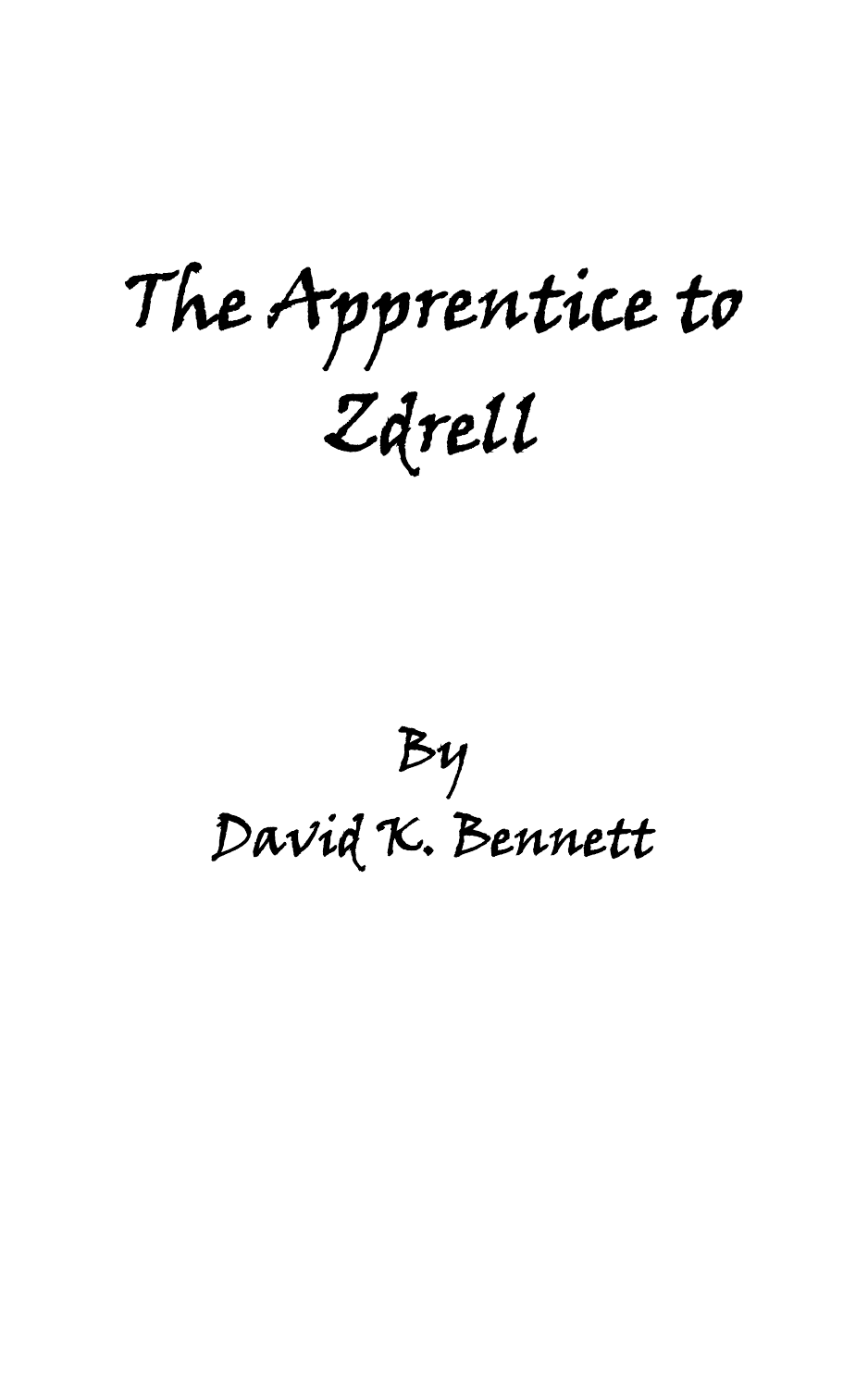**The Apprentice to Zdrell Written by David K. Bennett Copyright © 2018 by David K. Bennett Published by Ergoface Imprints**

#### **Website Preview Copy**

This website preview is provided for personal use only and may not be copied, linked, or used in any fashion without express permission from the author. All inquiries concerning this work should be directed to the author through the website: www.zdrell.com, or by emailing the author at: author@zdrell.com **Not for Sale**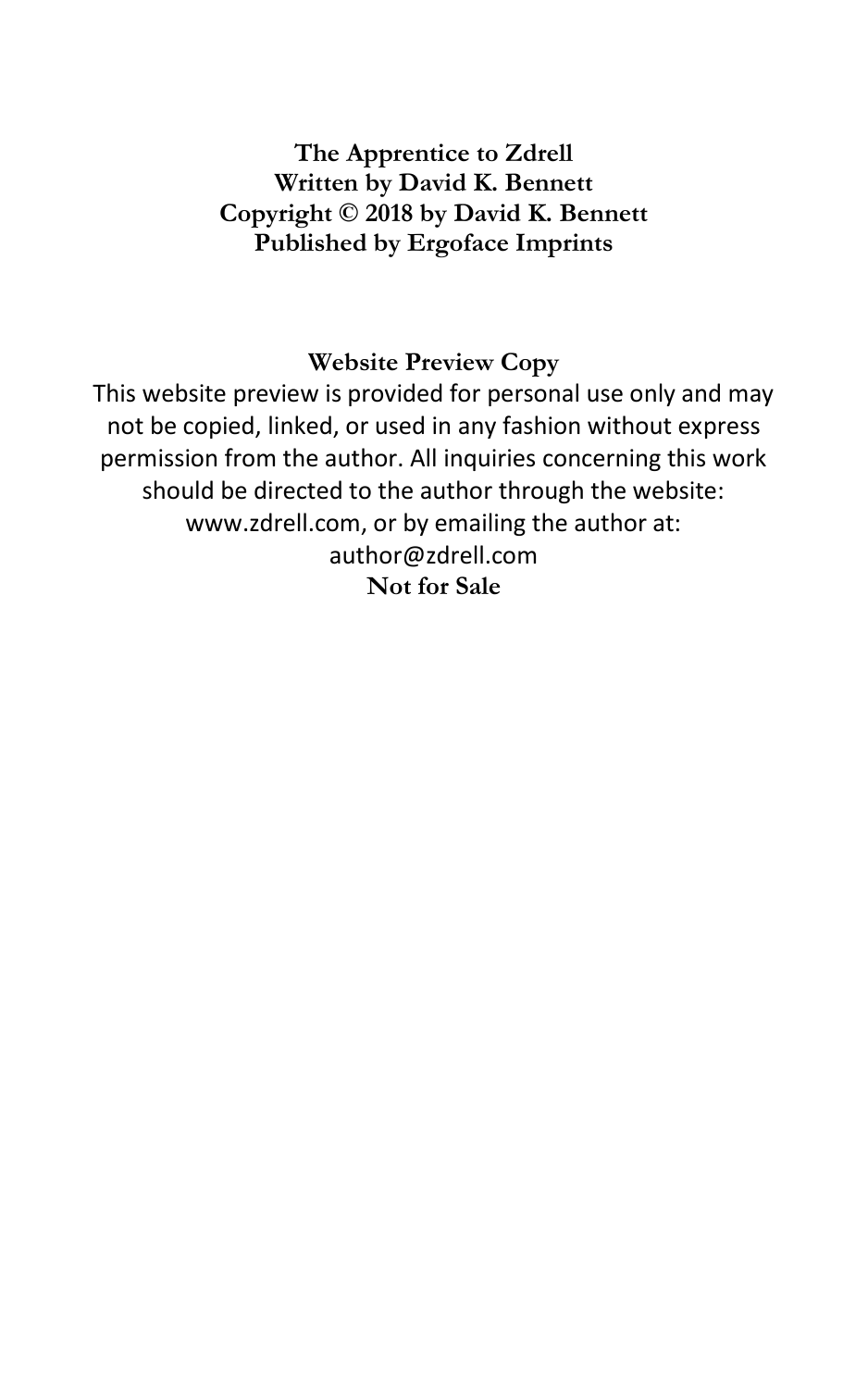#### **Prologue**

Jelnick watched from his concealed position in the rocks of the mountainside as the wizard called Mlandress tiredly rounded the bend in the steep rocky path. Mlandress was walking instead of flying, that alone showed how tired the ancient zdrell master must be. Jelnick still smarted over the two failed attacks on Mlandress in the last four days, but today he would not fail.

Jelnick initially grinned in triumph as the three demons lords appeared and attacked the unsuspecting wizard. It had been a lot of work on his part to goad these three into attacking a zdrell master, but even Mlandress could not withstand alone three of the strongest demons.

His feeling of triumph turned to silent cursing as instead of being overwhelmed, Mlandress threw out a wave of energy, absorbing the forces from the demons' simultaneous attack. He invoked the power from a ring and cut the lifeline of the center demon, following immediately with a burst of energy, causing the now defenseless demon to explode in a cloud of dense orange vapor.

The other two demons paid no apparent heed to their companion's demise and again attacked from either side. Mlandress was only just able to deflect the energies of the demons' assault. Jelnick dove for additional cover as rocks on both sides of Mlandress exploded from the force of the diverted power.

Jelnick knew he had to act; Mlandress was readying another counterattack. The ancient wizard was so intent on the two demons that he did not notice the poisoned dart Jelnick shot at him until it was nearly to him. He attempted to divert it, but was too late to keep it from embedding in his side.

The poison was very fast acting. Jelnick knew Mlandress could neutralize it in the three seconds before it killed him. Unfortunately, for Mlandress, it would require his full attention. During his preoccupation, the demons struck again. This time he was not able counter their attack, and his body instantly charred from the force and heat of their attack.

Mlandress' body stood smoking for moment, and then fell over as another pair of explosive bolts impacted, causing it to rupture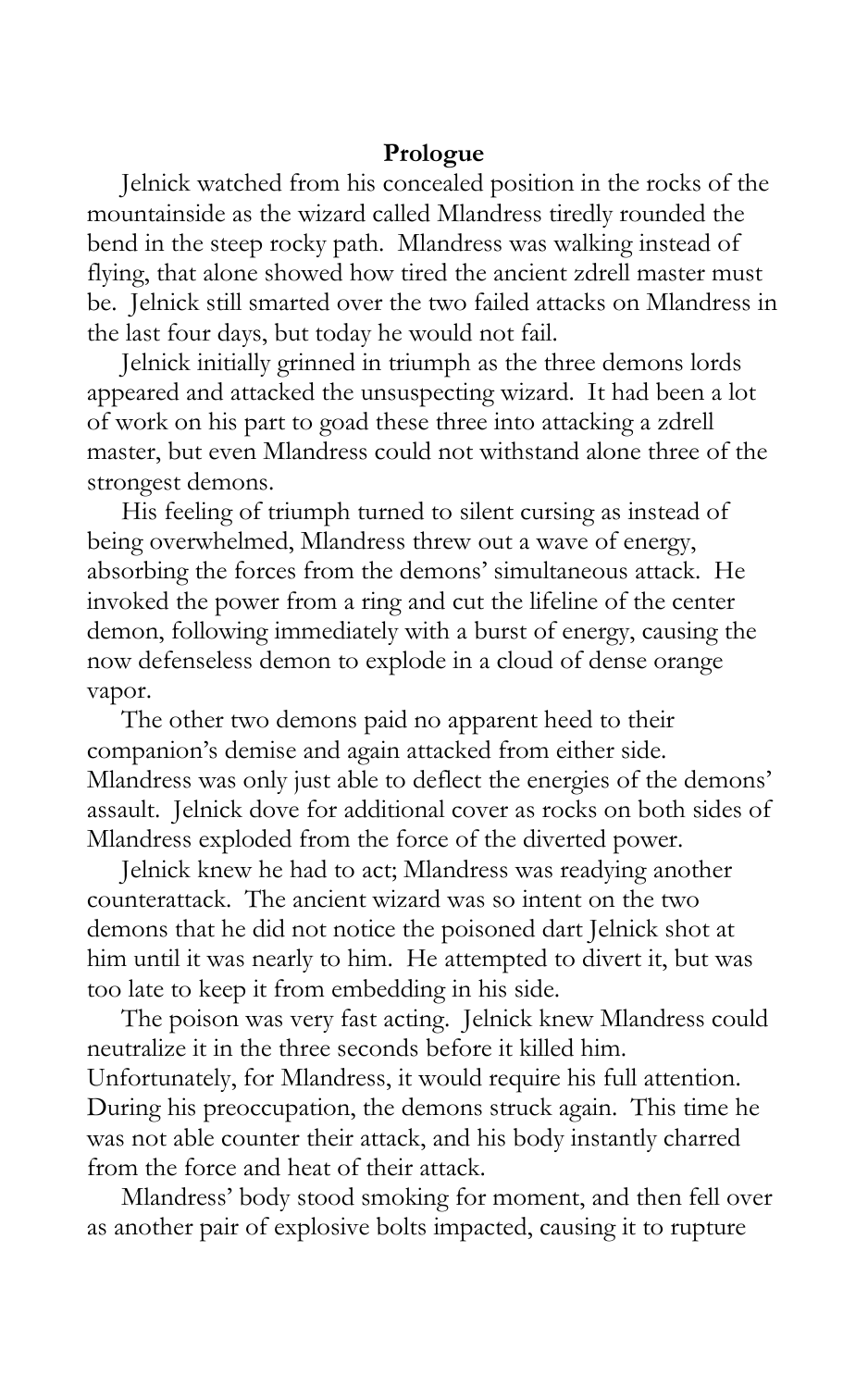and partially disintegrate. There was no question about it; Mlandress was dead.

#### § § §

Emerging from his concealed position, Jelnick dusted himself off and addressed the two hovering demon lords.

"Well, that's it then. Mlandress was the last of the zdrell masters. There isn't another wizard left alive who can do more than the most trivial zdrell magic. Your position in this world is secure, Lord Kelf."

"You are certain he was the last?" the demon called Kelf asked.

"Most certain," Jelnick said firmly. "I have searched the world over, as have you. There are no others. The eventual dominance of demon magic is assured."

"That is good, for now," Kelf said. "But what about when other wizards arise in the future? My brothers have fought and died, for this cause. How can we know we will not soon have to fight it again?"

"I am most sorry for the loss of your brother, Lord Kelf. I had no idea Mlandress could counterattack so quickly. I thought three demon lords would be enough to put anyone, even him, on the defensive . . .," Jelnick sounded much less sure of himself now.

"I care not for what you thought, *mortal*! You cannot even imagine what the loss is for one of my kind to die! You have still not answered my question," the demon thundered. "How likely is it another zdrell master will arise?"

"Not likely at all," Jelnick said regaining some of his composure. "At least not for several hundred if not several thousand years. The ability to directly manipulate the forces which bind the world as zdrell masters and you do is very, very rare in humankind. Less than one in a thousand can do any sort of magic at all and only one in a thousand wizards can do any real sort of zdrell magic. It is only because they are so long lived and have been cultivating new students that this crisis came at all. Did you know Master Mlandress was over two thousand years old?"

"Two thousand of your years are nothing to me and my kind. My brother was old before your sun began to shine. Now he is dead. Since you mortals cannot understand this, it will be left to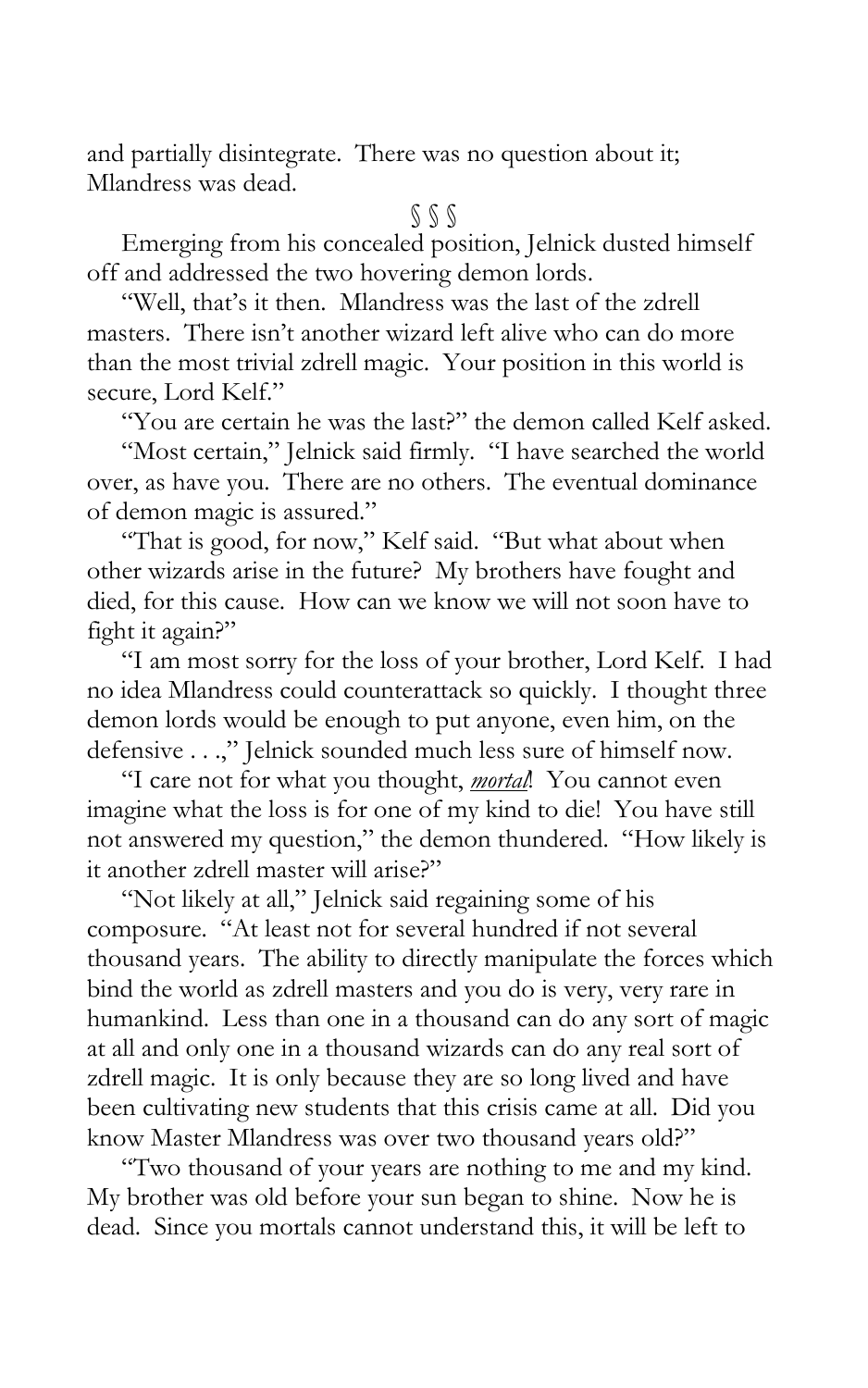my kind to watch for another zdrell master, and stop him before we are threatened again."

The demon lord, Kelf, turned in the air. He gestured and an opening appeared in the air before him. He entered the opening and disappeared, along with the opening.

Jelnick turned to address the second demon lord.

"Well, Karf," the wizard began, "it looks as if the end of this war only means a long vigil to prevent another. Can your powers keep me alive two thousand years?"

The demon regarded Jelnick with sharp-toothed grin. "As long as you can keep your end of our contract, Master Jelnick, I can keep you alive till your sun grows cold."

"I don't think that will be necessary, but I do look forward to outliving all my contemporaries, to watch demon magic fill the world. The power that will be mine, now there are none of those pompous zdrell masters to interfere, is more than even my considerable ambition requires."

"You still must destroy any remaining line cutters in existence," Karf said.

"Yes, that will be my next task. That and ending all the petty wars on this continent, but with your assistance it shouldn't be difficult."

It took Jelnick nearly three hundred more years to find and destroy the last zdrell line cutter artifact. Demon magic grew unchallenged to eclipse all other magic the world over, for more than twelve hundred years.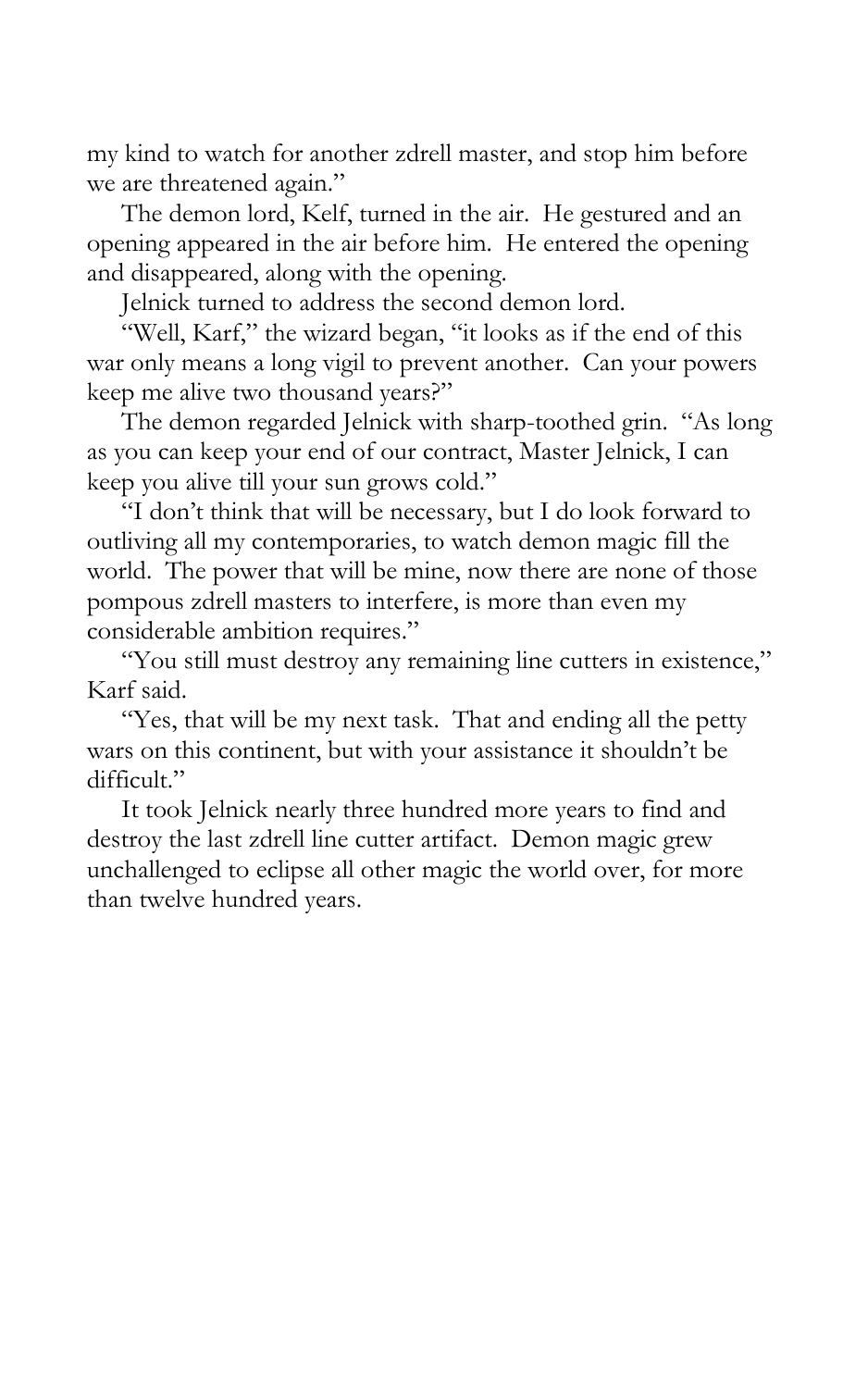## **Chapter 1 - The Reluctant Apprentice**

Jashoc dunked his head again into the cold water of the fountain on the edge of the city bazaar. He still could not get the stink out of his stringy red hair. At least now it was not quite so greasy, and it helped cool the midday heat. He hated it when he had to clean the flues at the confectioner's shop. They were always filled with rancid grease that got all over his face and arms. He could wash those easily enough, but it never seemed to get out of his hair, and the smell, though rank, only made him hungrier.

The day was unseasonably warm, for early fall, and the head baker had been in a foul mood and had not even allowed him to take stale scraps. Usually, he or the other bakers allowed Jashoc to eat as much of the castoffs as he wanted, but not today. His stomach grumbled, reminding him he had eaten nothing since his scanty meal last night.

He wandered wearily along the edge of the bazaar, wondering how long he could stay out of sight before his master, the slave trader Murdoc, or one of his apprentices, found him and put him on the next assignment that needed a small boy.

As he passed the brass shop, the merchant's son, one of Jashoc's few friends in the market, gave him a half eaten, wormy, apple out of sympathy. Jashoc thanked him. As he turned to go, the boy told Jashoc that Gareselin, the slave trader's head apprentice, was looking for him.

Jashoc started jogging for the back alleys at the edge of the bazaar. The sun was now high, and the market bustled with activity. Jashoc could smell the heavenly scent of kabok cooking two shops over, causing his stomach to rumble again. The air was only slightly clouded with dust, not like the thick haze of mid summer.

If Gareselin was looking for him this early, it could only mean he had another ugly job he wanted done today. Murdoc was usually content to get one job out of Jashoc a day. It meant Jashoc missed supper most days, but he felt that not working an extra six hours a day was worth it.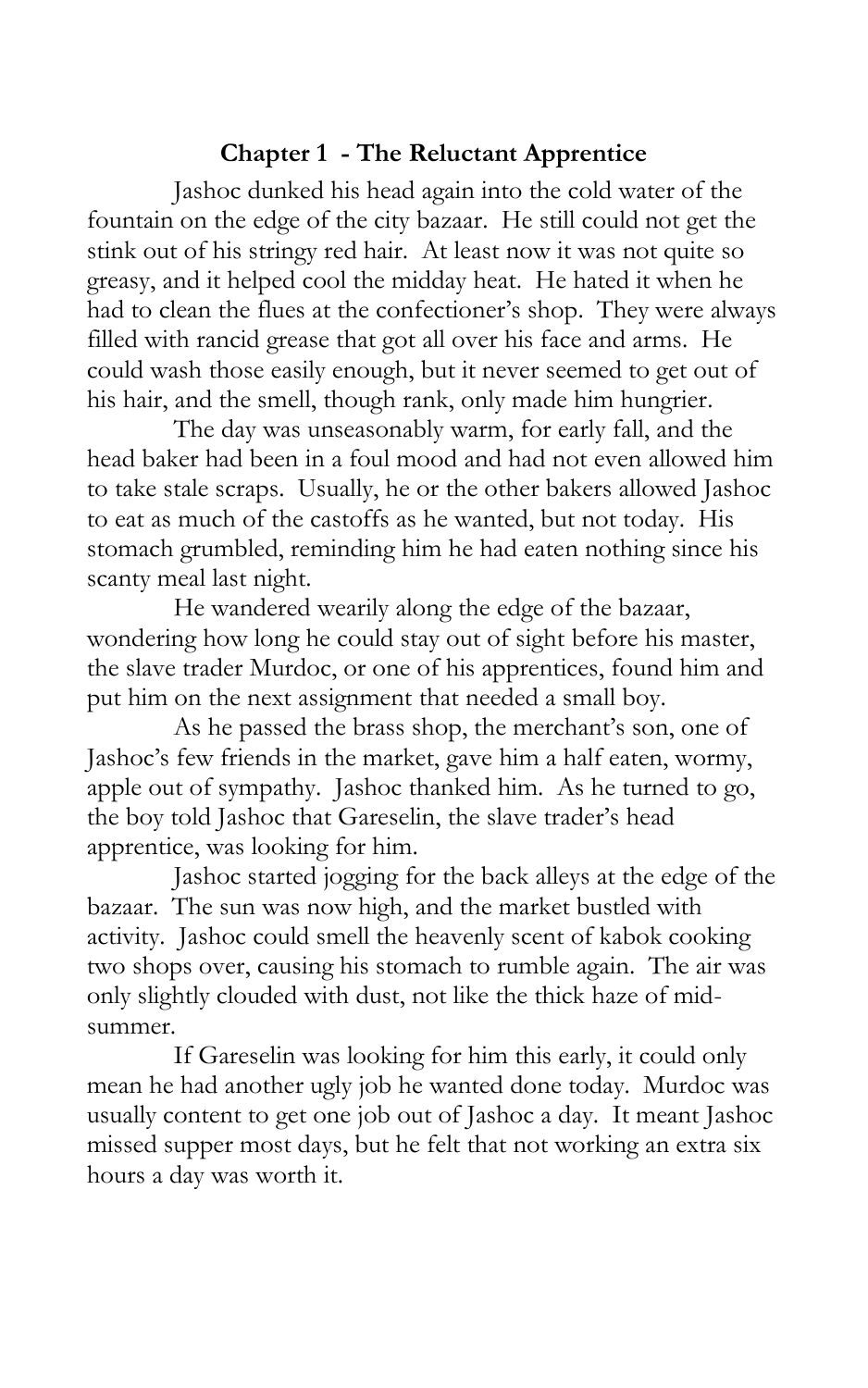He tried to look in every direction as he headed for his new hidey-hole in a burned out stall at the edge of the market. His heart sank as he saw Foresel, another of Murdoc's apprentices moving through the crowd, clearly looking for someone. He ducked out of sight just in time, he hoped.

Things were going from bad to worse.

If Foresel was looking for him, Ryalor, the other apprentice slaver probably was too. They obviously wanted Jashoc for something, and every possibility he considered seemed worse than the previous. With all three apprentices looking for him, he had little hope of escape, but he would try anyway, he had almost gotten away twice before. He was nearly to his new hiding place, and he felt confident that once he got there they would never find him.

He moved through the crowd, alternately following close behind larger shoppers or merchants, and then crouching behind carts or the edges of stalls. He could easily have eluded one pursuer with these tricks and his small size, but with all three apprentices following, they would eventually find him unless he could get to his secret place.

He almost made it.

Just as he started down the back alleyway that led to his hiding place, he saw Foresel running after him.

Once again, he cursed the fates who seemed to have decreed that nothing go right for him. It was not his fault his parents had died and left him with almost nothing. It was not his fault that the judge had made him a ward of Murdoc, nor that Murdoc seemed to think Jashoc a slave, and not merely a ward. It might be his fault that he did not work as hard as Murdoc wanted, but who would? Why should he work hard for a man who fed him little and treated him like a worthless slave? He knew he was nothing, but he did not have to like it.

Jashoc moved faster, his breath burning in his lungs, only to see Ryalor turn into the alley at the other end. Trapped, but there was one chance left. The wall of the alley had a hole in it about midway down. It would slow his larger pursuers much more than him, and maybe give him a chance.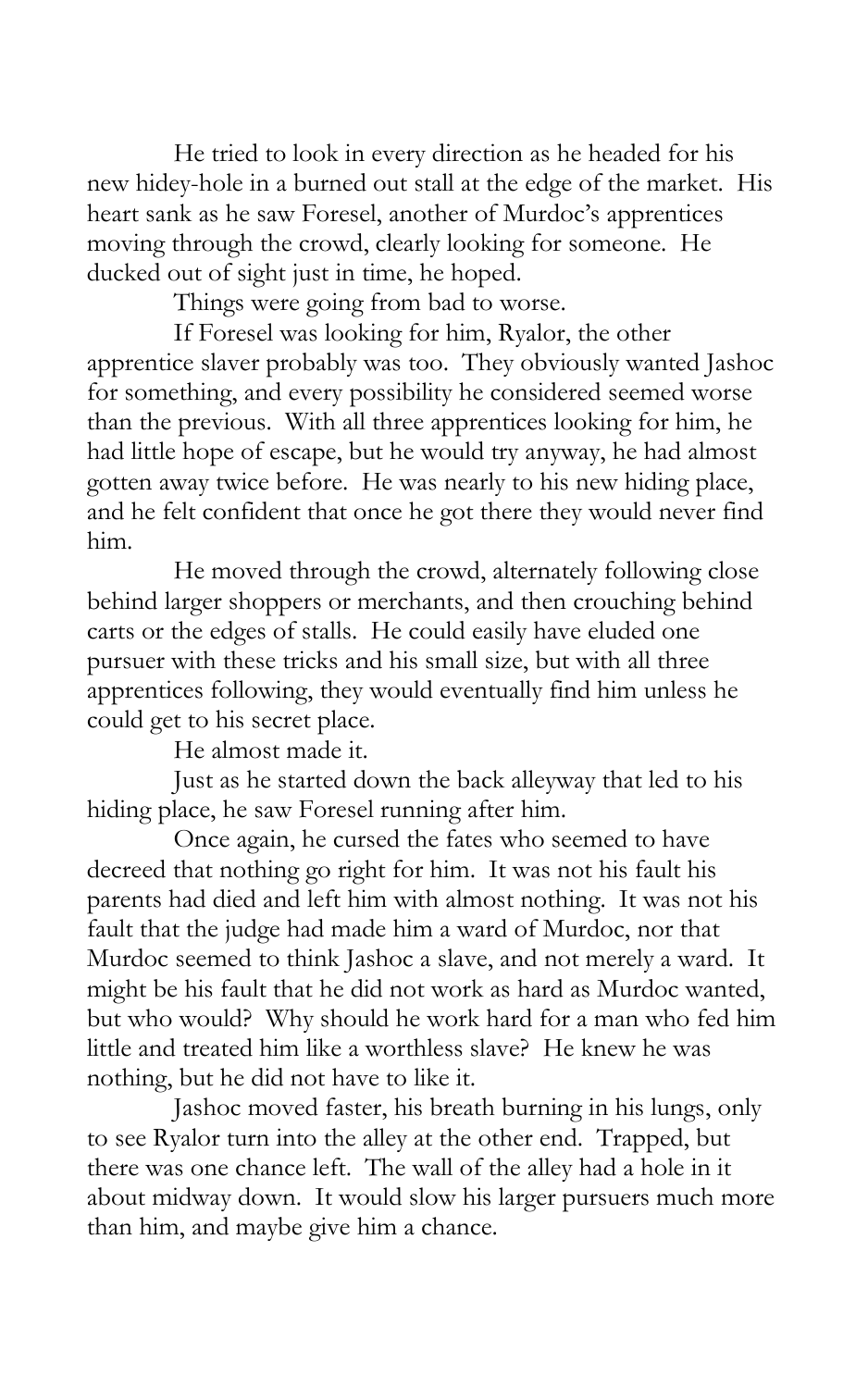Jashoc ran hard for the hole. He could hear Foresel gaining on him from behind.

He dived through the hole and only just saw the wagon wheel before his head hit it and exploded with pain. The world spun. He tried to get up off the ground where he had fallen, beside a wagon parked just that side of the hole, but he could not seem to make his legs move.

Just as his vision cleared enough and he started to get up, he felt a hand grab his leg. Foresel pulled his leg out from under him and sent him sprawling. Jashoc felt a knee in his back as his arm was twisted up behind him. He heard Gareselin and Ryalor arrive while he lay contorted, his face pressed into the dirt and dung on the ground.

Gareselin was still puffing hard from running, and had a nasty sneer on his face, as he motioned for Foresel to let Jashoc up.

"I ought to pound you to a bloody pulp, you little nit brain. You've had us running you down for the last hour. The Master is going to be very angry," he huffed. "If he didn't have a very important client who wants a look at you right now," he paused for effect, and for another breath, "I'd kill you here myself. You're not worth the effort of keeping. The Master is always saying that, and I more than agree.

"You're coming with us now, and you'll come quietly. If you try to run off, like you did last time, I will just have to forget myself and club you one. Bring you in like the sack of meat you are."

Jashoc could tell by the look in the boy's eye that Gareselin really wanted him to try to run so he would have a reason, with witnesses, for bringing him back damaged.

The three boys were all in their early teens and should easily have been a match for the ten-year-old, but they had been overconfident other times and allowed him to escape. The look on Gareselin's face told him this would not be one of those times, so he went along without resistance.

# § § §

They arrived at the slave master's quarters to find Murdoc pacing up and down the street with a panicked look on his face.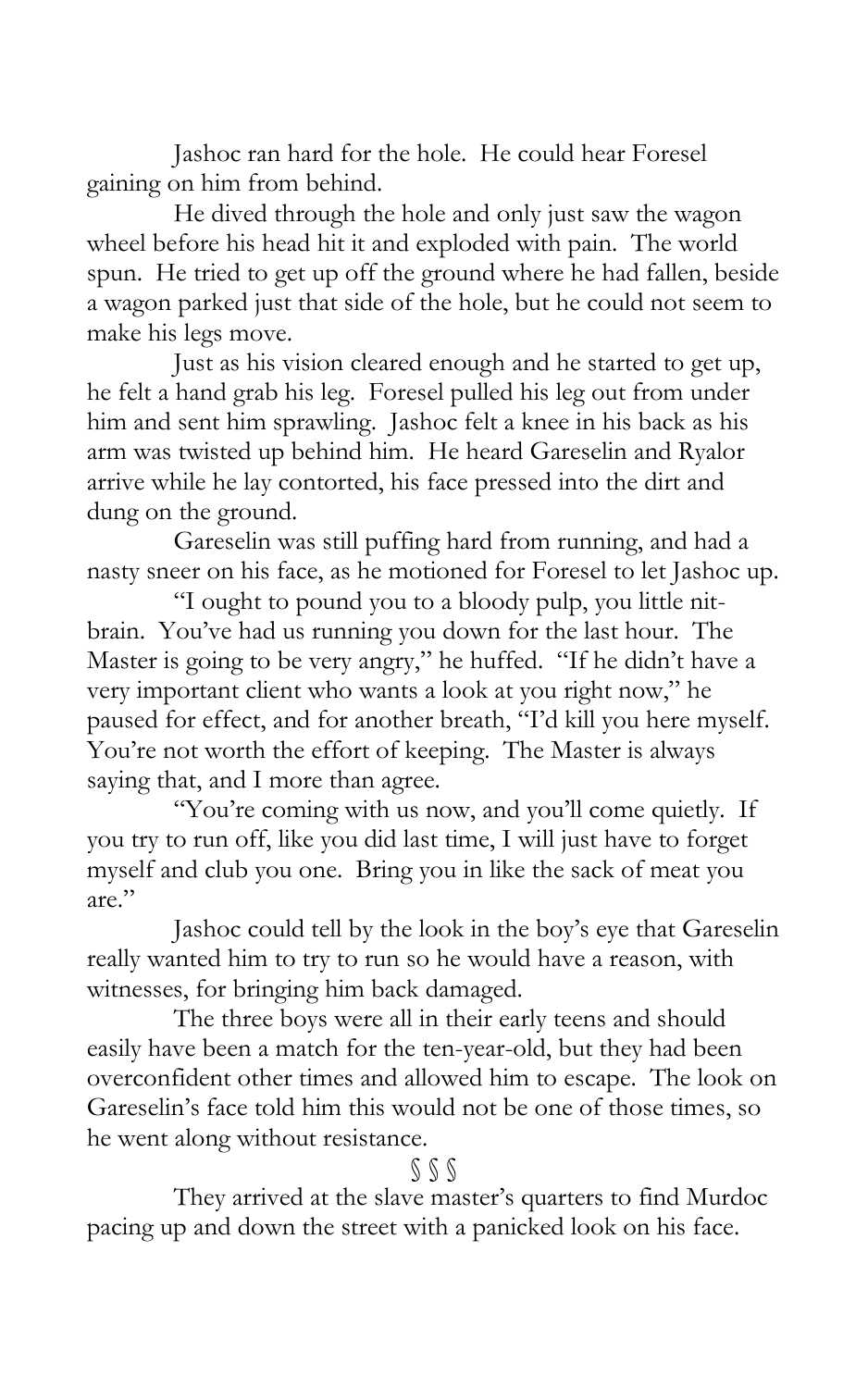He caught sight of them and his look rapidly shifted from panic to relief, and then to an ugly rage. Before anyone had a chance to say anything, Murdoc shouted so the whole street could hear. "Gareselin! You pitiful excuse for an apprentice! I sent you off over two hours ago to collect this little sewer rat. Where have you been amusing yourself all this time instead of doing your master's bidding?"

"Please, Master, it's not our fault," Gareselin said in his most simpering tone. "This nit-headed snot brain knew we were looking for him and had us chasing him all through the market square and half of town trying to catch him." As he spoke, his voice shifted from cringing and whining to anger.

"We just now caught the little carp and didn't even give him the beating he deserves for making us chase him over half the town, since you said he was to be in the best shape possible. Here he is." Gareselin finished the last with a flourish, to prove he had not disobeyed at all.

Murdoc looked at Gareselin and the nodding faces of Foresel and Ryalor, and seemed to come to the conclusion they were telling the truth, this time. He turned to Jashoc, his lip curling into a sneer as he regarded him. "So you've been up to your old tricks again. You finished the bakery job hours ago, and you just disappear. You are truly the most worthless slave I've ever owned!" Jashoc considered trying to correct him, since he was only a ward of the city, not a slave, but Murdoc over-rode him. "And I don't care a flea's whisker if you're a real slave or not! You'll soon no longer be my problem!"

This last statement made Jashoc's head snap up. The effect was not lost on Murdoc, who barked out a short harsh laugh. "Yes, you heard me right, guttersnipe. I have a man here who is interested in acquiring a boy of your age, and if you do something which causes him not to take you," he said with a leer and a nod towards Jashoc's captors. "Then I might just let Gareselin and his friends here beat on you till you can't walk, and see if you bring in more money as a crippled boy beggar than as a useless boy worker."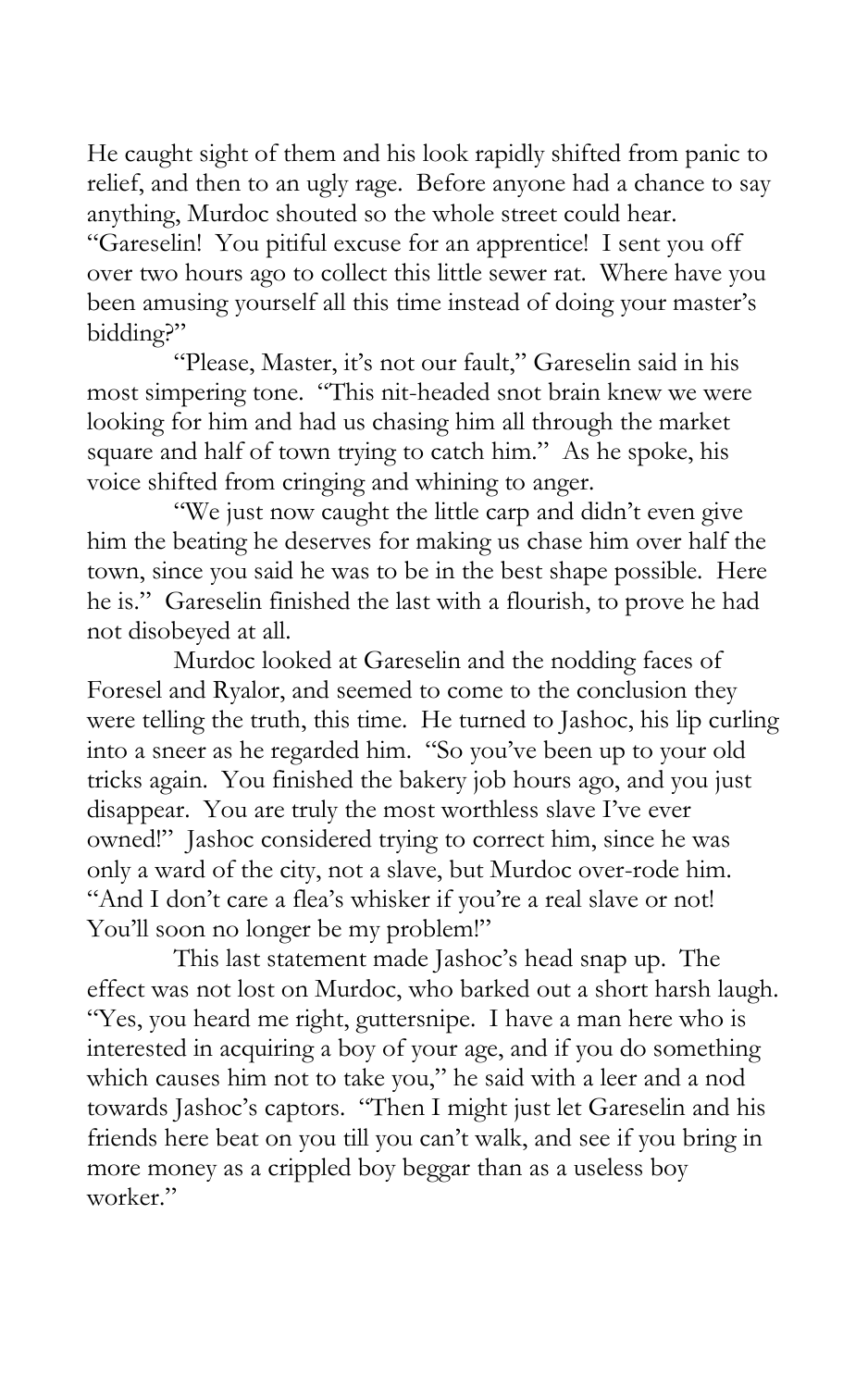Looking in his eyes, Jashoc could see Murdoc was dead serious. Gareselin smiled evilly at the prospect of turning Jashoc into a permanent cripple.

The ugly sneer on Murdoc's face slowly turned into a grimace of pleasure as he saw the color drain from Jashoc's face. He laughed. "That's right, boy, now you see how things really are. I've put up with more than I can stomach from you, and if I can't be rid of you one way, then I will another."

He pulled Jashoc roughly into his counting room and whispered to him. "Now mind, boy. This is one of the most important men in the land. You will do exactly as he says and answer any questions he puts to you with no back talk or other foolishness. If he likes you, he'll be taking you and that's what I want, so don't you dare be doing anything to mess this up."

As they came to the far side of the room, Jashoc saw the stranger standing there. He was tall, dark haired, and seemed to be middle aged. He was dressed in dark blue robes with gold brocade at the sleeves and collar, a sure sign of nobility. There was little expression on his face as he turned to face them, other than the intensity of his gaze.

Murdoc was exuding his "humble trader" persona, which Jashoc had seen him use any time he dealt with persons of position or authority. He practically groveled in front of the man. "Here he is, Lord Feldor. The boy, just as I promised. You can see for yourself he's in fine physical shape even if he is a little dirty," Murdoc said, bowing towards Lord Feldor. "He's just what you asked for, ten years old, and stronger than he looks."

Jashoc thought furiously. He had heard the name Lord Feldor before, but he could not remember where. This man was obviously important, the clothes alone told that. What could he want with Jashoc? He was a nobody, Murdoc and the last two years had taught him that.

Lord Feldor came closer and stared at Jashoc. He slowly circled around him, looking him up and down as though appraising the value of a piece of sculpture or horseflesh. "He looks like he does not get much to eat," Lord Feldor said with a tone of a trader in the bazaar trying to get a lower price. "I would wager you feed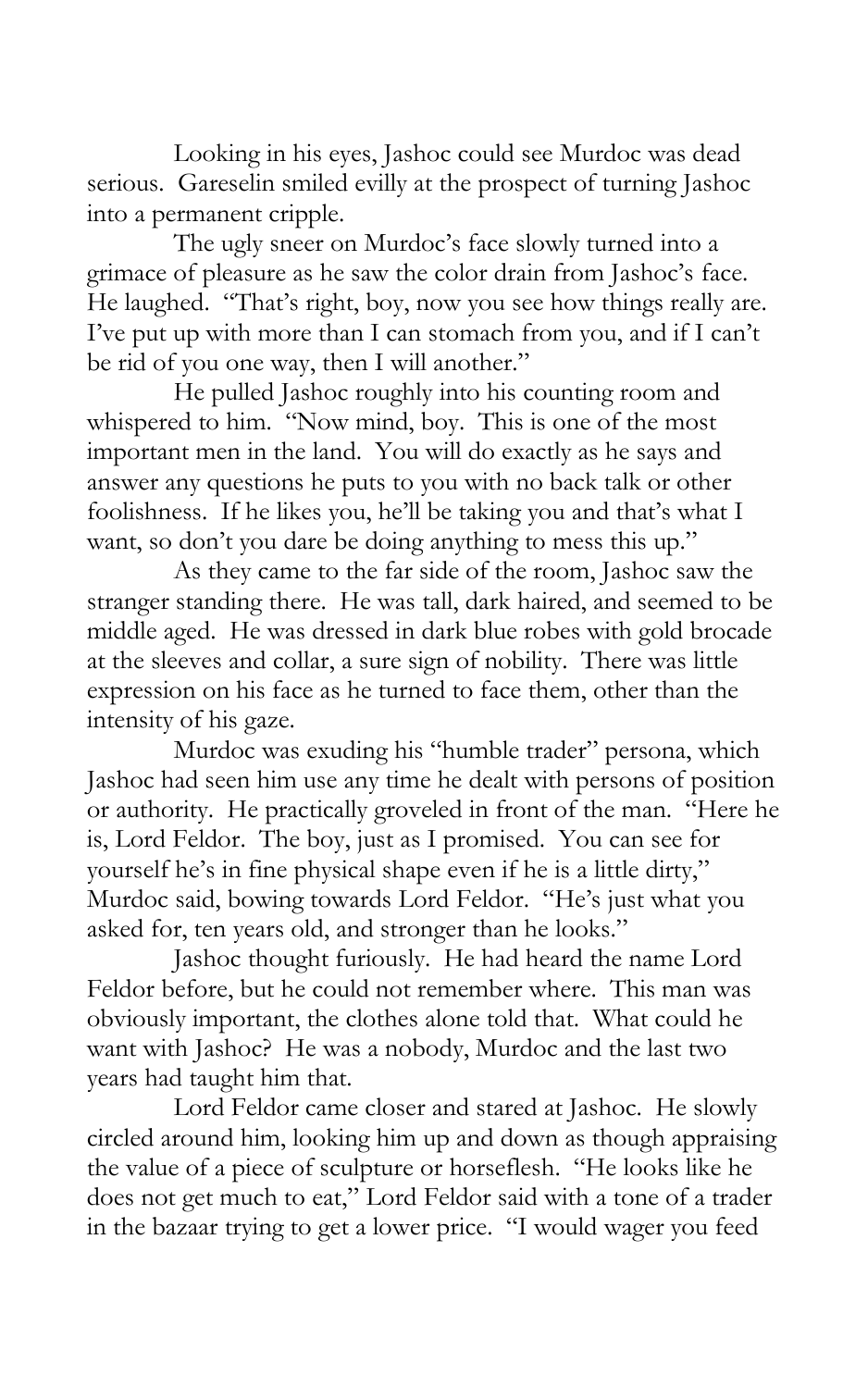him as little as possible, though . . . the red hair is nice. His parents were not from Alavar, were they?"

"No, no, my Lord, his parents seem to have been from the hills of Caravain, and only came here to try and better themselves. Instead, they had the misfortune of getting Farthigs blight and dying."

"So you said, so you said before, while I was waiting. Does he mind well?" Lord Feldor asked.

"No, my Lord, he minds abominably. Truth to tell, I'd be asking twice what I was for him if he minded any better. No, he's a quick little snipe, but only when he's avoiding work. But then again, he doesn't need to mind all that well for what you have in mind for him now, does he?" he said, with a nod and wink, as though he had just told a dirty joke. "A sorcerer's apprentice either learns his task or ends up feeding demons, isn't that the way of it?"

Jashoc flinched as he realized Lord Feldor was the chief steward for Master Magician Silurian, the ruler of Salaways, and reportedly one of the greatest wizards in the whole world. Lord Feldor was one of the most powerful men in the land, possibly second only to Master Silurian. Jashoc had seen him before at public events, but never up close and had not recognized him. Jashoc now understood just what was going on here.

He was being sold as a sorcerer's apprentice.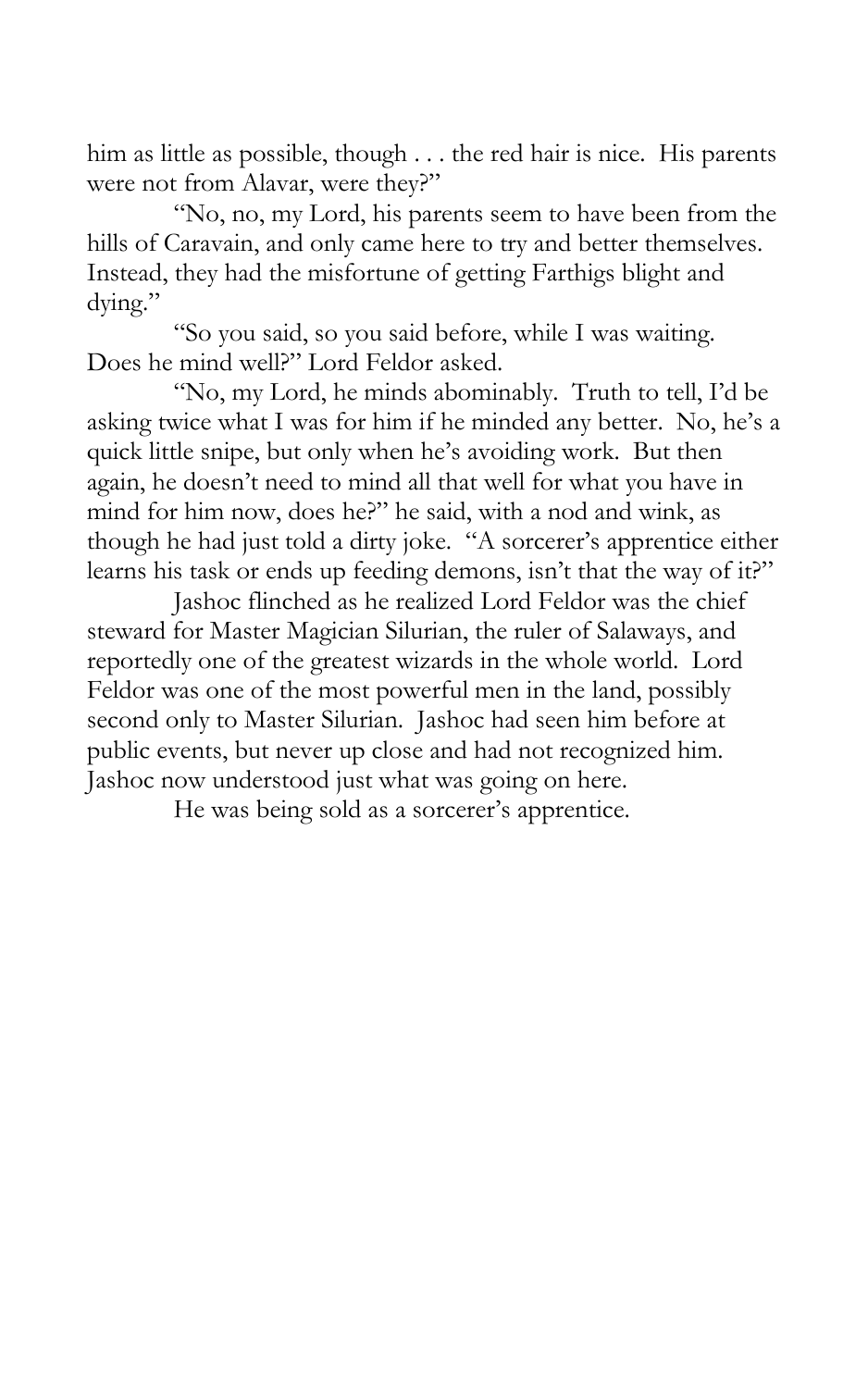## **Chapter 2**

Becoming an apprentice should have been an improvement over being a virtual slave, but it was not.

In other trades, if you showed some talent and worked hard you were very likely to make journeyman and eventually, after some years, become a master. Jashoc had heard that for every thirty or more apprentices to a sorcerer, only one was likely to become a journeyman wizard, let alone a master sorcerer. People said those who failed to become journeymen simply disappeared, and they were fed to the demons sorcerers used to do their magic. Jashoc was more afraid now than when Murdoc had threatened him in the courtyard.

If Murdoc's comment had caused Jashoc to flinch, the effect on Lord Feldor was nearly as dramatic. A dark shadow passed over his face and his eyes burned brightly as he rounded on Murdoc. "You ignorant stuffed pig!" he glared at Jashoc's now cowering master. "It is enough for foolish gossips to say such things, but to imply in front of him that you are selling the boy to be eaten by demons is intolerable! I am of a mind to recommend to the city council that we have one slave trader too many in Alavar!"

Murdoc retreated before his words as though struck by an invisible lash. "Oh no, my Master, my Lord, I meant nothing by it. It was only a jest, a poor one no doubt, but only a foolish jest. I know you and your master would not feed the boy to demons, else I couldn't possibly sell him to you, even as much as I loathe being his master." He cringed and stared at the floor, unwilling to meet the burning gaze of Lord Feldor.

Without taking his eyes off the floor, Murdoc said, "It truly was a poor jest, my Lord, and for my lack of manners, I'll gladly take another ten silver off the price we'd agreed on, just to show you how very sorry I am and to apologize for any insult, though none was meant."

Lord Feldor looked at Murdoc with undisguised loathing. They both knew that what Murdoc had said was no jest. It was his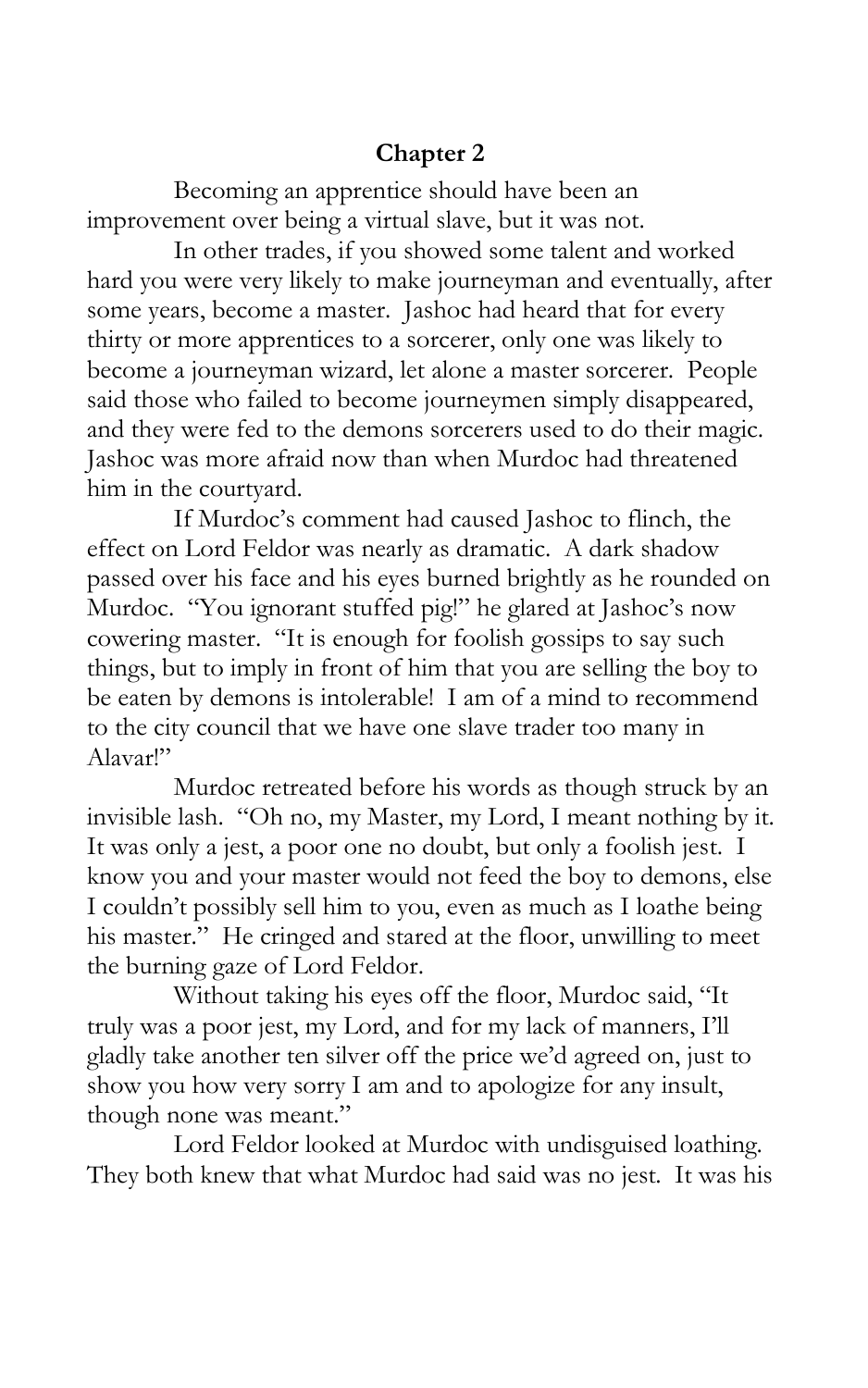true opinion of what would happen to Jashoc once he was "apprenticed."

Lord Feldor looked up to the ceiling, sighed, and said shortly, "Well accepted. Done and done." He reached into a pouch at his belt, counted out a number of coins, and slammed them onto the desk.

"Has he clothes or other possessions?" Feldor asked.

"Just what's in his loft," Murdoc replied. "Go and get your stuff, boy. Be quick about it, and don't think about running off again. I've got Gareselin watching to make sure you don't try."

Jashoc did think fleetingly about running, but figured it would do no good, so he went to the loft and collected his few belongings. It took almost no time. He had so little, only a coat for the colder season he had owned since before his parents died, a brass coin from a far kingdom said to be of no value here, and a small plain dagger that had been his father's. All of the other family possessions had been sold, before he became a ward of the city. Murdoc had bought him no more than one new shirt and set of trousers in the year and a half he had been his slave and then only bought those when all of Jashoc's old clothes were too small, and worn to rags.

He gathered all his things quickly and came down from his loft to find Lord Feldor and his master, now his former master, already out on the street. Jashoc looked to Murdoc, who grunted and said, "Off with you now. And mind the lord here better than you've minded me. You're his problem now." So saying, he turned his back and walked back inside the shop and could be heard yelling for Gareselin.

Lord Feldor wasted no time and set off walking rapidly. Without looking back, he said over his shoulder, "Hurry on boy. We have no time to waste, and this distasteful errand has already cost me two hours I could ill afford to spare."

Jashoc hurried to catch up with the Lord Feldor's long strides, nearly having to run in order to keep up. Again, he thought of running away, but dismissed the idea quickly. Lord Feldor would just call out the city guard. That could only make things worse. He shivered as he thought about what Murdoc had said.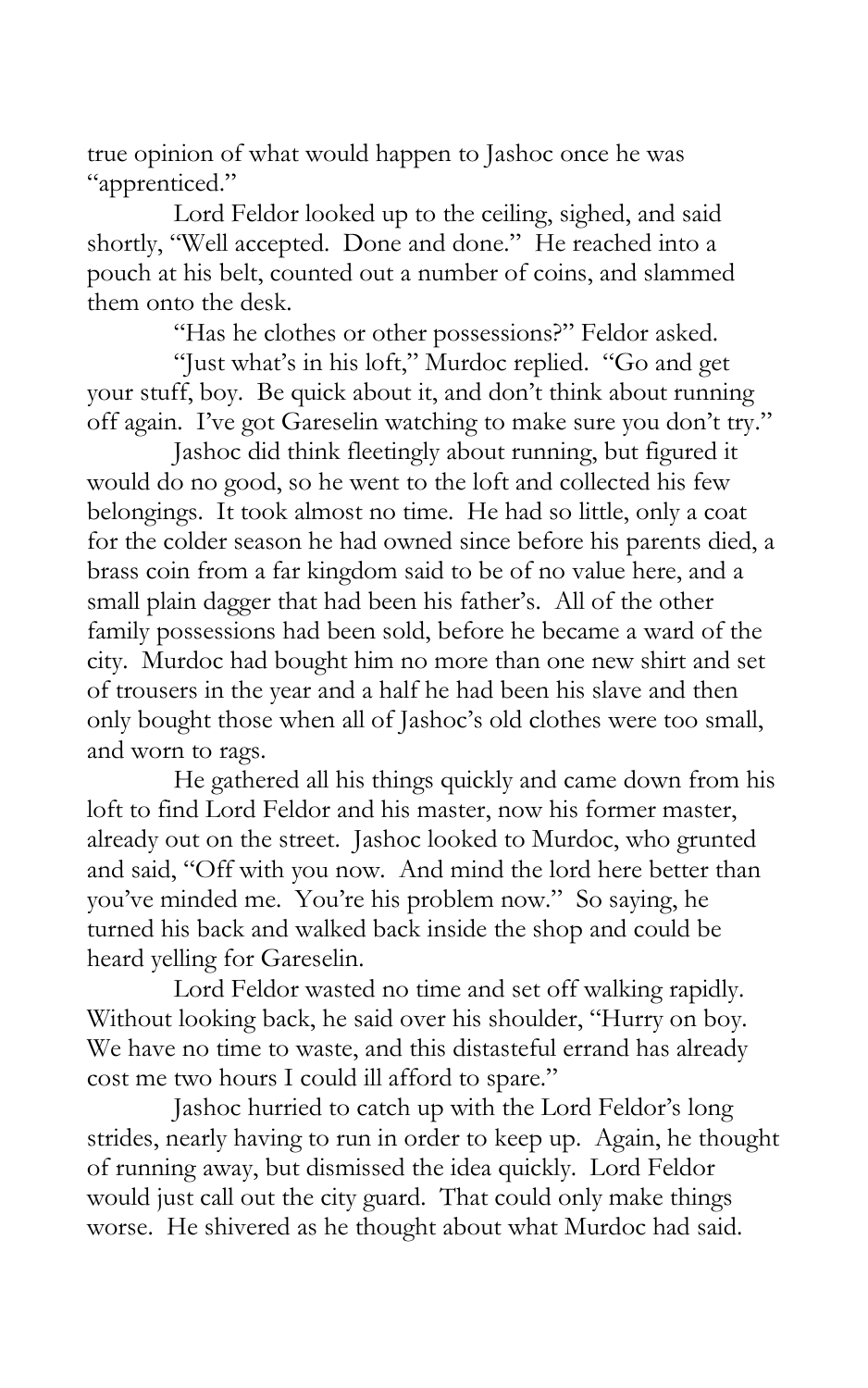He desperately hoped Lord Feldor had been telling the truth that he was not going to his death.

Soon they had left the center part of Alavar and were moving to where the wealthy traders lived, a part of town Jashoc had rarely visited. When they turned into a small open plaza with a fountain in its center, he was certain he had never been there before.

Lord Feldor looked back at Jashoc and said, "Wait here, boy. I have some business to conduct and then we will be off shortly."

Jashoc stood alone for several moments, unsure what to do. Just as he decided he would take his chances running, Lord Feldor came out again. As he walked out, another set of gates swung wide and a closed carriage pulled by two horses emerged. The driver got down and opened the door. Lord Feldor motioned for him to get in and he followed. Jashoc noticed the crest of the kingdom of Salaways was on the door. Jashoc looked up at the sky as he climbed into the carriage and wondered if he would live to see it tomorrow. He wished he had run.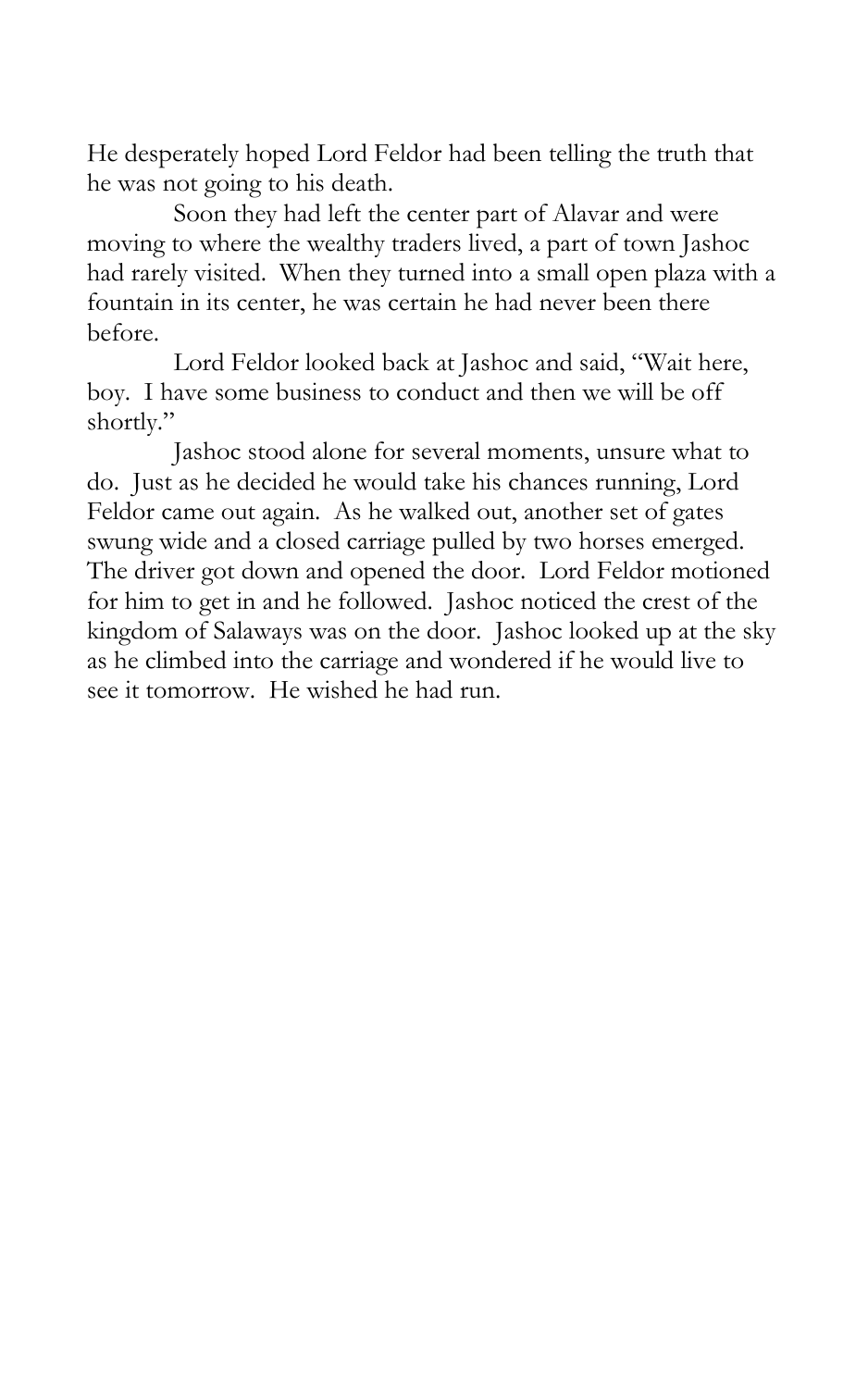## **Chapter 3**

"So is Jashoc the name you were presented with?" Lord Feldor asked, after they had settled, facing one another in the carriage.

Jashoc thought it an odd question, but answered as best he could. "I don't know I was ever presented, my Lord, but Jashoc is what my parents always called me. It's the only name I've ever had."

"Well, we will have to change that, right here and now," Lord Feldor said with a thoughtful look on his face. "Yes, we must have a new name for you now if you are to be an apprentice. It would not do for you to be known by your true name. Even you must understand that."

Jashoc did understand, or thought he understood, what Lord Feldor meant. It was common knowledge in the markets wizards were never known by their true names. Knowing a wizard's true name was necessary for another wizard to be able to cast certain spells, which would have a hold upon him. So Jashoc reasoned that if he were really to be an apprentice sorcerer, he would need to be known by a new name. That the lord was attending to this detail made Jashoc believe being an apprentice might not be as bad as he feared.

Lord Feldor sat and stared out the window for a time as the carriage reached the edge of town and started on the road that led to the great castle. Suddenly, he turned and looked down at Jashoc and smiled and said, "We will call you Jonny. Yes, that is your name from now on. Do you like the name well enough?"

"I suppose," Jashoc, now Jonny, replied. "I've never heard it before as a name, but I guess I can get used to it."

"Good. That is settled then. Only you, Master Silurian, and I will know your true name in the castle, and you will not be going back to Alavar any time soon. Do not respond to any other, and do not let the other apprentices trick you into revealing your true name. It is the most important thing you possess right now, outside of life itself."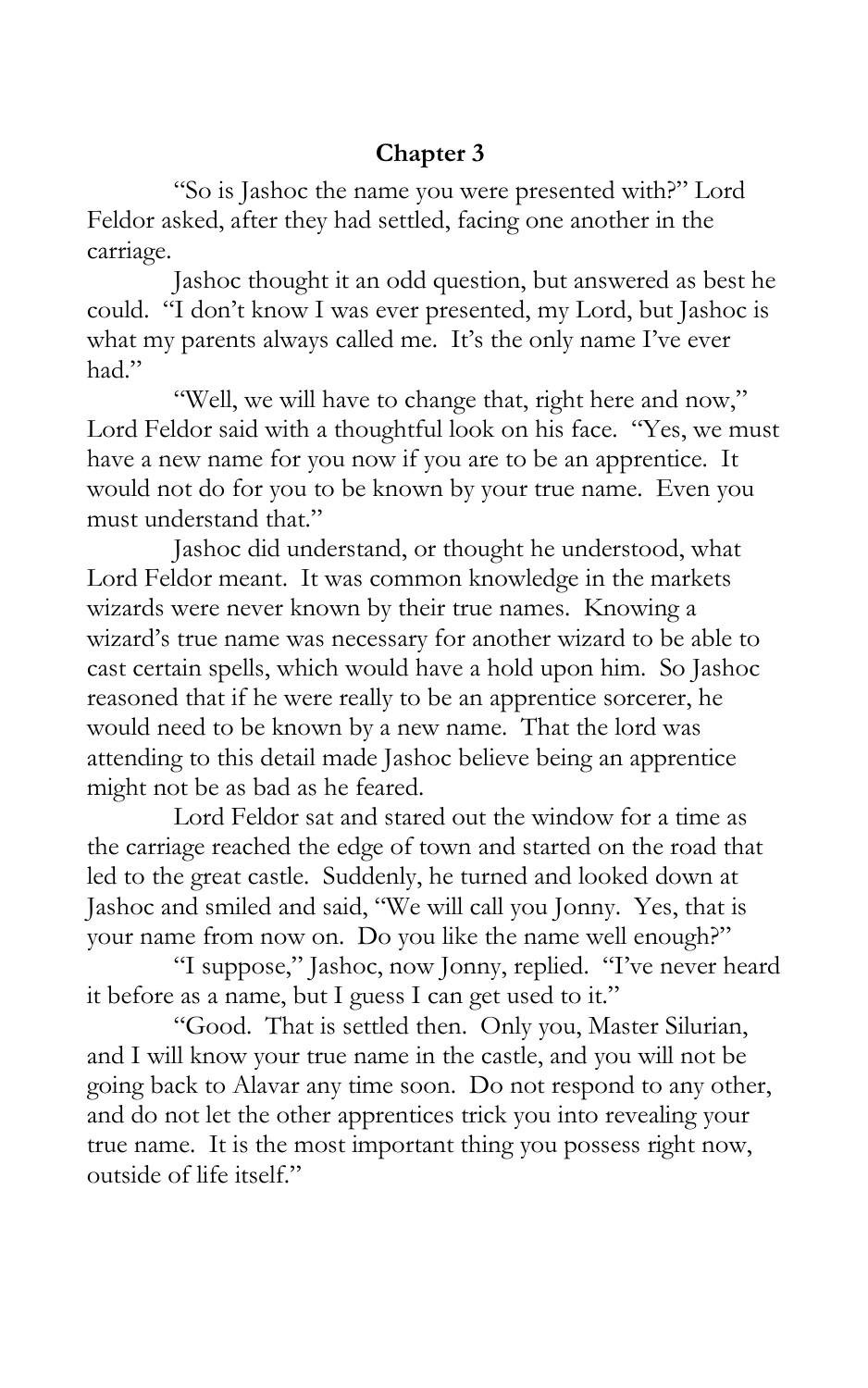This thought was more than a little unsettling to Jonny. It brought home to him how he had absolutely no idea what he was getting into. If even half of the stories he had heard in the market were true, he had just gone from one form of misery to one infinitely worse.

By the way Lord Feldor had reacted to Murdoc's insinuations, he knew he was not going to be the first course in a demon's meal this evening, but, he was still scared and unsure. He desperately wanted to ask Lord Feldor questions, but at the same time, he was scared of the possible answers.

Lord Feldor must have seen his discomfort, "You really must not believe anything you have heard in the markets about being a sorcerer's apprentice. All the people there know are lies and rumors."

Jonny knew Lord Feldor was trying to put him at ease, but he could not keep from asking the question that had been tormenting him. "But sir, my Lord, um, ah, . . . isn't it true thirty boys become apprentices for every one who makes it to journeyman?"

Jonny could see this question had not been what Lord Feldor had been expecting. He said "Well of course, my boy, there are at least thirty apprentices who fail for every one who makes it to being a journeyman wizard. It is very difficult to become a wizard, and only a very few have what it takes to be able to perform magic consistently. Much of it cannot be learned; you must be born with the talent for it."

This answer did not help Jonny at all. In fact, it made him even more nervous than he had been before, he was no one, he could not possibly be the one out of thirty, but he felt he had to ask the question burning inside him. "So, so, um, ah . . . what, ah, . . . what happens . . . what happens to the, the thirty who, ah, um, . . . don't, um, become journeymen?" There he said it.

The whole time he had been asking the question, Lord Feldor had been scowling as though he was going to have to say something unpleasant, but when Jonny got to the end of his question, he smiled and laughed.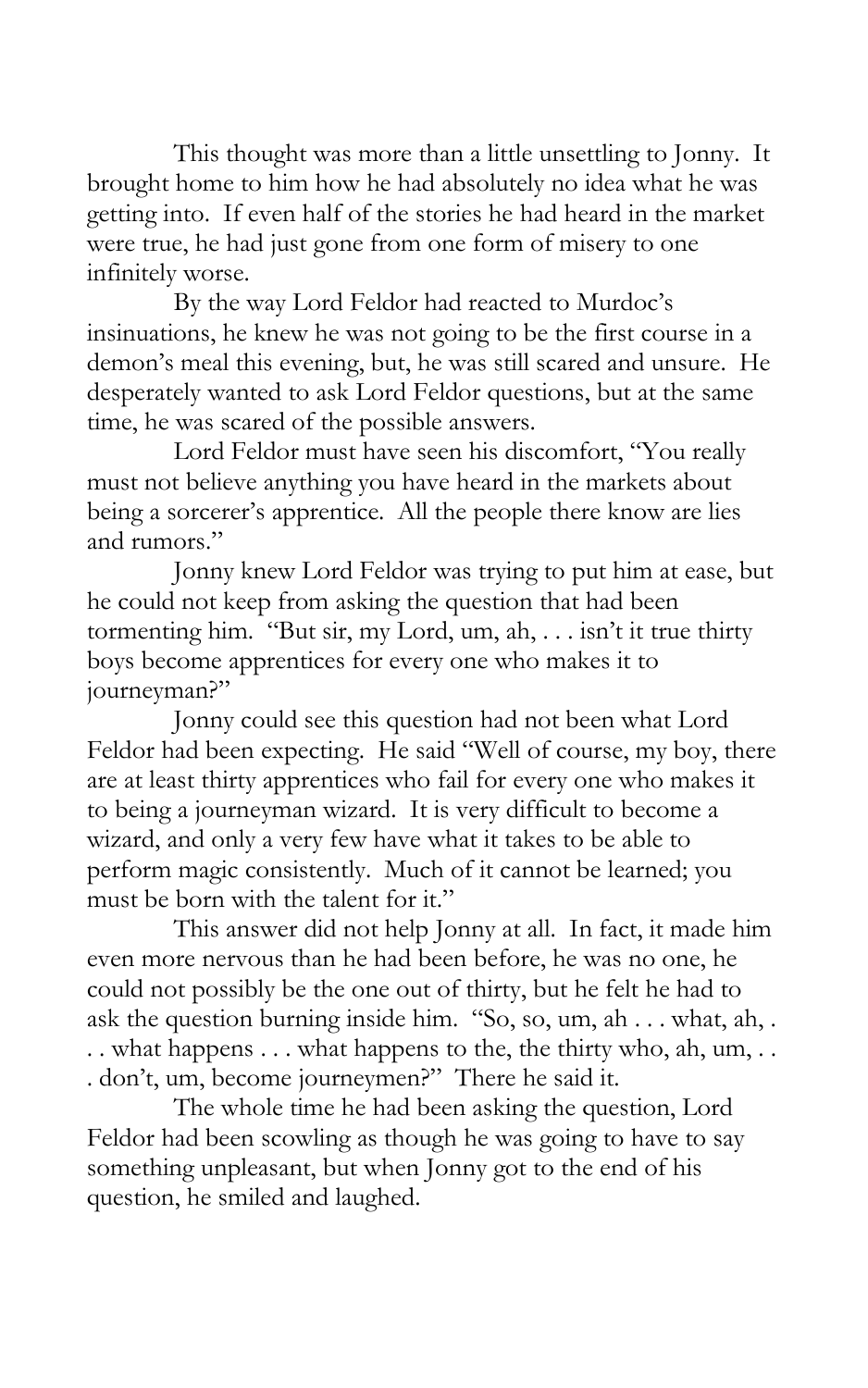"So that is what you are worried about?" he said with a chuckle. "You are still worried about being killed and offered on some altar to a demon?"

"When you say it that way it does sound a little simpleminded. But, what does happen to the apprentices who don't make it? Everyone says they never come back to town. What happens to them?"

"Well," Lord Feldor began, "they are right about that. Any of the boys who apprentice here are almost never sent back into town. Their failure would mark them for life. So, after they have served a sufficient time to show no aptitude for magic at all, they are sent to other cities to apprentice in other trades. Many of our former apprentices have gone on to become quite prosperous tradesmen, traders, and scholars. All apprentices can read and write before they leave, that alone is a great benefit to them."

Lord Feldor had looked a little uncertain, as he had begun his response, but looked increasingly confident as he finished. "In fact," he said with enthusiasm, "one of the reasons sorcerer's apprentices start so young is so that if they fail to show aptitude for The Arts, they will still be able to be sent off to apprentice at a useful age. Usually, we send them off at around thirteen or fourteen, which is only a year or so later than they would be apprenticed normally."

Jonny sensed he was not being told everything, but he also thought Lord Feldor was telling the truth. It made him feel better, but he was still far from being at ease.

§ § § The carriage turned as it left the flat of the valley and headed up the winding road leading to the castle, and Jonny got his first close look at it. In the past, he had only seen it as a clump of buildings on the hill. Now he could see it clearly and appreciate just how very large it was.

Jonny had heard Castle Salaways had protected this part of the country for at least five hundred years, maybe more. For the last ninety years it had been the home of the master wizard and ruler of Salaways. He had united the cities of Alavar, Kenton to the north, and Sharafleg to the south and created the land of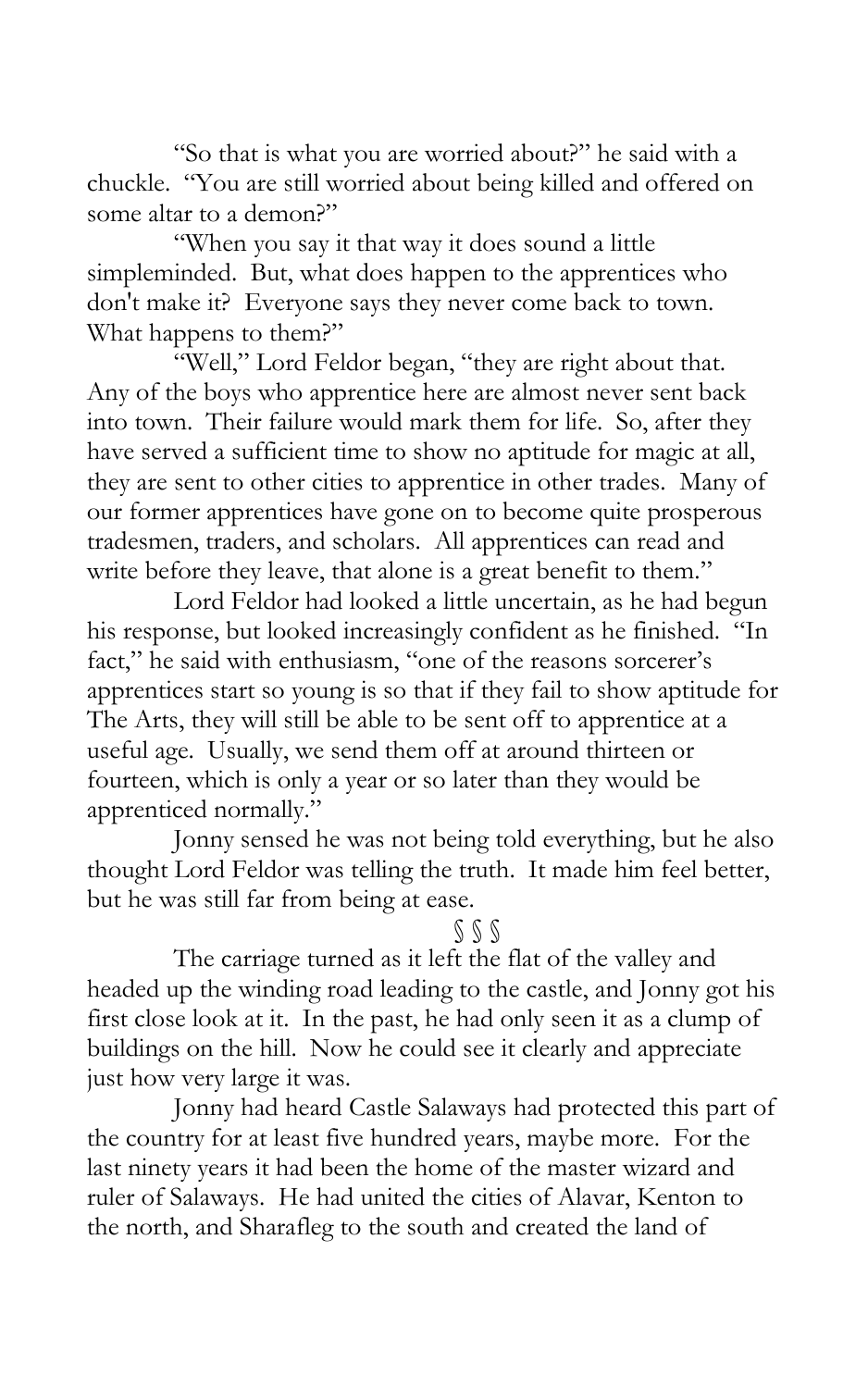Salaways by driving off the competing armies from the three adjacent lands.

The three cities lay in the long valley of Sharafleg, bordered on the south by Lake Sharafleg, and on the north by the Crags of Glondor. The land of Salaways had known mostly peace for the last ninety years, but had been a prize fought over for centuries. The castle was heavily fortified, and well positioned for defense.<br>Salaways' location, and its relative peace since Master

Silurian united it, made it a prosperous trading nation. Though far from the sea, its fertile fields and open society made it a crossroads for the trading routes of the continent of Skryla.

The road wound back and forth up the hill. As they climbed higher, Jonny saw both the castle grow ahead of them, and the city of Alavar, his home for the last two years, spreading out below them. He had never seen the city from this height and was amazed at how big it really was, though the buildings were looking smaller and smaller.

The closer they got, the more ominous the castle seemed. Its huge walls of dark stone were covered with gray-green moss that made it appear as if the whole structure had somehow grown out of the ground. There were six tall towers in the outer walls with arrow slits evenly spaced up them and the tops of all the walls had crenellations, the square toothed top that allowed defenders to take refuge while raining down death on their attackers. Jonny had heard the castle was big enough for half the town of Alavar to be housed there in case of a serious attack. He had never believed it, until now.

From the top of the tallest tower flew a single white flag bearing the same seal that adorned the door of the carriage, the Seal of Salaways. The seal was a circle of red. In the center of the circle was a smaller gold circle, a book, lightning bolt, and a sword, all done in black, were arranged in a triangle within the circle. Jonny thought it looked like a large demonic eye as the flag waved in the strong breeze.

Lord Feldor had been content to allow them to ride in silence until they entered the outer gate of the castle. Jonny had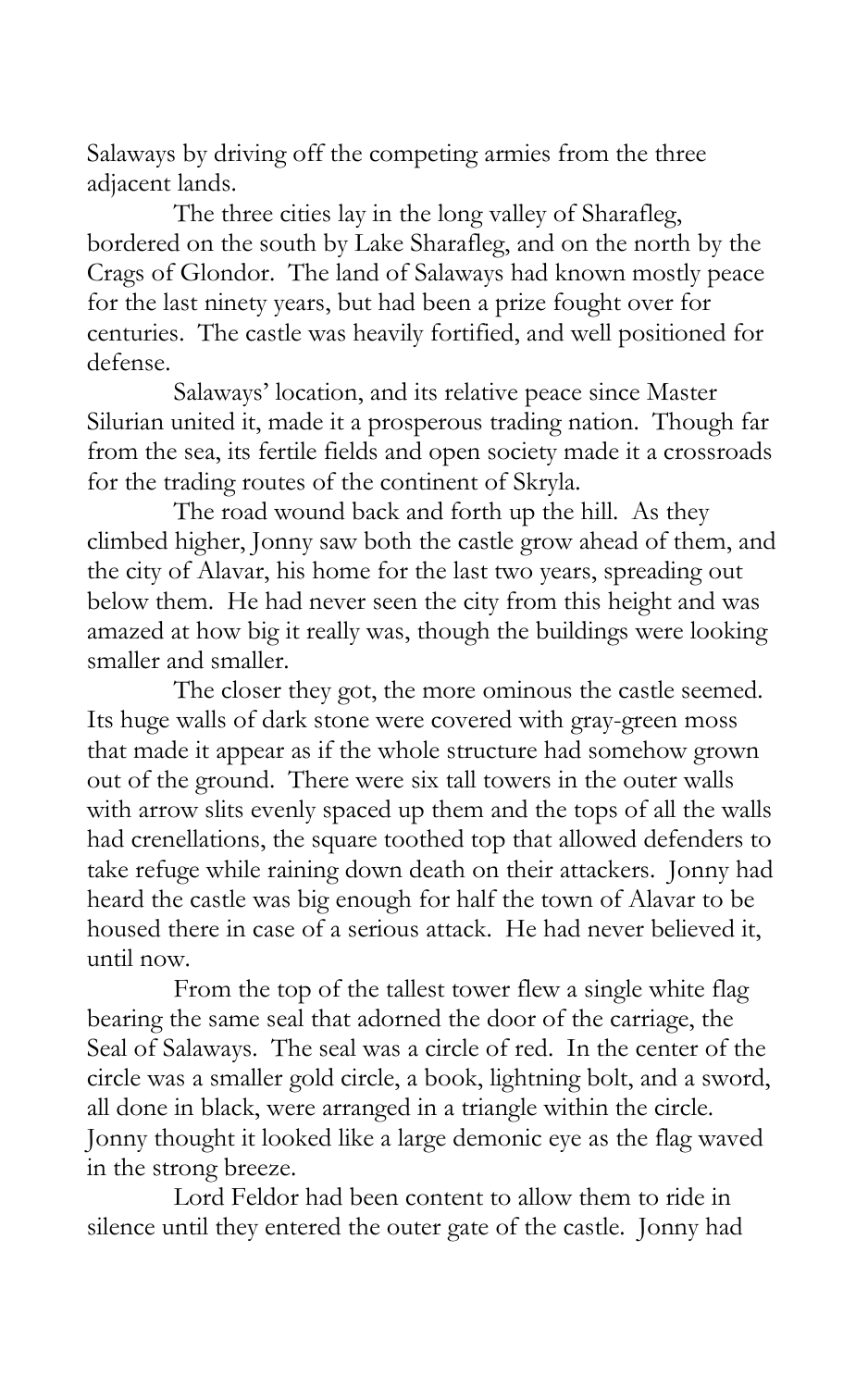been so intent on the panorama unfolding as they climbed that he had not paid attention to the time it took.

It had been early afternoon when he was caught and this whole adventure had begun. Now he noticed it was getting late. The hillside already blocked the sun from the castle as the carriage took them into the main courtyard.

Jonny was struck by just how dark and foreboding a place this was. His fear, which had nearly left him for the last hour, now redoubled. What would become of him?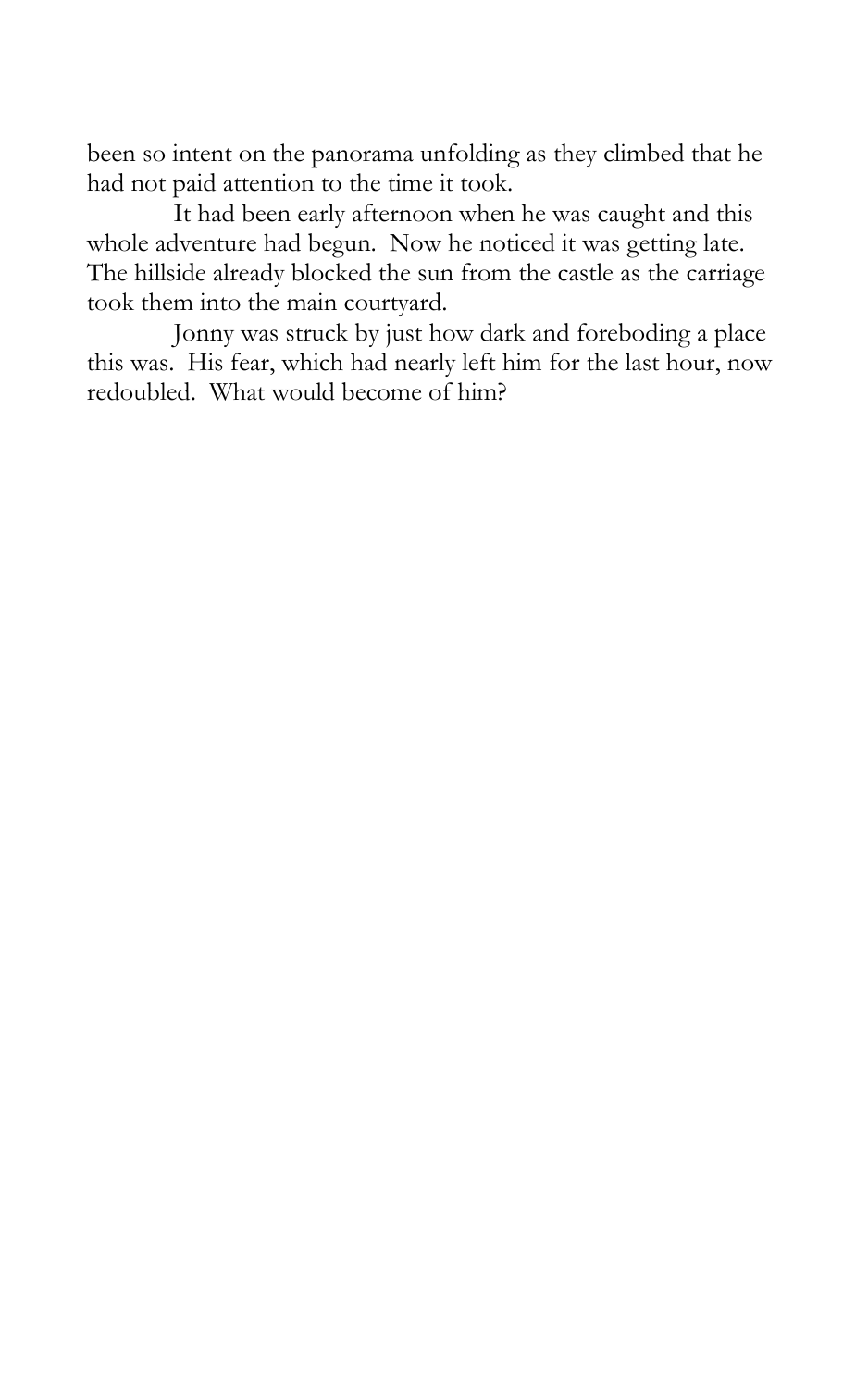## **Chapter 4**

Lord Feldor leaned close to Jonny just before they exited the carriage and reminded him, "Do not forget what I said about your name, Jonny. From now on, that is your only name. The old name, and the person it belonged to, are gone. You are Jonny, the newest apprentice sorcerer, understand?"

"I guess so," Jonny replied. "Will they really try to get me to tell them my real, I um, mean my true name?"

"Oh yes, it is a game the apprentices all play at. But remember, it is a deadly game. If even one of them finds out your true name, he could cause you considerable harm. Some of the most powerful spells are easily done if you know your victim's true name, so keep a watch out."

Jonny wondered how all the people in town would be kept from telling his true name, but he dared not ask. Besides, he thought, he would not be one of the lucky ones who made journeyman; he was no one, so it would not matter.

They were met at the carriage not by liveried servants, as Jonny had expected, but by three boys, two of them looked hardly older than Jonny. The third looked to be around twelve, and addressed Lord Feldor directly. "My Lord, The Master wishes for you and the new boy to proceed directly to the north study. He desires to see him before dinner. I am to ask you if there are any urgent matters you need communicated to the staff."

"No, that is all right," Feldor said. "Any information I have for the staff can wait till after dinner, or I will discuss it directly with Master Silurian. Just make certain the horses and carriage are seen to. I will almost certainly need to leave early tomorrow." He turned to Jonny and said, "Let us not keep Master Silurian waiting."

As they headed off, Jonny looked over his shoulder and saw the two younger boys leading the horses and carriage off while the older boy spoke with the driver. He felt terrified to think he was about to meet the ruler of the land, but even more terrified at what might happen after. He turned and ran to catch up with Lord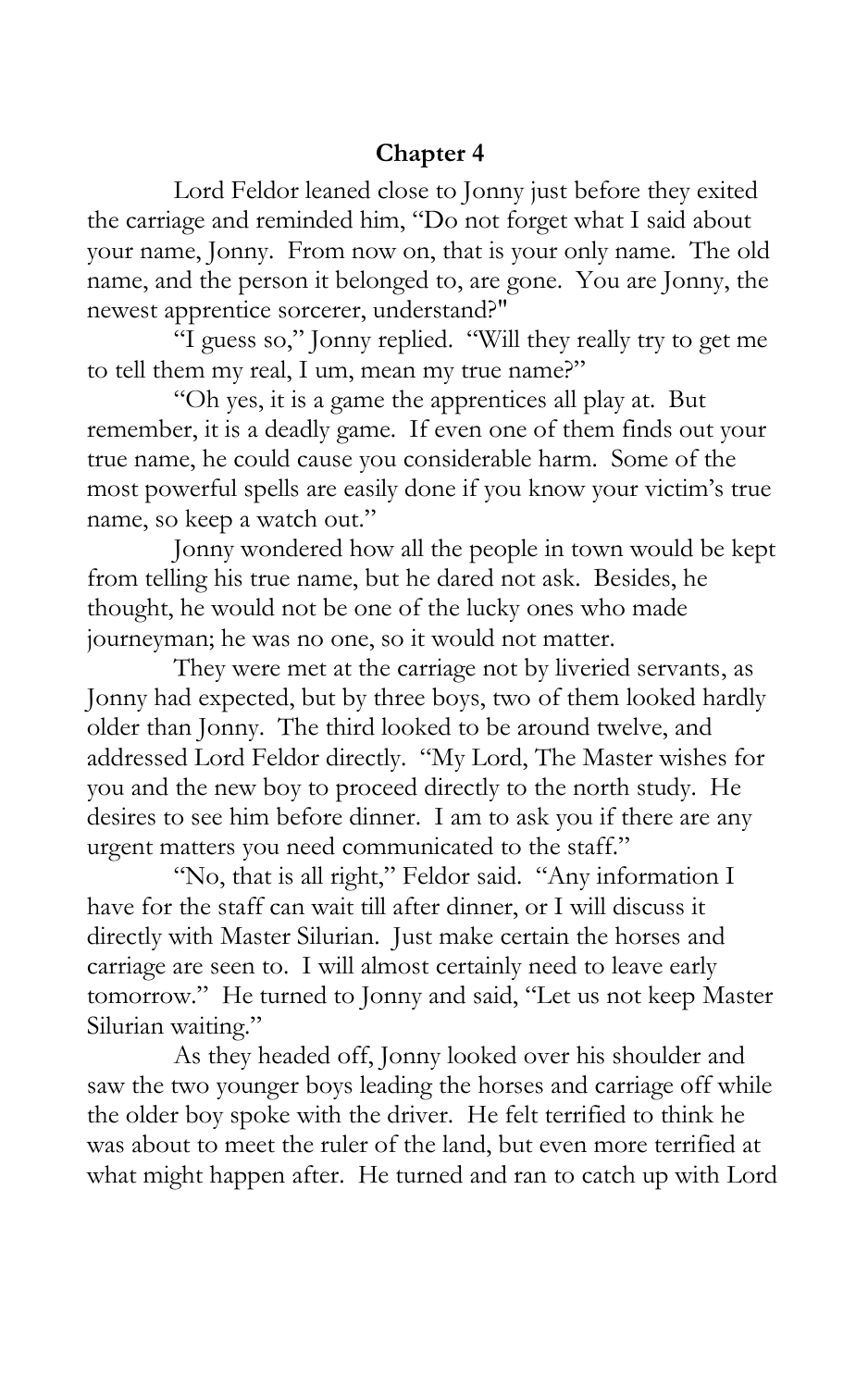Feldor, who was disappearing through a door up the stairs from the courtyard.

Just as Jonny passed through the door, he thought he heard something that sounded like a child screaming in pain coming faintly from the opposite side of the courtyard. A shiver ran up his back, how he wished he had run away when he had the chance. Now, instead, he had to run just to catch up with Lord Feldor. He felt as if he was going to vomit.

§ § § He caught up with Feldor just as he knocked on a door at the end of the corridor. Jonny heard nothing, but apparently, Feldor did, for he opened the door and stepped in. Jonny followed slowly.

They entered a large room, easily as big as the home he had been born in, with a high ceiling, which nevertheless felt crowded. The walls on three sides of the room had bookshelves that reached nearly to the ceiling, all filled with books, small wooden boxes, gleaming silver orbs, and other strange objects. The fourth wall had a large window that reached the ceiling, flanked by two smaller bookshelves that were, if anything, more crammed than the others with books, papers and writing implements. The faint glow from the nearly dark sky cast an eerie light over the unlit parts of the room.

Two large candelabras stood with squat candles burning to either side of the large desk that sat in front of the window. Behind the desk littered with papers and large books, one of which he was studying, sat the legend Jonny had never seen before, the ruler of Salaways, Master Magician Silurian.

The Master looked up from the book and said, "Ah good, Feldor, you're here. And you have the new boy with you. Excellent. What are we calling him?"

"I have decided to call him Jonny, Master Silurian," Lord Feldor replied. "Unless you have something else in mind."

"No, Jonny, Jonny, that will do just fine. Bring him up closer where I can look at him better and see if the feeling I have had the last couple of days is right, or if it is just indigestion."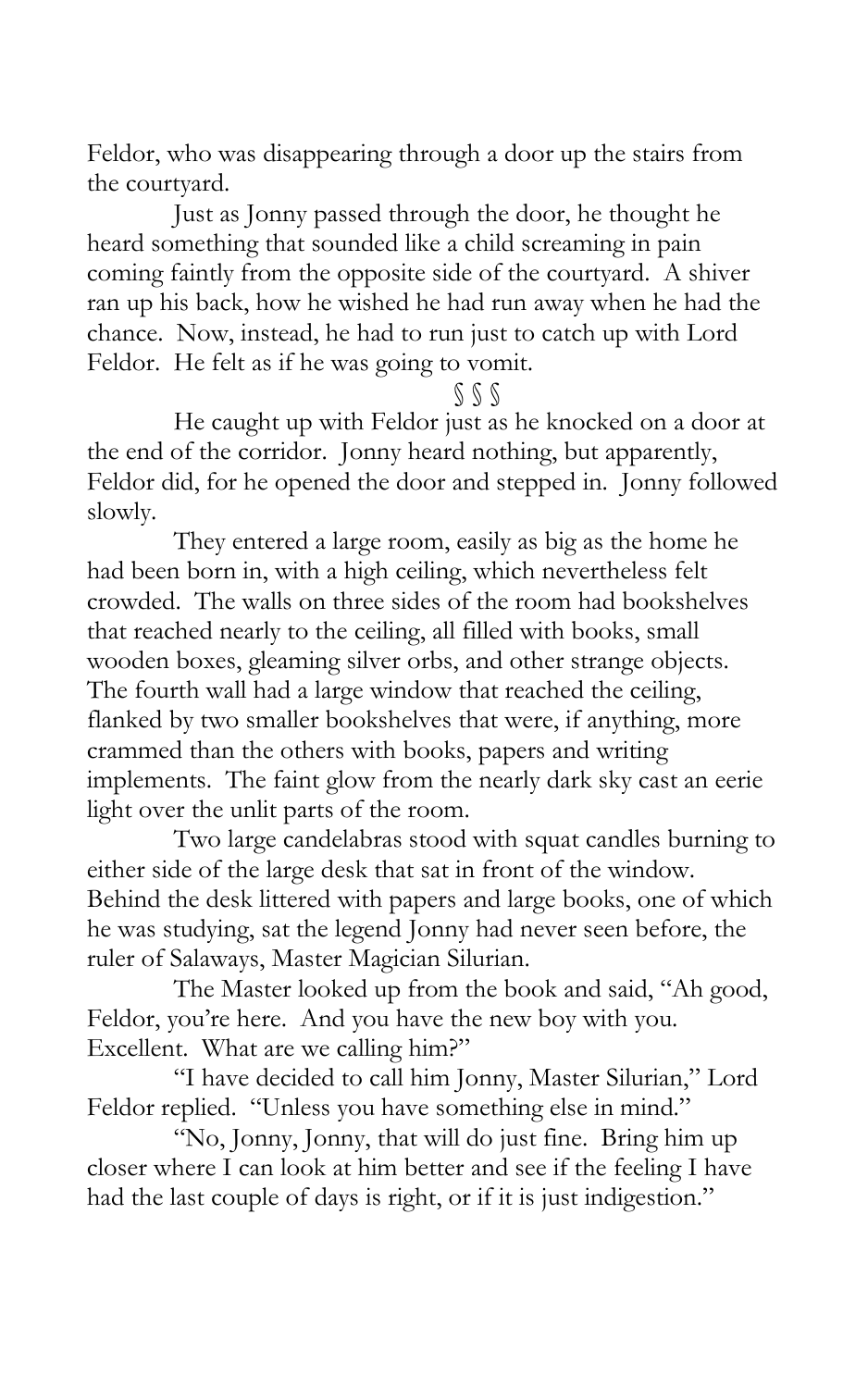As Jonny stepped forward at Feldor's urging, he got his first look at the legendary ruler of Salaways. He had stood as Jonny approached, and Jonny saw a tall thin man, well over six feet. He had a fringe of pure white hair that ringed his mostly bald head and came together into a long ponytail going down his back. His mustache and closely trimmed beard were white as well.

Master Silurian's piercing blue eyes seemed to bore right through him. Jonny was surprised to see Master Silurian did not have the lines and wrinkles Jonny associated with older people. In fact, Jonny had seen many men in their forties who had faces that looked older than this man, who he had heard was at least a hundred and fifty years old, and was possibly much older. But for the hair, Jonny would have assumed him to be a man in his early thirties, the age Jonny's father had been when he died.

The Master motioned for both Feldor and Jonny to sit in two chairs set in front of the desk. He turned to Lord Feldor. "Were there any problems finding the boy and securing his release?"

"Not really. That odious swine of a slaver kept me waiting for over an hour, but I understand I have young Jonny here to thank for that," he said motioning towards the boy, who was now trying to shrink into non-existence in his chair.

Silurian raised an eyebrow. "Don't be afraid. I am not mad at you. I am sure you had good reason for making it hard for that rogue, Murdoc, to track you down."

Jonny was surprised the Master was not upset. His fears eased slightly, but he said nothing.

Master Silurian turned back to Lord Feldor.

"If you do not need me further," Feldor said, "I have several matters I would like to address before dinner."

"Well, go then. Jonny and I can have our chat here, just the two of us. And he can show me all the magic tricks he knows," Master Silurian said with a twinkle in his eye.

Feldor got up to leave, and Jonny wanted to beg to go with him. His heart was pounding wildly, while his chest was so tight, he felt he could hardly breathe. He did not know any magic. He did not know much of anything. He could just barely read, and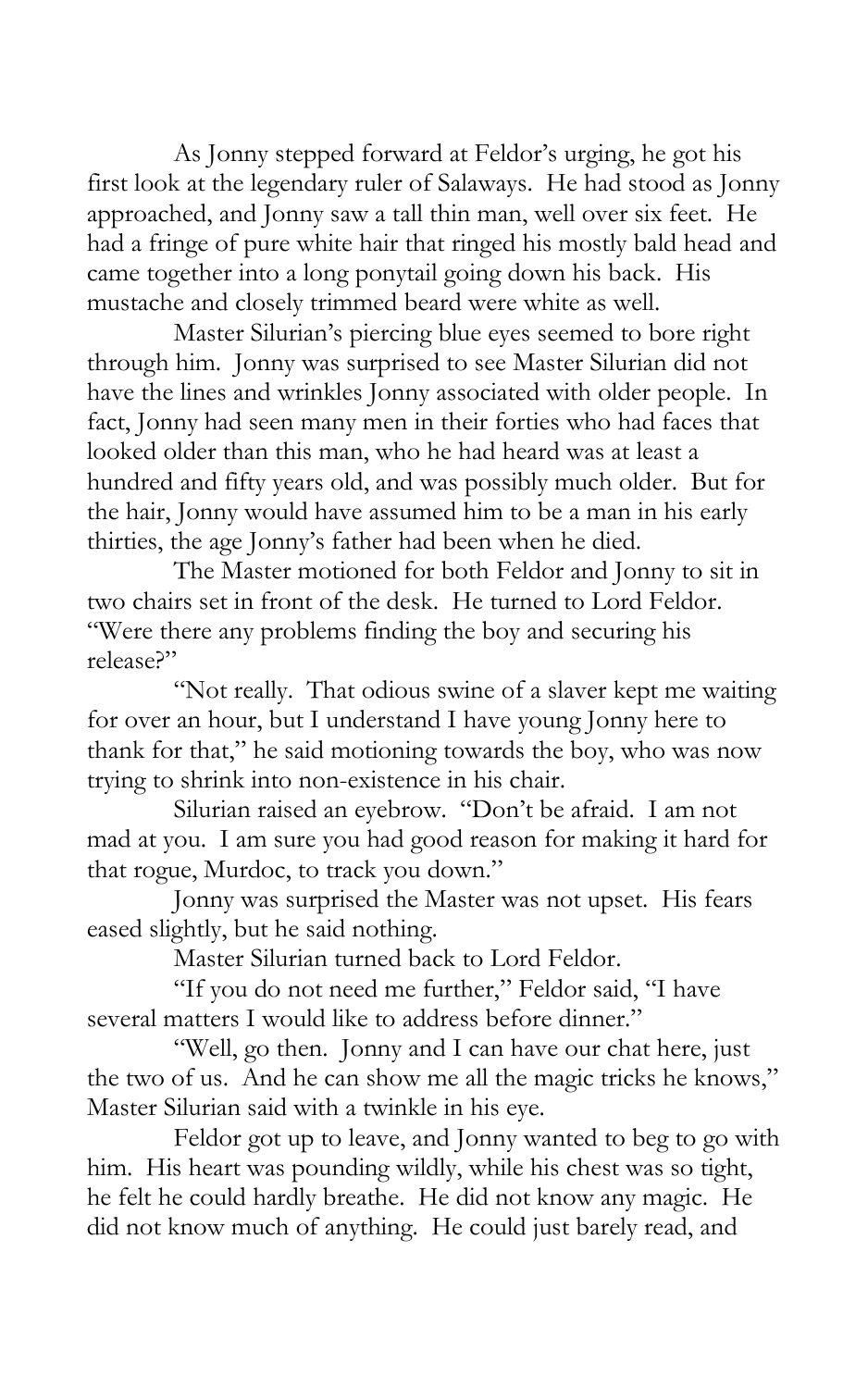that only because his father had started teaching him at a very young age.

Jonny pulled his legs up to his chest and said in a small voice, "But I don't know any magic tricks."

The Master smiled as he then got up and came around the desk and sat in the chair Feldor had just left.

"There is no need to be afraid. I know you have not been doing any real magic tricks or things you think of as such, or I would already have heard of it. But don't you have something you can do, something you would do to amuse the other boys when you had time to play in the bazaar?"

For some reason he could not explain, Jonny relaxed a little. This man seemed to be truly a kindly sort, and Jonny sensed no threat behind his words. Unlike his time with Murdoc, Jonny did not think he would be punished if he failed.

He thought for a moment and said, "Well, there was this one game we sometimes played in the bazaar that I could always win," Jonny began. "Till no one would play me any more. It's not much . . ."

"Show it to me, Jonny. I am most anxious to see it."

"Well, first you have to have a big coin, like this one." Jonny dug in his bundle for his old brass coin. "This one's not worth anything here, but it works great for this game."

Jonny got off his chair, knelt down on the floor, and set the coin on its edge, holding it upright with his left index finger. "First you take a coin, like this . . ., and you set it spinning," he said as he flicked the edge of the coin with his right index finger. "Then you see who can keep the coin from falling over the longest."

As he spoke, the coin spun, winking in the light from the candles. After a few seconds, the spinning slowed and it fell to the floor.

"My trick," Jonny continued, "is that I can keep it spinning longer than anyone else."

He set the coin up again and flicked it as before. Only this time he hit it harder and spun it faster. Jonny put his hands on his knees as he knelt before the coin and stared at it with intense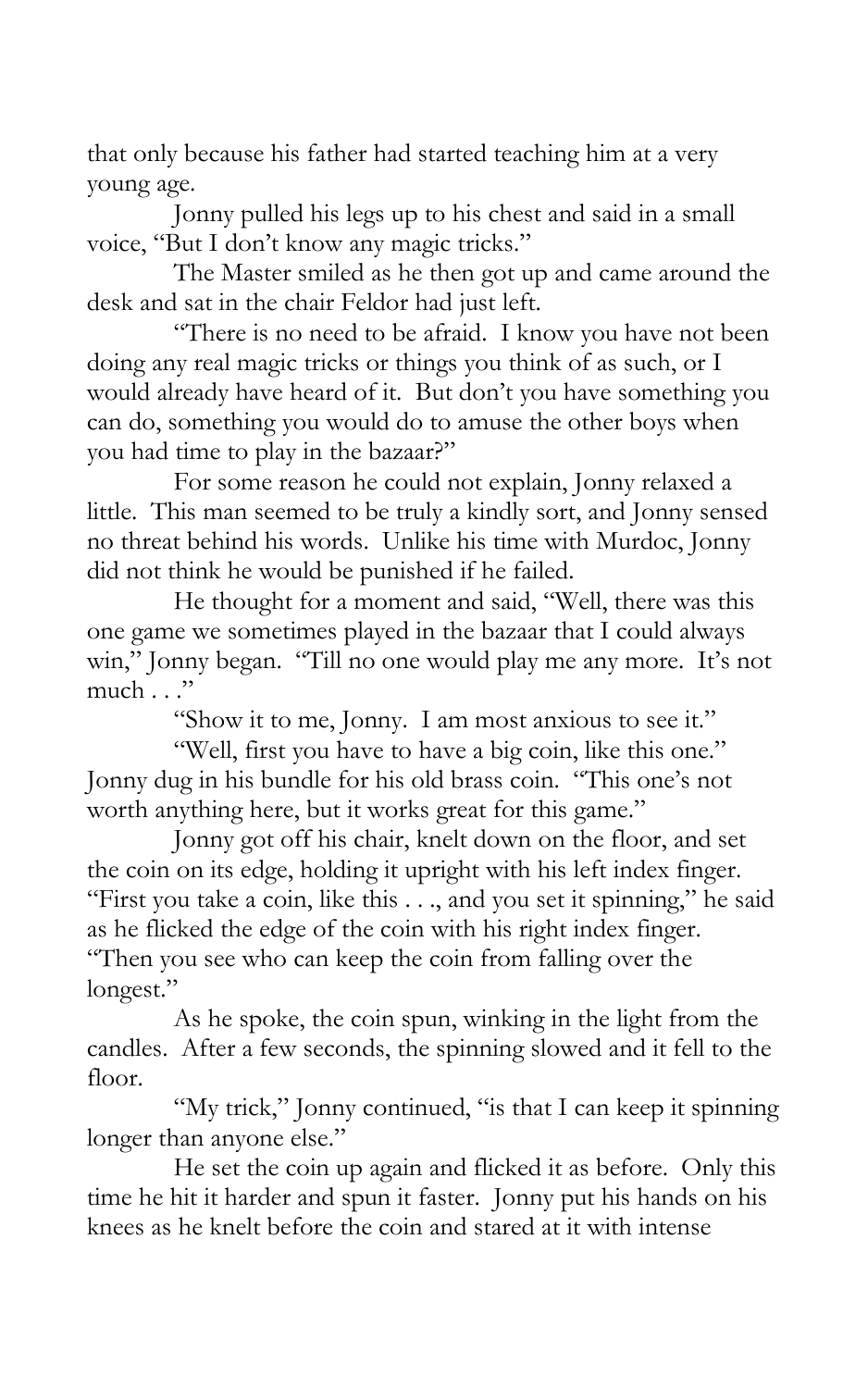concentration. Initially, the coin slowed as it had before, but then the spin stabilized. The coin continued to spin, and it neither sped up nor slowed down, but stayed spinning in the same place, at the same rate, for a long time.

After several minutes had passed, the Master said, "That is enough, Jonny. That is a very good trick. You can let it fall down now"

Jonny let out a sigh of relief. He had not moved a muscle since he placed his hands on his knees, and there were beads of sweat on his forehead. As soon as he relaxed, the coin began to slow and wobble. Within seconds, it fell to the floor.

"Wow, that was hard. I don't think I've ever kept one going that long before."

"That was very good, Jonny," the Master said. "May I see the coin you used?"

"Sure. Everyone says it isn't worth anything here. That's the only reason I've got it."

The master picked up the coin and examined it carefully. "Can you do it with other coins, or only this one?"

"Uh, I can do it with just about any coin," said Jonny. "But it's easier the bigger and heavier the coin is. I did a gold piece once. It was really easy, but I only got to do that once."

"Well Jonny, you may not know it, but you have just made me a very happy man."

"Why?"

"You have just proven to me that my feelings were right. You can do magic. And if you can do this with no training, I have great hopes for what you can do once you have received some."

"You mean I just did magic?" Jonny stared at Master Silurian with disbelief.

"Yes you did, Jonny. Not only that, but you did it in a way I never would have thought to do. I could not have done it the way you did, until I saw you do it just now. You have already shown me something new. I thank you."

Jonny was stunned. He had done magic. He had also done something the greatest wizard in the land said he could not have done.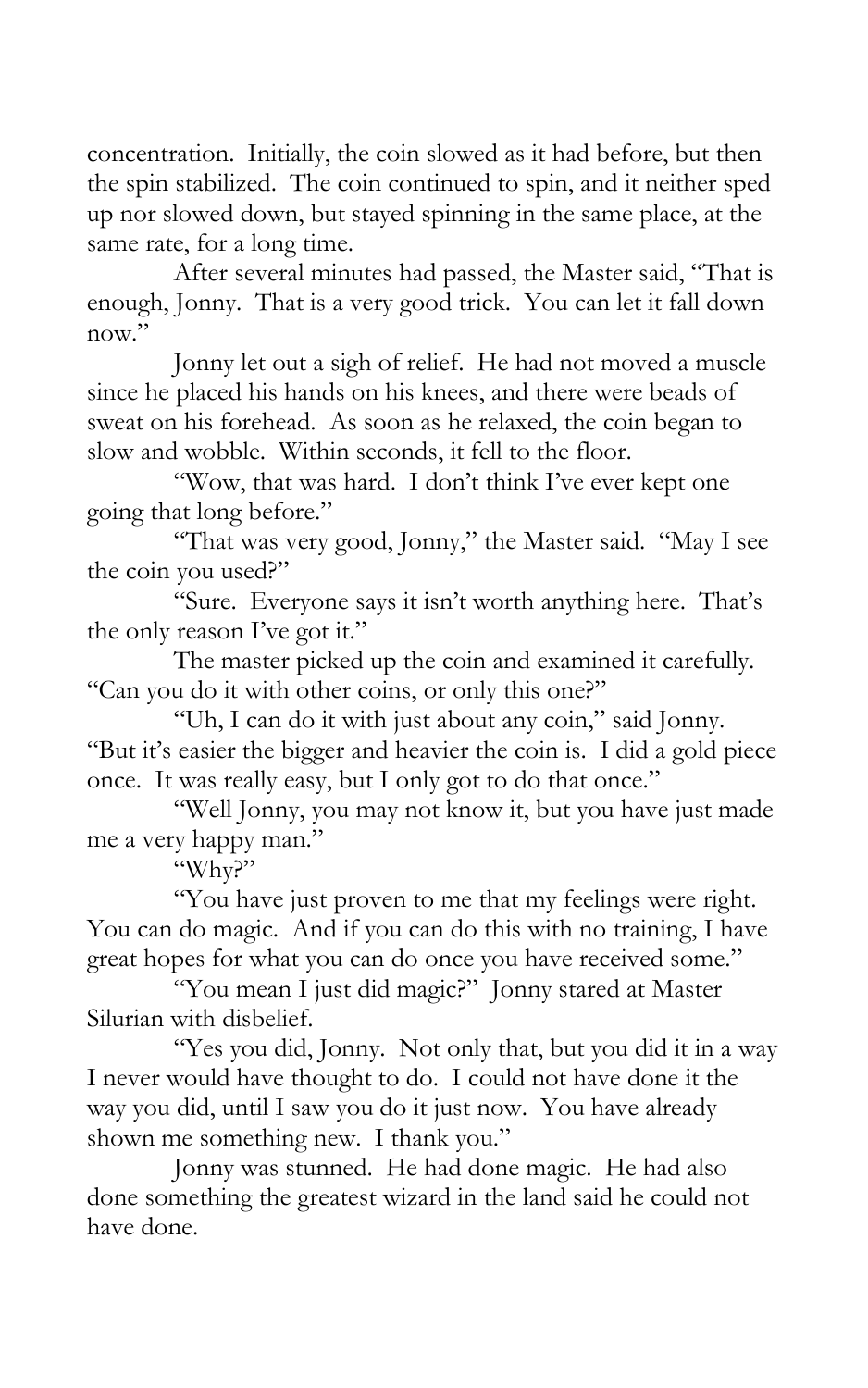"You really mean you couldn't have done that trick I just did?"

"Jonny, I could have made that coin spin. However, the type of magic I would have used to do it would have been completely different from the way you did it. It would have taken me more to get set up to do. Of course, the way I would have set it up, it would still be spinning there now. Once I started it spinning, I would not have had to concentrate on it as you did, but, as I say, that would have been a different kind of magic. What you did, I have never seen done that way before. You truly are a natural magician."

Jonny sat back on his heels, amazed and confused. He had no idea he had been doing magic. It made him feel the best he had felt since before his parents died. It made him, for once, feel happy.

The Master got up from his chair and headed for the door. "Come, it is time for dinner. We will eat and see if we can't put some flesh on those bones of yours. I will also introduce you to the other apprentices and journeymen."

With that, he held the door for Jonny. The Master locked the door behind them. They walked down the corridor towards the sounds of many voices and the smell of food made Jonny's mouth water.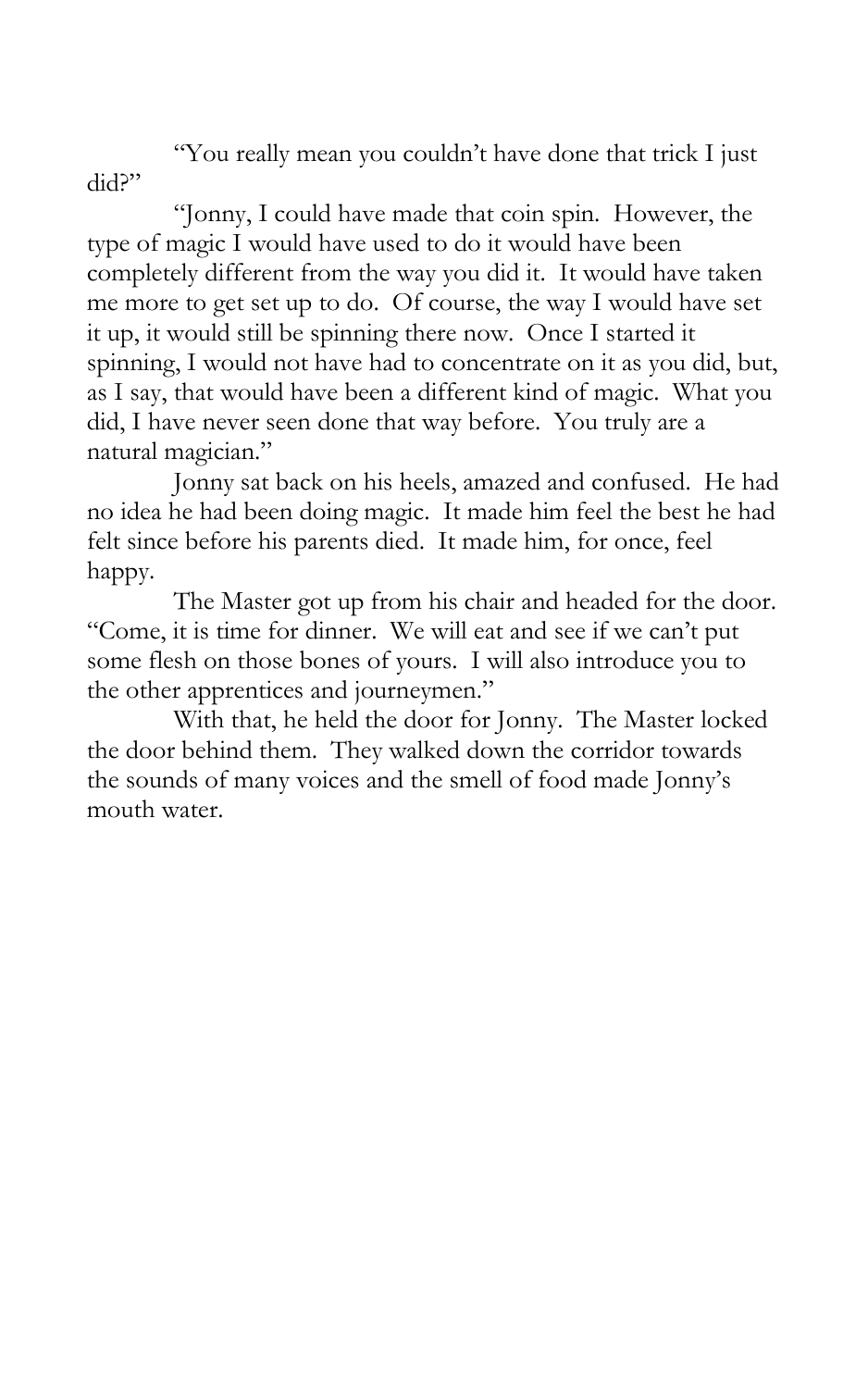## **Chapter 5**

As hungry as he was, Jonny was only barely aware of the path they took to get to the great hall where several tables were already piled high with food. He had actually done magic! He felt as if he were floating. He hoped this would not all turn out to be a dream where he woke up to the reality of life as a slave.

As they entered the hall, the babble of conversation died down and all heads turned in their direction.

"I want you all to look over here and pay special attention," The Master began. "This is our new apprentice, Jonny. He has just showed me a magic trick the likes of which I have never seen before."

As he said this last part, the attention of everyone in the room focused on Jonny. He could feel their eyes examining him. Not all the attention was friendly.

"He will be under my special tutelage," The Master continued. "And . . ." he paused, sweeping his gaze around the room, "He is not to be bothered or molested in any way. He has just been freed from slavery. I will not countenance *any* improper behavior from any of you towards him. I am sure you all know what I mean. You are all warned, so you will be without excuse."

As he delivered these words, Master Silurian glared meaningfully towards certain of the older boys. His look was fearsome, not the kindly look Jonny remembered at all.

The Master scanned the assembled faces, nodded, then the fierce look left his face as it relaxed into a smile. "Jonny, let me introduce you to the boys and staff," The Master said, pointing to various people and naming them, and what they did.

It was all too much for Jonny to take in; there were over seventy people in the room. He smiled and returned the nods of the boys and young men who were introduced to him, but their names simply did not register. He was still too giddy. The Master introduced him as if he was some visiting wizard from a far country, to be given special care and consideration. Only The Master, Lord Feldor, Jonny and one other Journeyman wizard were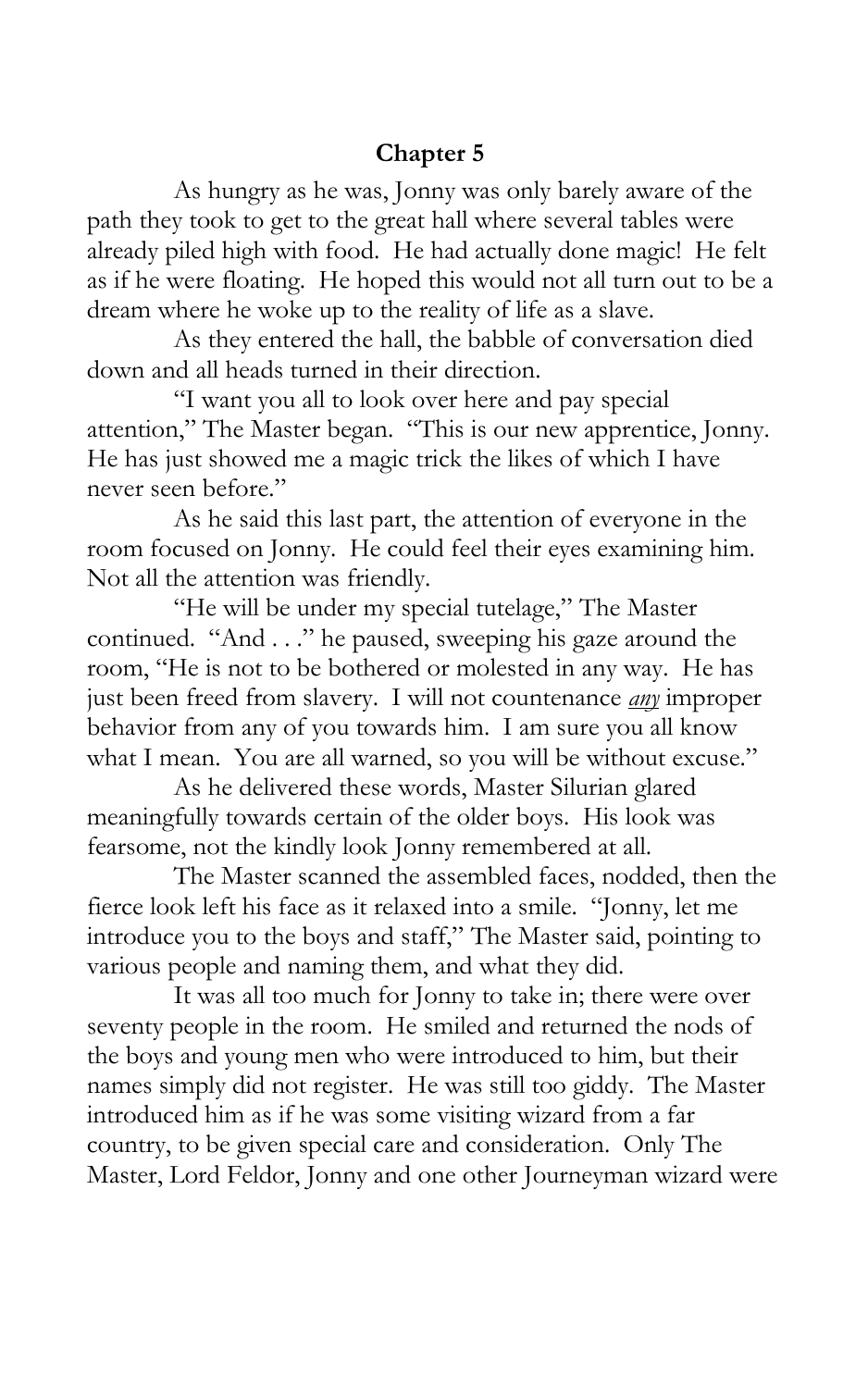seated at the head table. There were three other long trestle tables with at least twenty boys at each.

Several of the boys looked at him with barely concealed hostility and resentment. He had seen the look before. Many of these boys were *not* going to be his friends. Some of them might already be enemies. If he were not already feeling so disconnected, their looks might have scared him.

He knew in the back of his mind that this would not all be easy, but he also knew The Master had extended his special protection to him. He hoped it would be enough.

There was more food at this meal than Jonny had seen in the last two years: meats, breads, potatoes, apples, pastries, pies. He was sitting next to his new master, being offered all he wanted.

He ate so much he thought he would burst. Twice Master Silurian had to caution him to slow down the speed he was stuffing food in his mouth. The last two years had taught him to eat fast, before someone bigger came and took the food he had. In the end, when he could eat no more, he sat back. He was so full, he was not sure whether it felt good, or if he was going to be sick.

Smiling, the master turned to him and said, "So, you can be filled." He laughed. "For a moment I was unsure of whether you would ever stop. I have seen boys twice your size not able to eat as much as you have. I just hope this is only because of how little you've eaten recently."

Jonny happily nodded his agreement and blinked and yawned.

"Ah, I see the food has got you feeling sleepy," Master Silurian chuckled. "Well then, it's best if we get you a place to sleep." He looked over to one of the other tables where several boys were talking. "Roald, is there a place for Jonny in your room?"

"Yes, Master," replied the tall, thin shyly smiling boy.

"Good, show young Jonny here the room and the privy while you're at it so he can get to bed. He has had a long day, and he will need his strength for tomorrow." The Master turned to Jonny and said, "Go with Roald. He will show you where things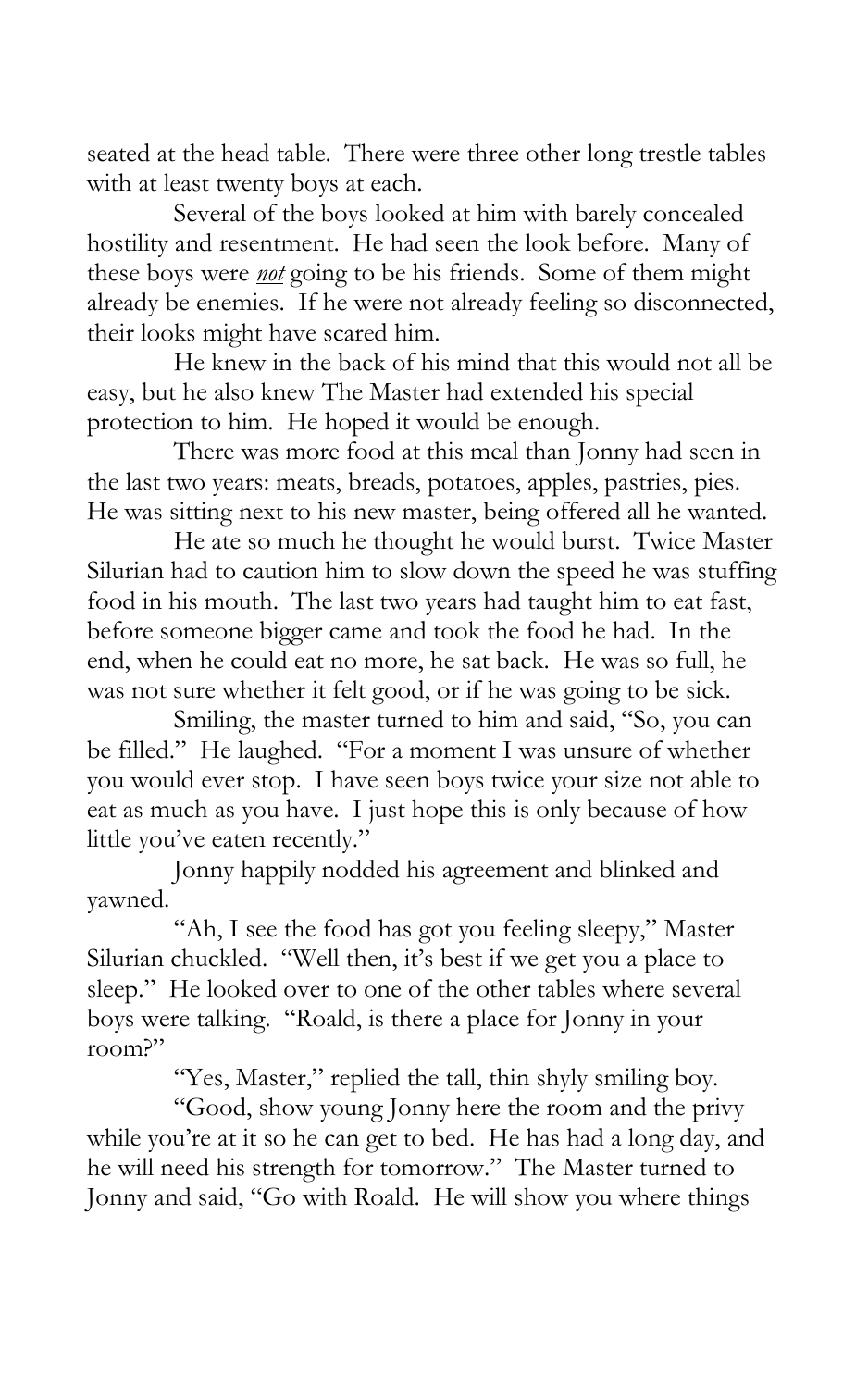are and what to do. I will see you tomorrow, and we will see if you have any more tricks you can show me."

With that, The Master stood up and started walking toward a different door than the one by which he and Jonny had entered. Just before he left the room, he turned and smiled back at Jonny, shook his head and then said to Feldor, "Come, Feldor, we have much to discuss." Feldor, who had been talking with two of the young men in the room, immediately got up and followed him.

"Wow," began Roald. "I've never seen The Master treat a newcomer like that. You must be something special." Roald looked amazed and impressed. "I mean, really, The Master usually doesn't even see new boys for a few days after they arrive. After they've, uh, um, . . . been broken in. But you, he might as well have said if anyone even touches you, he'll flay them alive. *Prodigious*."

This whole outburst only puzzled Jonny. He knew what The Master had done must have been unusual, but Roald's reaction made it seem like it was a once in a lifetime event. The confusion on his face must have been evident.

"But you don't know what I'm talking about, do you?" Roald said. Then talking more to himself he said, "Of course you don't, and it's really better you don't." A calculating look came on his face, and he brightened. "I bet that's why The Master put you with me. I'll show you how to stay out of trouble. Yes I will," he said, now looking at Jonny again. "And we'll be the best of friends! Come on. I'll show you where the privies are and then get you set up for bed."

They left the great hall heading down a corridor and out and across into the main courtyard to where the privies were located. As soon as they had been mentioned, Jonny knew he very badly needed to relieve himself and was glad they stopped there first.

After they finished in the privies, they walked to the opposite side of the cobbled courtyard and climbed a winding set of stairs that opened out onto a narrow corridor. They walked past several doors, until Roald opened one and said, "Here we are, my own little home."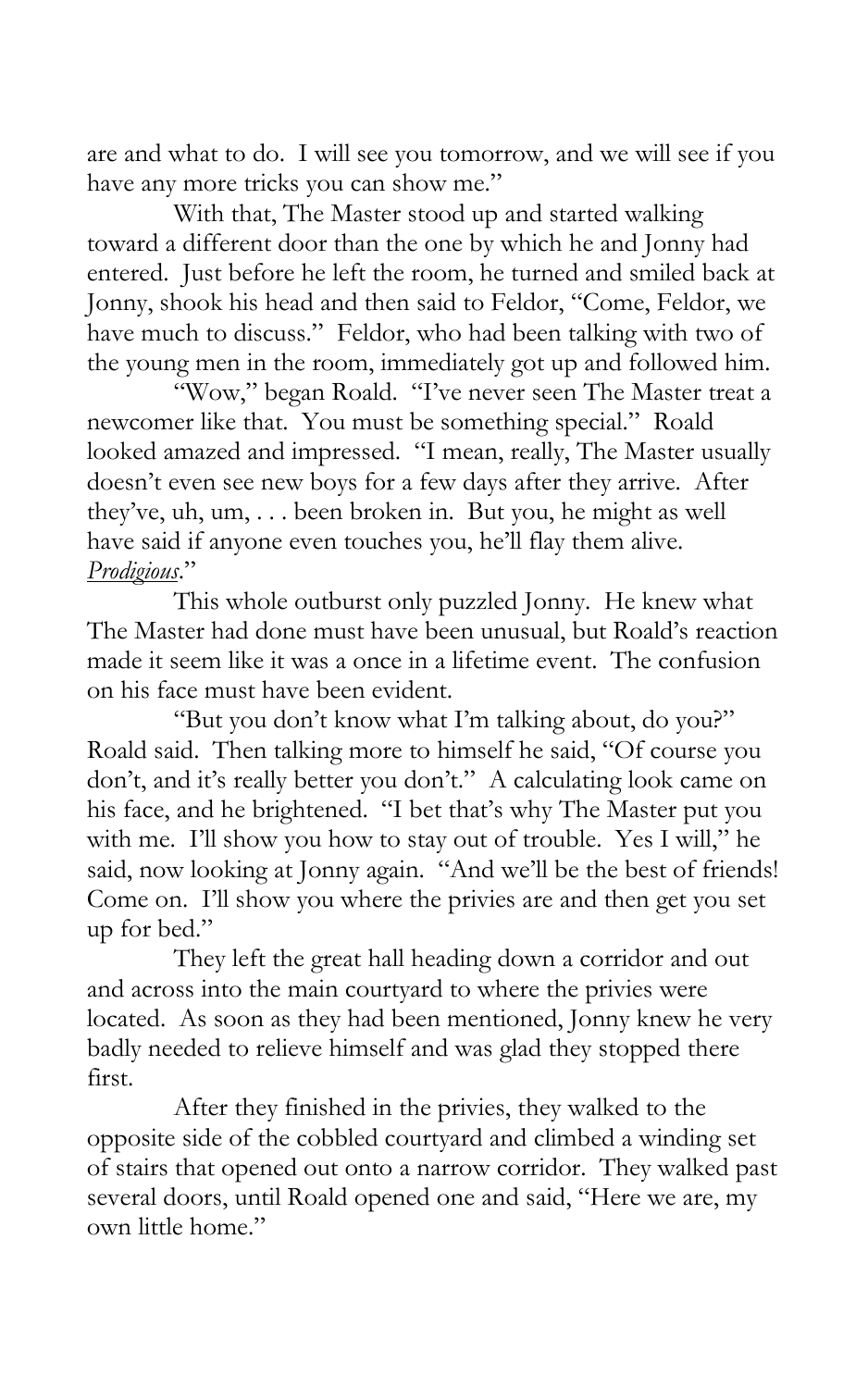The large room looked like it had seen better days. At some point in the castle's history, it had probably been officer's quarters. It had two racks of solid bunk style beds with posts extending to the ceiling with three beds in each stack. There were clothes and other items strewn on the floor and dust coated nearly everything. Of the six available beds, only one looked to be in use. The others were without bedclothes. Two tall dusty and mostly empty bookshelves stood along opposite walls, with two large scarred wooden tables each with two chairs in the middle of the room.

"There used to be three others in here with me," Roald began. "One made Journeyman, Diego he's now called, and the other two, they, uh finished their apprenticeships and, um, left. So, I've had the place all to myself for the last two weeks. It's been great." Jonny could see what Roald considered great. It certainly was not cleanliness.

Just then there was a sound behind them, and they both turned to see another boy coming in with blankets, sheets, and a pillow. "Feldor said you would be needing these things," the blond-haired, freckled boy, said as he walked into the room, working to balance his load. "Where do you want me to put them?"

Roald said, "Just set them anywhere. Jonny hasn't decided where he's going to sleep yet."

The new boy ignored Roald's remark, snorted, and gave Jonny a questioning glance. "Uh, just set them on that empty bunk over there," Jonny said, indicating the one across from the one Roald was occupying.

"That's probably best," the new boy said. "If you sleep over here there's a chance Roald's screams in the night won't wake you." He laughed. "That's why he's been in this room alone. No one else can get any sleep around him."

"You didn't need to tell him that, Larin," Roald muttered.

"Yes I did. He might have thought there was something really wrong, when you woke him up with your screaming. Now, he'll know that's just what you do most nights."

"Do not!"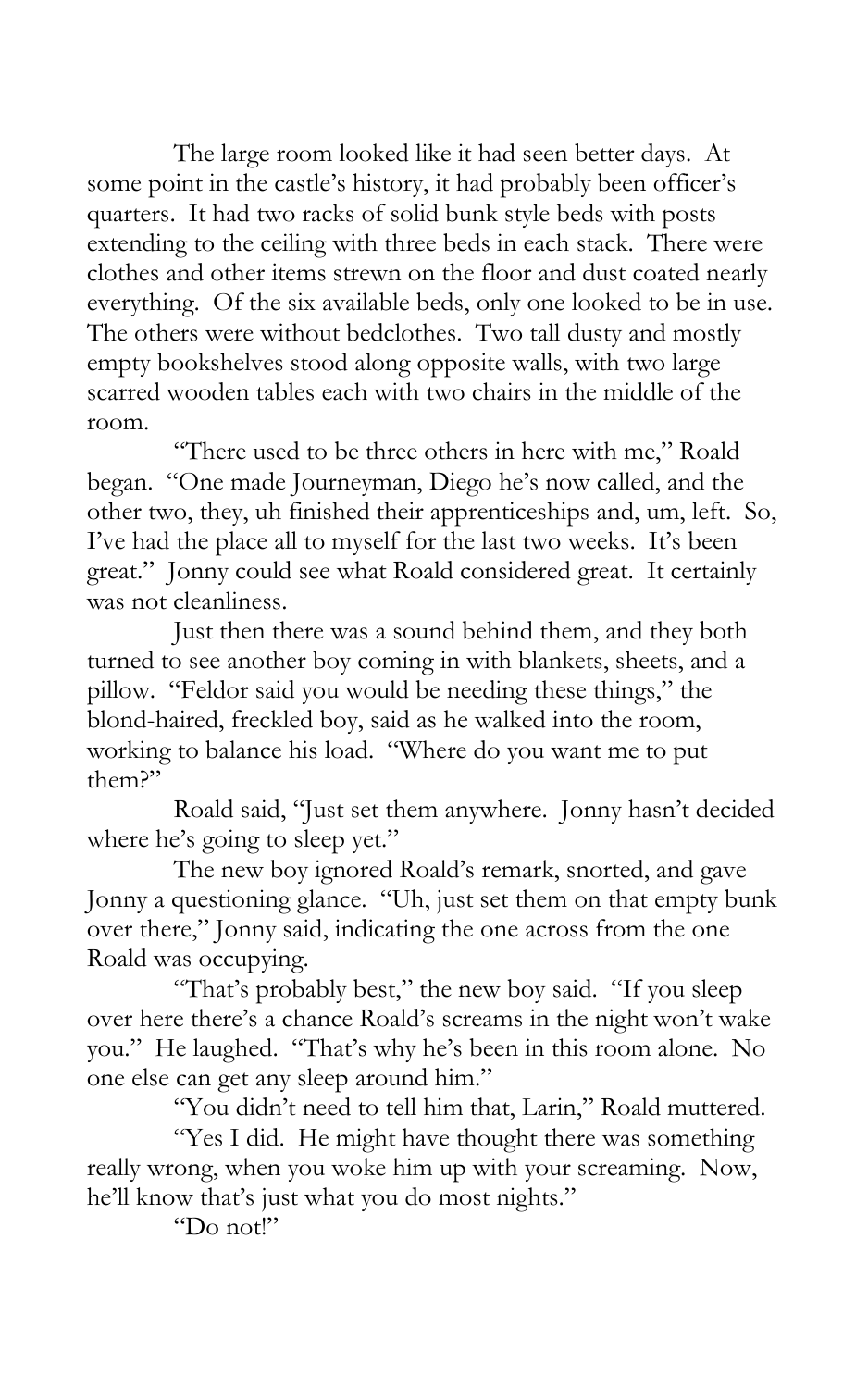"Do too," Larin replied, not at all put off by Roald's protest. "Only you don't know it, because you sleep right through them, not that anyone else can."

Jonny found the whole conversation amusing, but was already too tired to care. "I think right now I could sleep through just about anything."

"Yeah, well that's a good thing. And don't let Roald's screams worry you. They don't mean anything," Larin said. He had been working on putting the covers on Jonny's bed the whole time the conversation had been going on. "There, I think you're set. They didn't give me a nightshirt for you, but I'm sure there's one in the cupboard," he said pointing to a cabinet beyond the bed. Jonny had failed to notice it earlier. "Have a good night. I'll see you at breakfast." With that, Larin smiled at Jonny and left, closing the door behind him.

"He didn't have to tell you about that," Roald said, scowling at the closed door. "I'd have told you. But he is right. That's why I've had the room to myself. I hope it doesn't bother you too much." He stared at the floor.

"Naw, I doubt I'll even notice," Jonny said. "I'm so tired right now, I doubt a stampede would wake me up."

Jonny went to the cupboard and found there indeed was a nightshirt, as well as other clothes, inside it. It also looked like Roald did not use this cupboard, because aside from the dust it was orderly inside. He changed and got into bed. Roald, who had been hunting around on the floor for his nightshirt, put it on and went over to the candle on one of the tables.

"Are you ready?"

Jonny said, "Sure," and Roald blew out the light.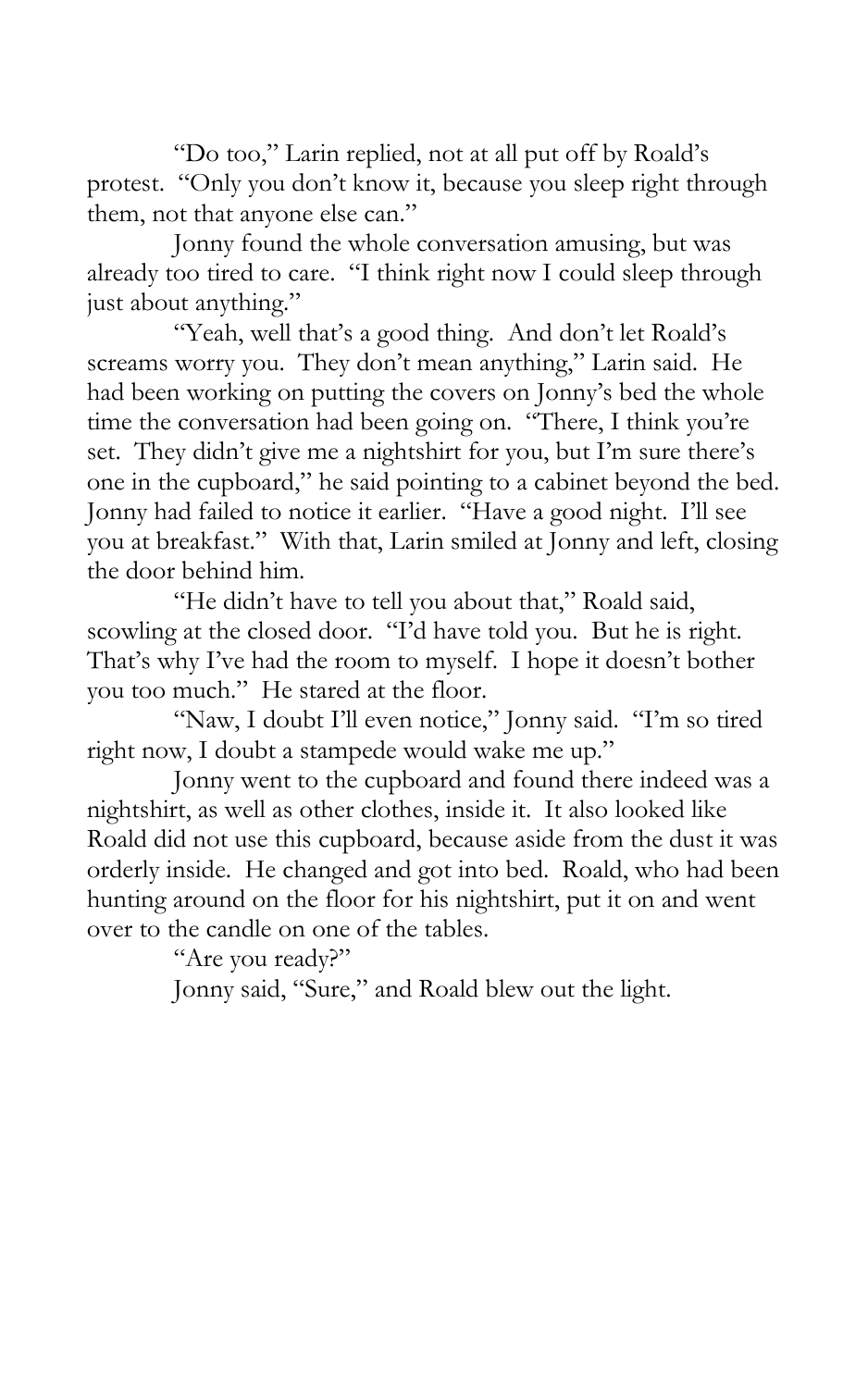### **Chapter 6**

Jonny woke to the sound of screaming.

It was still dark. At first Jonny was not sure where he was or what was going on, but it soon all came back to him. He rolled over and looked towards Roald's bed. The moon was shining in through the window and Jonny could see Roald was sitting up in bed and screaming. It was a piercing wail without words. It seemed like he would go on forever, and Jonny wondered if he was ever going to breathe. Roald paused just long enough to pull in a deep breath and then continued.

After a few minutes, though it felt like years, the sounds coming from Roald changed. Now he was sobbing, and muttering something between the sobs. Jonny had known there was no way he could go back to sleep while Roald was wailing. Eventually, the sobs were quiet enough he thought he might be able to get to sleep. Then the words Roald was saying started to register with Jonny, and he was suddenly more scared than he had been waking up to the screams.

"Please, oh please . . . don't do that again . . . not again. I can't take it," Roald moaned. "Isn't that enough, please, oh pleeasse, not again, no . . . no. I'll do anything, no, no, nooooooo." He kept crying and repeating the same things over and over. Then he began again.

Now Jonny was scared, not of something that would happen, but scared of whatever had happened to Roald. He was obviously reliving something very bad that had happened to him. Jonny had been beaten, starved, lost his family, and had experienced other horrible things in the last two years, but nothing gave him such terrible dreams or made him feel the kind of pain Roald was dreaming now. Jonny trembled at the thought of the horror Roald had been through, whatever it was.

Then, as suddenly as it had begun, Roald simply stopped screaming, lay down, and was quiet except for the sound of his rhythmical breathing.

Jonny however, was too upset to get back to sleep. He lay there for a long while before he finally started to relax. He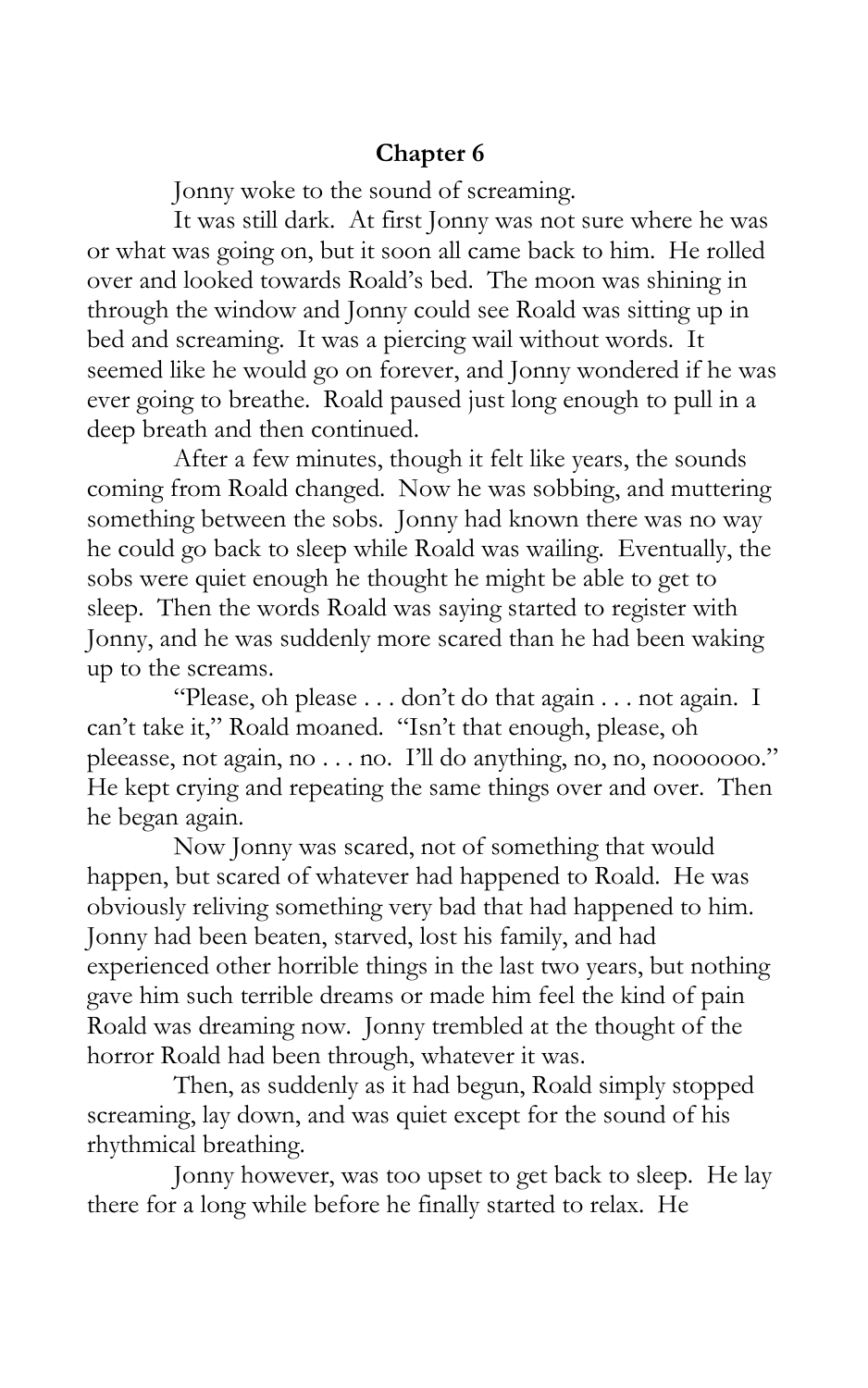deliberately avoided thinking about anything that might have caused Roald that pain. Instead, he thought of how he was no longer a slave. Tomorrow he was going to eat well and learn magic brought him some peace, and he finally relaxed. Just as he was drifting off to sleep, he thought he heard what might have been someone screaming in the distance, but the sound was too faint. Jonny wondered muzzily, as sleep claimed him, if this was just his imagination, or the wind or if maybe Roald wasn't the only boy here who screamed at night.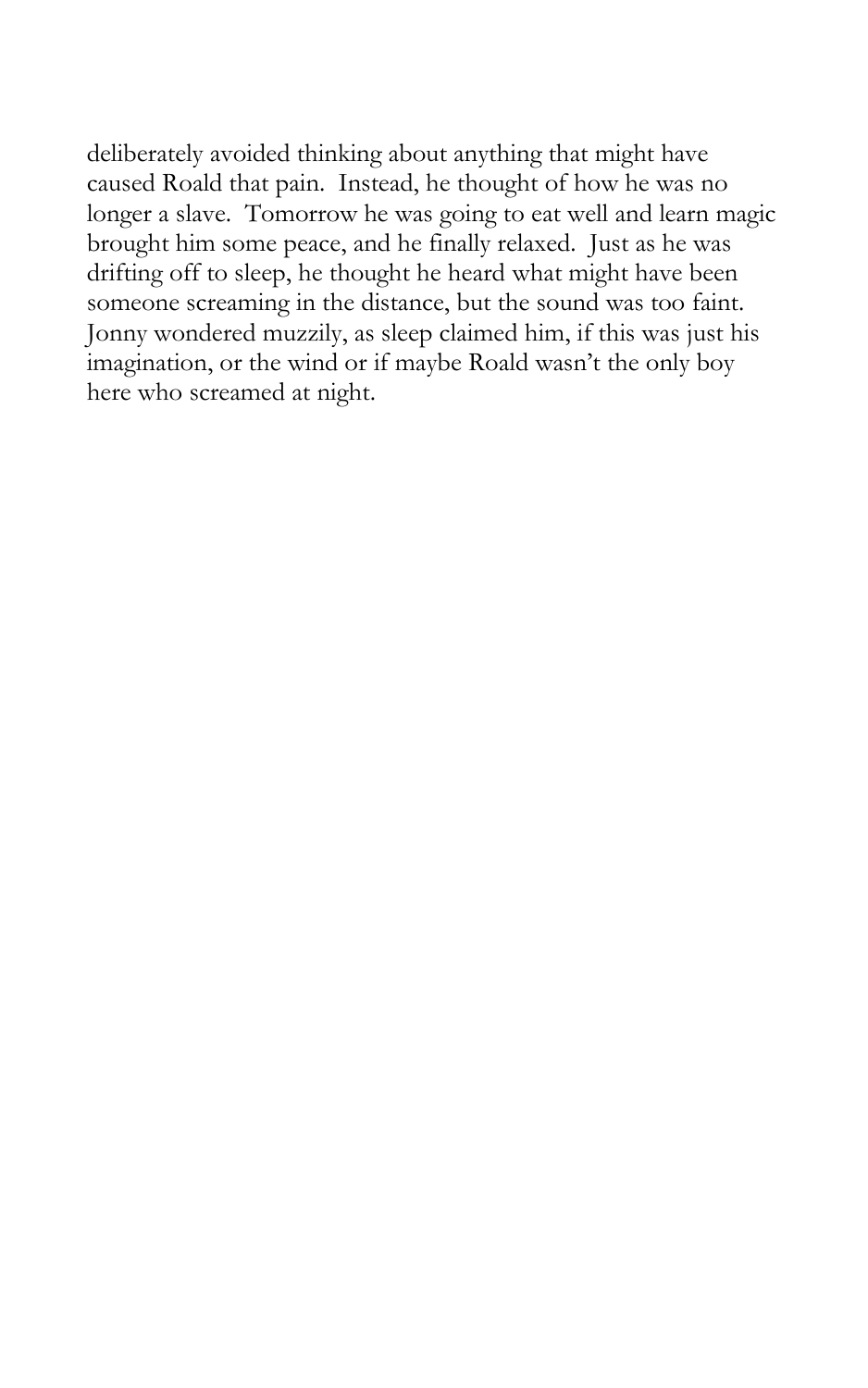#### **Chapter 7**

"Feldor, we are going to have to make some changes in the arrangements here," Master Silurian said, as he and Feldor sat in his north study. The pre-dawn light faintly illuminated the window. The candles were once again alight.

"How so, Master?" Feldor said, still writing down the items they discussed would be secured on the next supply run into Alavar.

"I want to isolate Jonny, especially from the normal routine of apprentice and journeyman demon summonings."

"Is that wise?"

"I believe it is essential." He paused, glanced around and then continued. "Jonny has no need to go through the standard initiation to magic by being a demon offering. The process is so injurious, not just to the body, but the soul. If there were any other way to identify those with the talent, I would dispense with it altogether. Jonny has already proved his talent. I do not wish for him to be warped unnecessarily."

"Won't that alienate him from the other boys?"

"Yes, that can't be helped. In some ways, I believe it will be best if he becomes accustomed to the isolation. I fear he will bear it much of his life."

"What exactly is it that makes him so special? You seemed so excited about him last night. I cannot recall when I've seen you so affected."

"Feldor, I believe he has the native talent to be a zdrell master."

"But I thought all the zdrell masters were killed in the Great War?"

"They were. There were a few wizards left who could do some of the simpler zdrell manipulations, but those true masters were always rare, and they were all killed in the war.

"It has always been my suspicion, though I know of no way to prove it, that eliminating the zdrell masters was the reason for the war. The Grimoridans withdrew after the last zdrell master was killed and they made no serious attempt to keep the lands they conquered."

"The histories make no mention of that connection."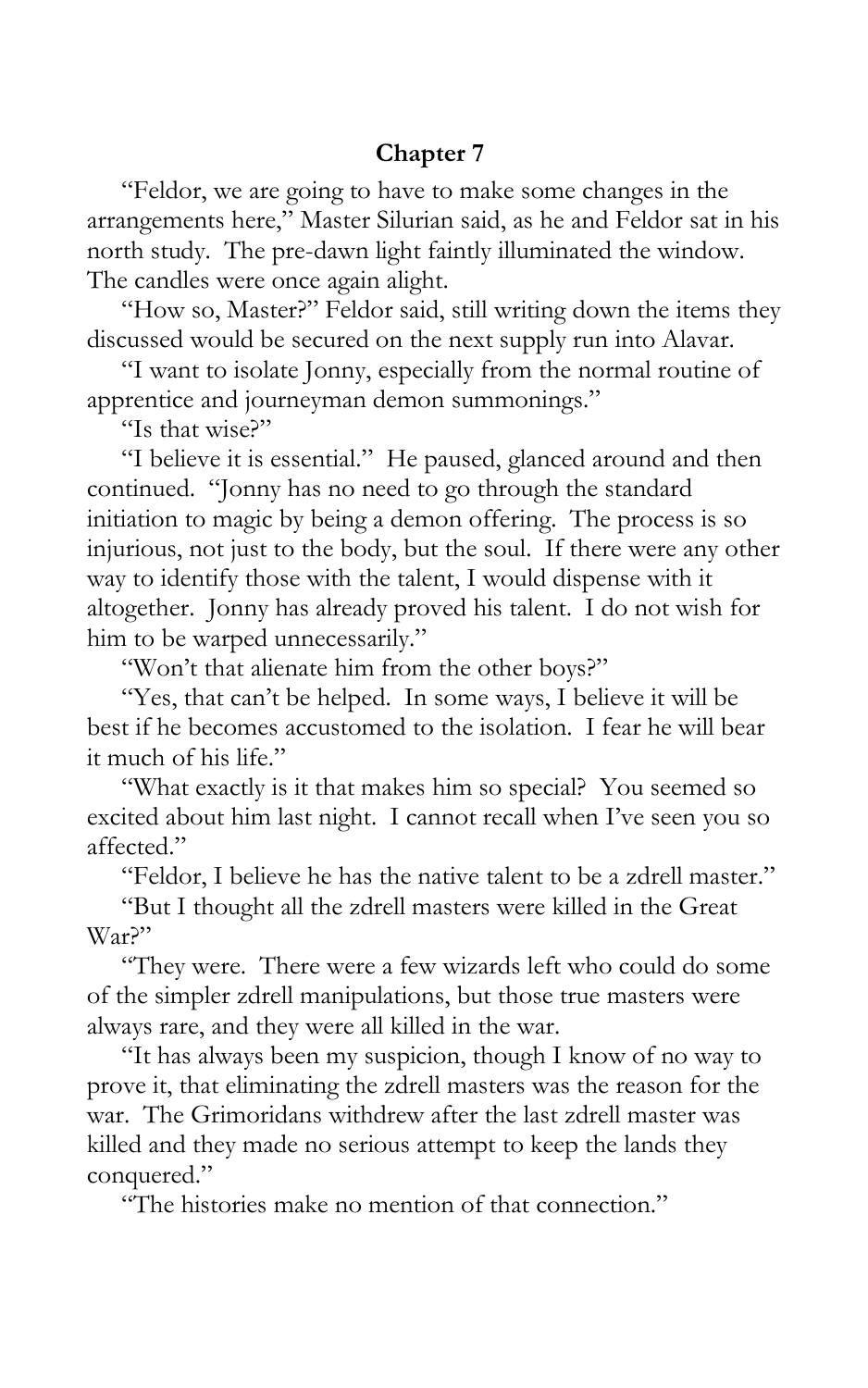"No, they do not. They claim the Grimoridans could no longer maintain their troops against constant attacks from the varied forces here. Nevertheless, they make no mention why after nearly ninety years of continuous struggle the Grimoridans would simply gave up and withdrew. None of the traditional explanations can give reason for the timing. However, the death of the last zdrell master occurred just prior to the withdrawal.

"If they had been fully committed to conquering Skryla, it would have made more sense for them to have pressed the attack. Without the zdrell masters, our continent of Skryla was much more vulnerable. But what did they do instead? They withdrew."

"I see your point, Master. But how does this involve young Jonny?"

"Only those with great power in zdrell could reportedly do it without training. If Jonny is the first new zdrell master in over a thousand years, he could become as great as some of the legendary ones in the sagas. I do not want him spoiled. Not all the zdrell masters were good. I need him to become a good, honorable man. I can not have him twisted by whole demon initiation process, just so the other apprentices' sense of fair-play is upheld."

"So what do you want changed?"

"I've already talked with some of the journeymen. I need you to talk to all of them and all the apprentices. Jonny is not be involved in any way in summonings. He is not to know the secret of how apprentices are used, nor to know any other part of demon magic."

"That could be difficult, Master. You know only those who have known the secret have been allowed to stay in the castle for more than a pair of days, for that very reason."

"I know, I know, but I believe it is essential."

"How long will we have to keep him from learning the truth?"

"I am not sure, but it should be months, if not years, until he is ready."

"It will be difficult to keep him from being able to hear the screams," Feldor said, shaking his head.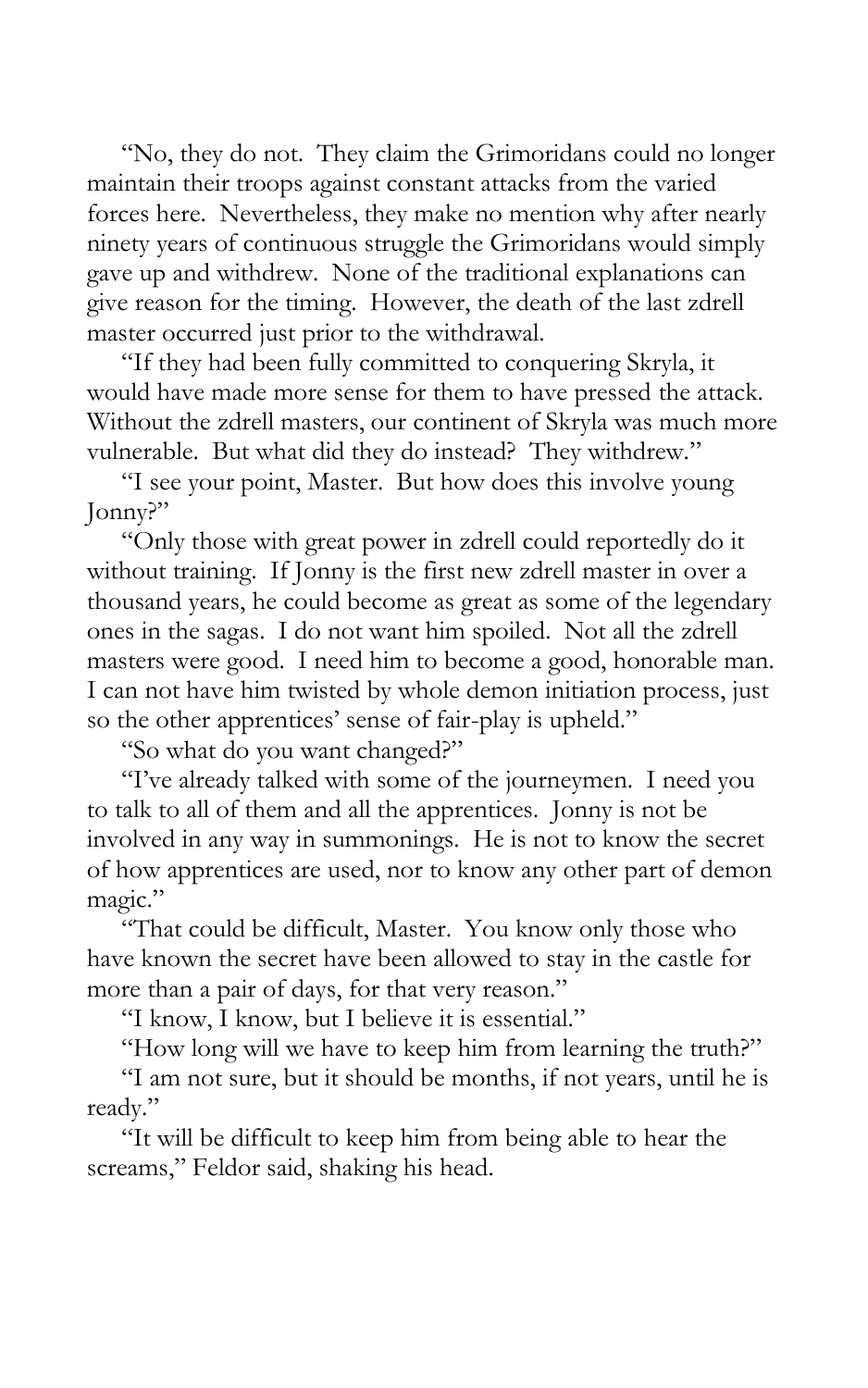"Yes, we will have to make certain the doors to the dungeons are closed whenever a summoning is in progress. The boys are too careless with that as it is."

"Have you spoken to Jonny's roommate, Roald?"

"No, but I will have you do that at lunch. I doubt Roald has said anything to Jonny yet. He is too embarrassed by his reaction to his own initiation."

"Indeed. I will talk to Roald, the apprentices, and the journeymen. Is there anything else?"

"No. I need to begin my morning exercises. Once I have completed them, get Eleander to bring Jonny and Roald to me."

"As you wish, Master."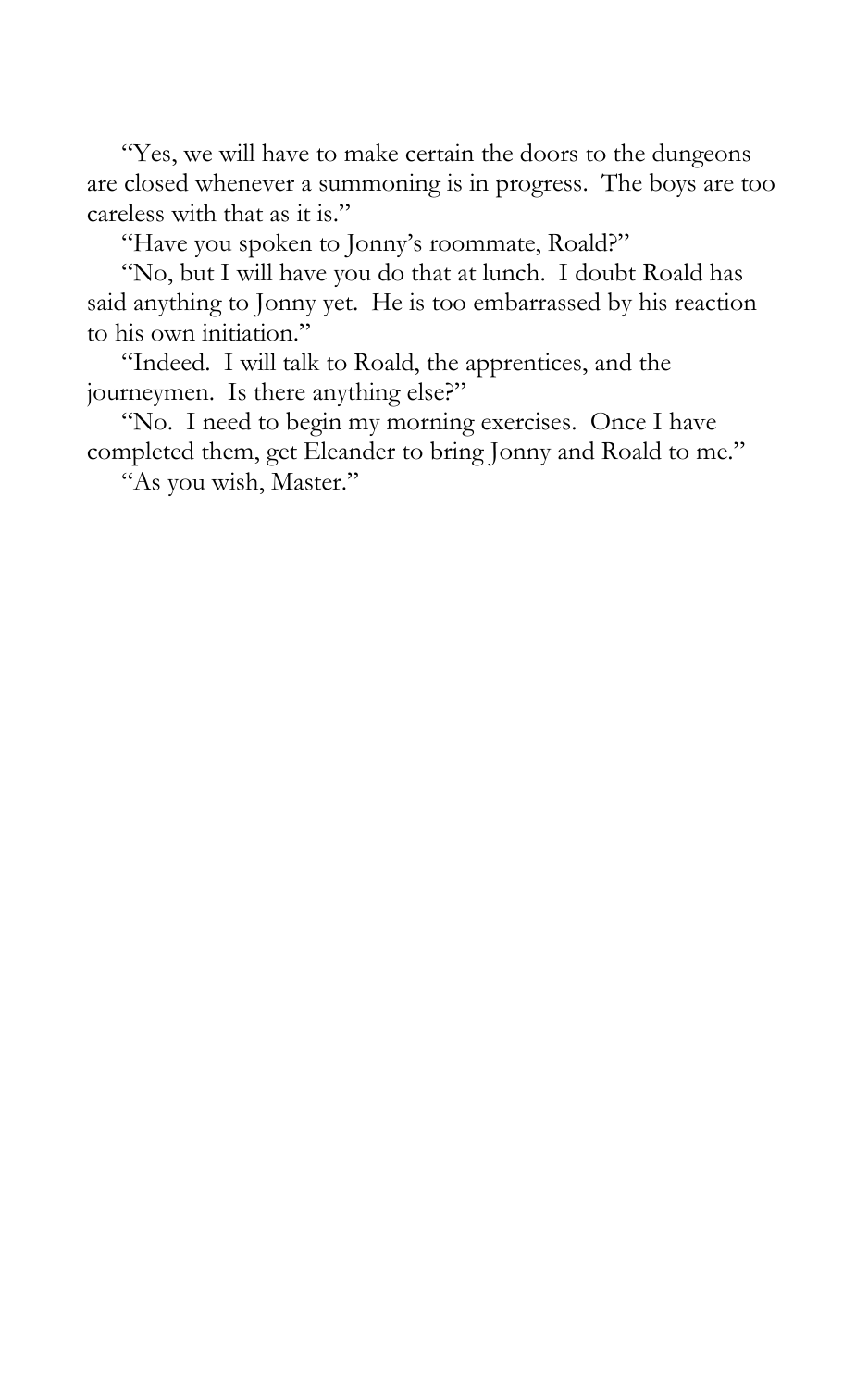#### **Chapter 8**

As Jonny awoke in the sunlit room, his first thought was he had overslept and if he did not move fast, he would be beaten. Then he remembered where he was. The fright left, only to return when he remembered the previous night. He looked over to the other side of the room just as Roald began to stir. Jonny got up and looked through the cupboard, where he had found his nightshirt the previous evening, to see if he could find some clothes that fit. He did not know what clothes were there, but they could not be worse than the ones he had been wearing non-stop for the last year.

He found a plain, but clean tan shirt that fit, a brown woven vest that was a bit large and a pair of black trousers that were too long, but otherwise fit well enough. As he was putting them on, Roald woke up and started to search the floor near his bed for something to wear.

He sat to put on his trousers and looked at Jonny and said, "Did I . . . Did I scream much last night?" As soon as he asked, he looked down and was very intent on the task of putting on his shoes and socks.

Jonny waited for a second, and then said, "Yeah, I guess you did, uh scream, a bit."

"I woke you up?" Roald asked, still not looking up.

"Uh, yeah . . . But, but I was able to get right back to sleep after," Jonny lied.

"I'm sorry," Roald said looking up. "I really can't help it, and I never even remember I do it, but everyone says I scream really loud. I hope I didn't keep you awake long."

"Not long. No, uh, not long, really," Jonny said. Now, he was the one who did not want to make eye contact. "But, Roald," Jonny continued. "What *happened* to you? I mean, you were begging someone to stop something. That part was worse than the screams."

"Happened?" Roald asked. "Nothing . . . Nothing *happened*. I just, I just have bad dreams, that's all. That's all, really. You'll probably understand soon enough." Roald said all this while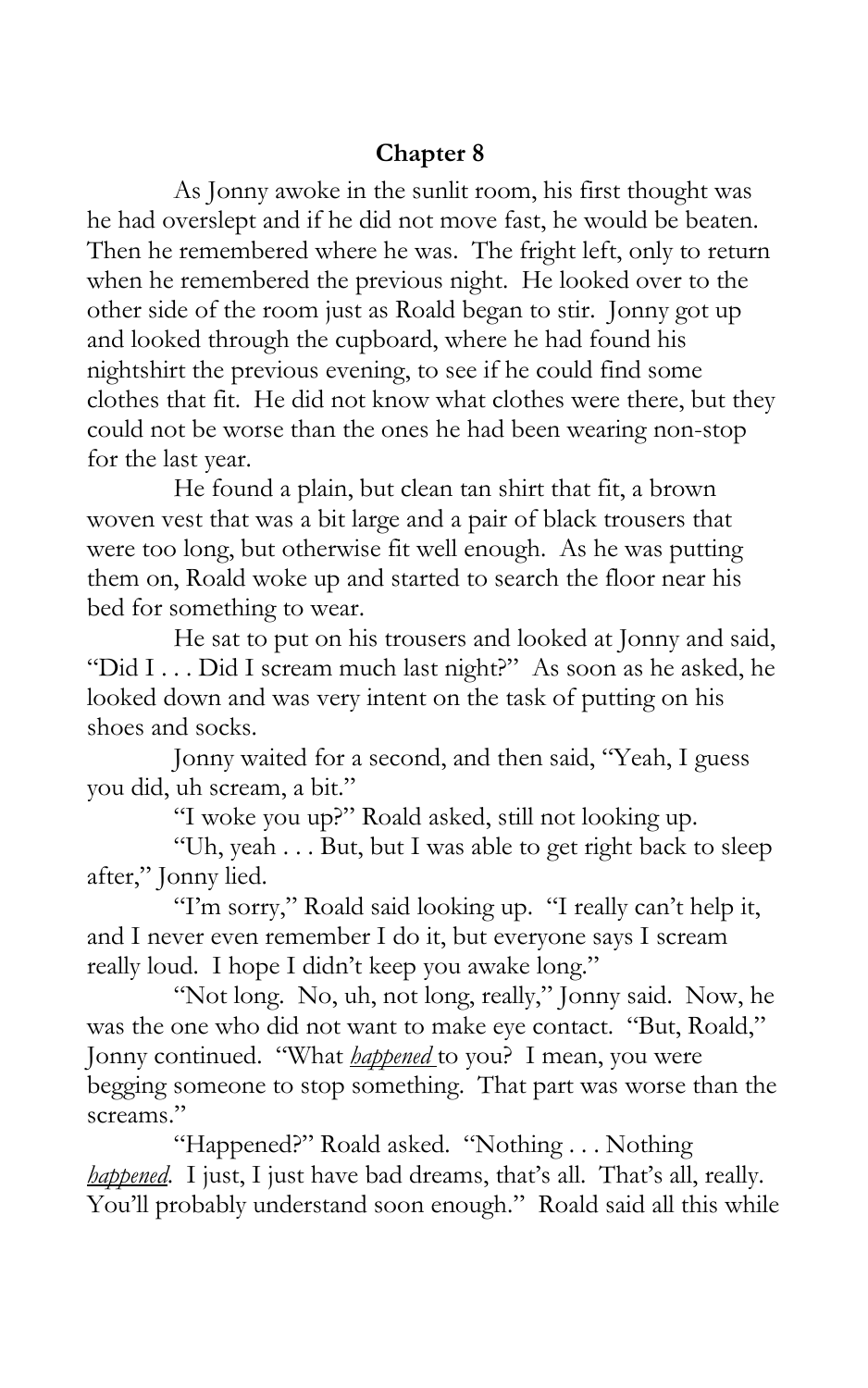staring at the floor. He had finished dressing and was deliberately looking away. Jonny was sure he was lying.

"Anyway," Roald looked up brightening. "It doesn't matter, and I really need to get to the privy fast." Roald jumped up and headed out the door. Jonny figured he had until at least that evening before he had to worry about how he was going to sleep through those screams again.

#### § § §

Jonny got down to the main courtyard and after visiting the privy himself headed back into the main building where they had eaten the night before to look for breakfast. When he finally found the great hall, he found it empty and cleaned. He was just coming back out to the courtyard when he saw Roald running up to him.

"There you are. Where did you go?" Roald asked.

"Well, I just thought we would be eating in the same place as last night."

"No, we only eat there on special occasions, and never for breakfast."

"Oh, so where do we eat breakfast, and what was the special occasion last night?" Jonny asked.

"You, you were the special occasion last night. The Master said he'd be bringing a new boy, and we were all to be there to greet him," Roald answered, as they walked through a doorway going back into the part of the castle where their room was located.

They turned down a corridor and entered a room with a long table going down the center with benches on either side. It was not a particularly large room and the table nearly filled all of it. There was another doorway at the far end.

Jonny dimly recognized several boys from the previous night sitting at the table. They glanced at Jonny and Roald as they entered but quickly returned to their conversations and eating. Roald led him down to the opposite doorway that led into a kitchen.

"This is the kitchen and the servant's mess. This is where all the apprentices eat normally. We eat in shifts because we can't all fit in at one time," Roald said, pointing at the cramped space.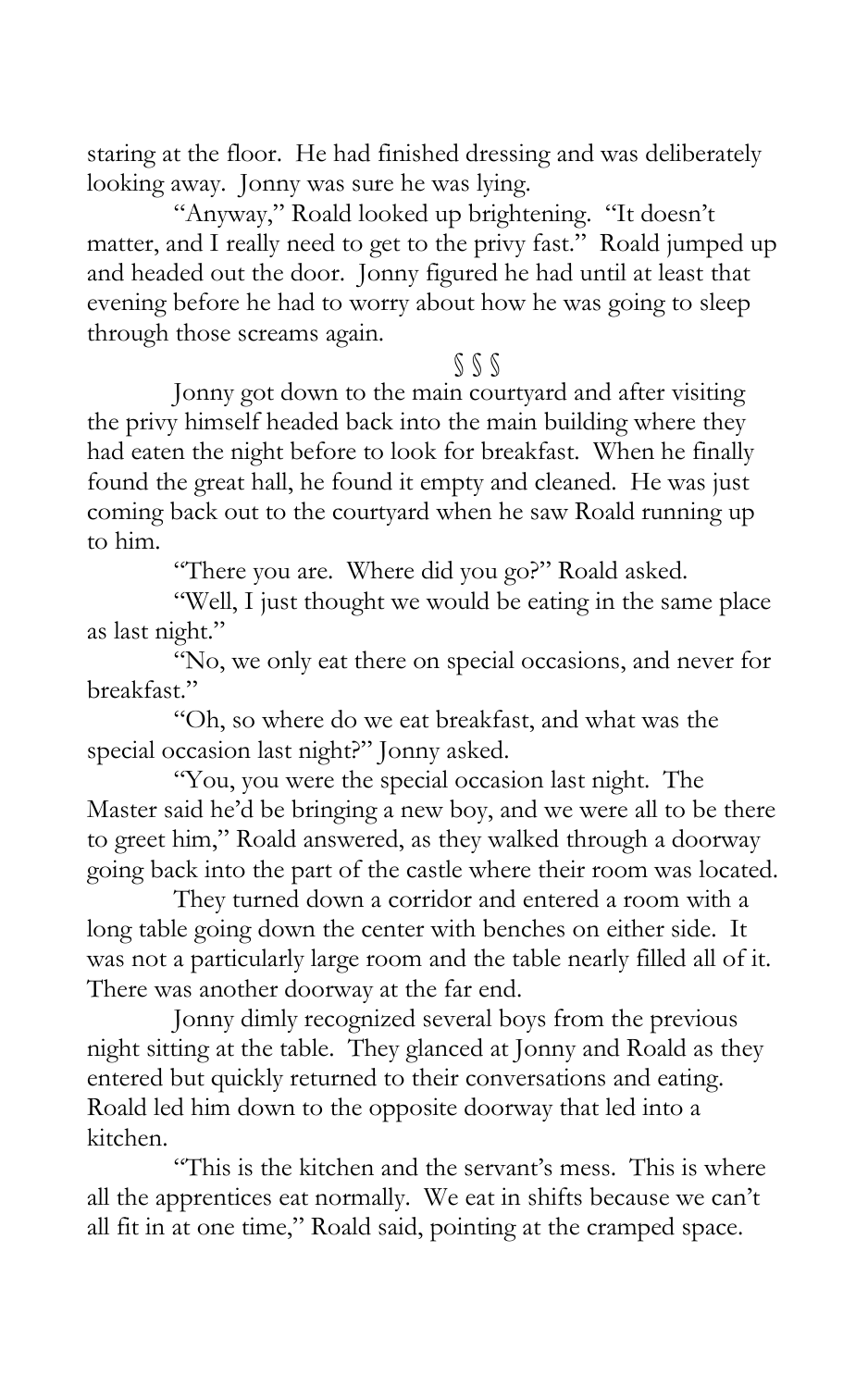That's why we had to be in the main hall last night, so everyone could be together."

"How many apprentices are there?"

"I think there's about forty five right now," Roald replied, moving over to a large pot. "This is the morning porridge. You can get some of it, and there should be bread over there," he said, indicating a table to the side where several large loaves sat.

Roald scooped himself a bowl of porridge and Jonny did likewise, then Roald cut them both large pieces of bread and motioned for them to head back out into the mess. He paused just as he was about to go out through the doorway and pointed with his bread at a large slate board on the wall beside the door.

"That's the chore list. I doubt they have you on it yet, but that's where they post what chores you're assigned to each week. This week I have to clean out the stables. See there," Roald pointed to a box labeled stables. Roald's and three other names were listed there. "That tells you what you have to do. You'll find out what you're assigned to soon, I'm sure. C'mon, let's eat." With that, he went into the other room.

Jonny lingered and studied the board. He quickly saw why he had not seen any servants last night. Looking at the board, he could see that the apprentices handled nearly all operations of the castle. They were not only there to learn magic, but to act as the serving staff that kept the place running. It made sense, but Jonny had thought being a magician's apprentice would be more, well, magical.

He asked Roald as he sat down beside him, "So the apprentices do pretty much all of the dirty work around here?"

"Yeah, you've got that right," Roald said, with food in his mouth. "If there's a nasty job that needs doing, you can bet it will be an apprentice doing it."

"So how much of your time do you actually spend learning to do magic?" It seemed like a simple question, but as soon as he asked, he could tell Roald did not want to answer.

"Well, in the beginning," Roald said, suddenly very intent on finishing his porridge, "we spend a lot of time watching others do magic and, uh, assisting them. You have to spend a fair amount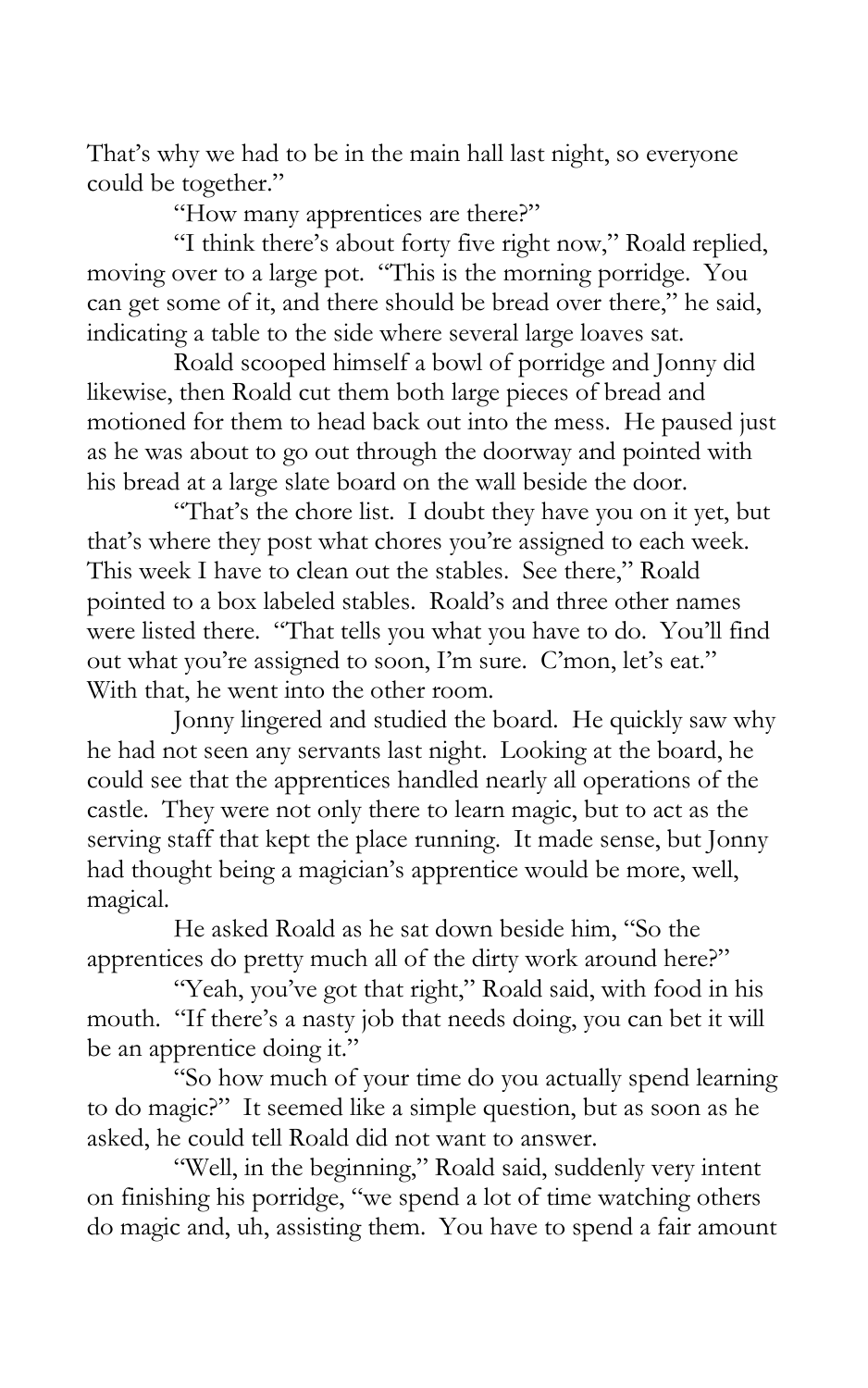of time around magic before you can really start doing it. But maybe it won't be that way for you," Roald said, his look of wariness lifting. "The Master last night said you had already shown him some magic tricks. Is that true?"

"Well," Jonny began, feeling more than a little embarrassed by the question. "I only showed The Master one trick, but he seemed really excited about it. I don't know why. It's really no big thing." Now he was looking down.

By this point, several of the other boys at the table were listening to their conversation. One of the older ones turned to Jonny and said, "Show us the trick, Jonus. We want to see what the master's new pet can do."

"My name's not Jonus, it's J—."

Jonny suddenly stopped. He was about to use his old name, his true name.

Jonny's ears burned red with shame. The mocking tone in the boy's voice said clearly he did not think Jonny could do any sort of magic. And now he had nearly tricked Jonny into giving away his true name. He wanted to sink under the table, out of sight, but knew he could not get away with that. The other boys joined in, "Yeah, c'mon, Jonny, show us all," they taunted. It was just like when Jonny was a slave.

The boy's comments had the opposite effect on Roald. Jonny could see him getting mad.

"You all just better watch out," Roald said, challenging the other boys. "I bet Jonny can do more magic now than any one of you stinking *dulls*!"

Jonny had no idea what a *dull* was, but it was obvious the other boys did not like being called that. Two of them started to get up, but the boy who had made the first comment, who seemed to be some kind of leader, motioned them to stay put.

"Well, if he's so powerful good, then he should prove it," the boy sneered.

"No problem. Go on, Jonny, show them your trick," Roald said, with the confidence of someone introducing a talking dog.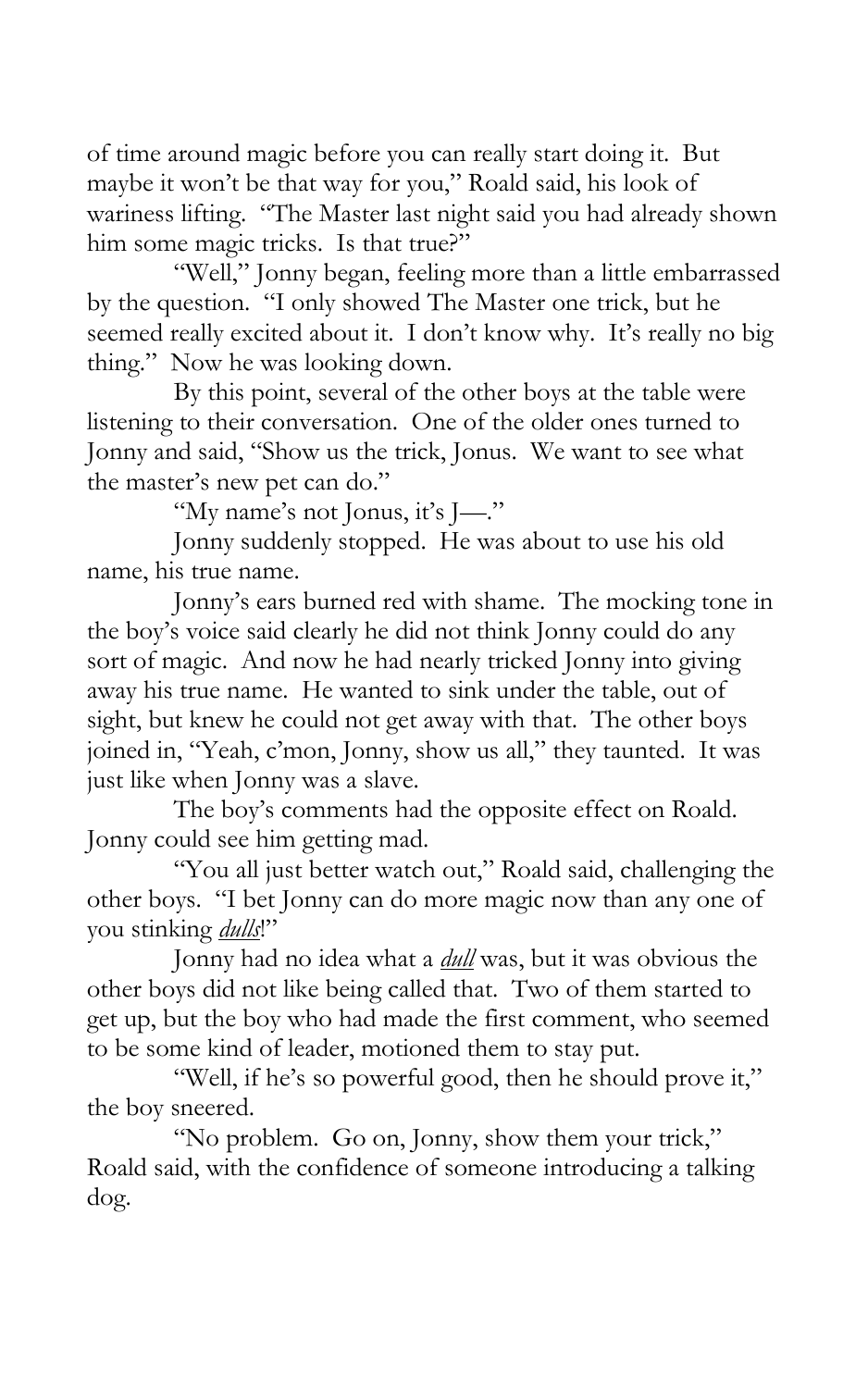Jonny did not feel half as confident in himself as Roald seemed to be, but he figured the only way out of this situation was to show his trick. "It's not much," he began, as he dug his coin out of the pocket in his new trousers. "I just take a coin like this," he said, placing the coin on its edge on the table. "Then I set is spinning," he said, while flicking the edge of it to start it rapidly spinning on the table.

"That's your trick?" asked the boy who had started it all. "Anyone can do that."

Jonny was staring intently at the coin, not letting it slow down. In fact, he wanted to show the boy up so much he tried to see if he could make it spin faster, and it did. After a few seconds, all the boys were staring intently at the coin as they could see it was not slowing down as they had expected it to. Instead, defying logic, the coin was spinning faster and faster. It slowly traveled across the table and stopped in front of the boy whose jaw was hanging open in amazement where it continued to spin.

"Anyone can do that," Roald mocked, sarcasm dripping from his words, "Can't they, Frank? Why, I'm sure you could show Jonny here a thing or two about how it's done, right?"

Jonny heard his cue and stopped concentrating on the coin, which immediately began to slow down. "Sure," Jonny said, trying to make it sound sincere. "Uh, Frank, could you please show me how I could do it better?"

Now it was Frank's turn to have his ears burn. He stammered for a moment then finally said, "You both just better watch out, especially you, screamer boy." He glared at Roald. "I know you and where to find you. Maybe I'll see if I can't find a reason for you to scream some more." He turned from them and got up, ears and face still bright red and headed for the door, as the coin rattled to a stop on the table. He nodded at his friends and said, "C'mon, let's go," and he left the room.

After Frank and the other boys left, Roald could not contain his happiness. "Well, you sure showed them, didn't you," he said, pounding Jonny on the back. "Did you see their faces? You'd have thought they saw a demon coming to eat them. They never believed you could do that, but I knew you could. I knew."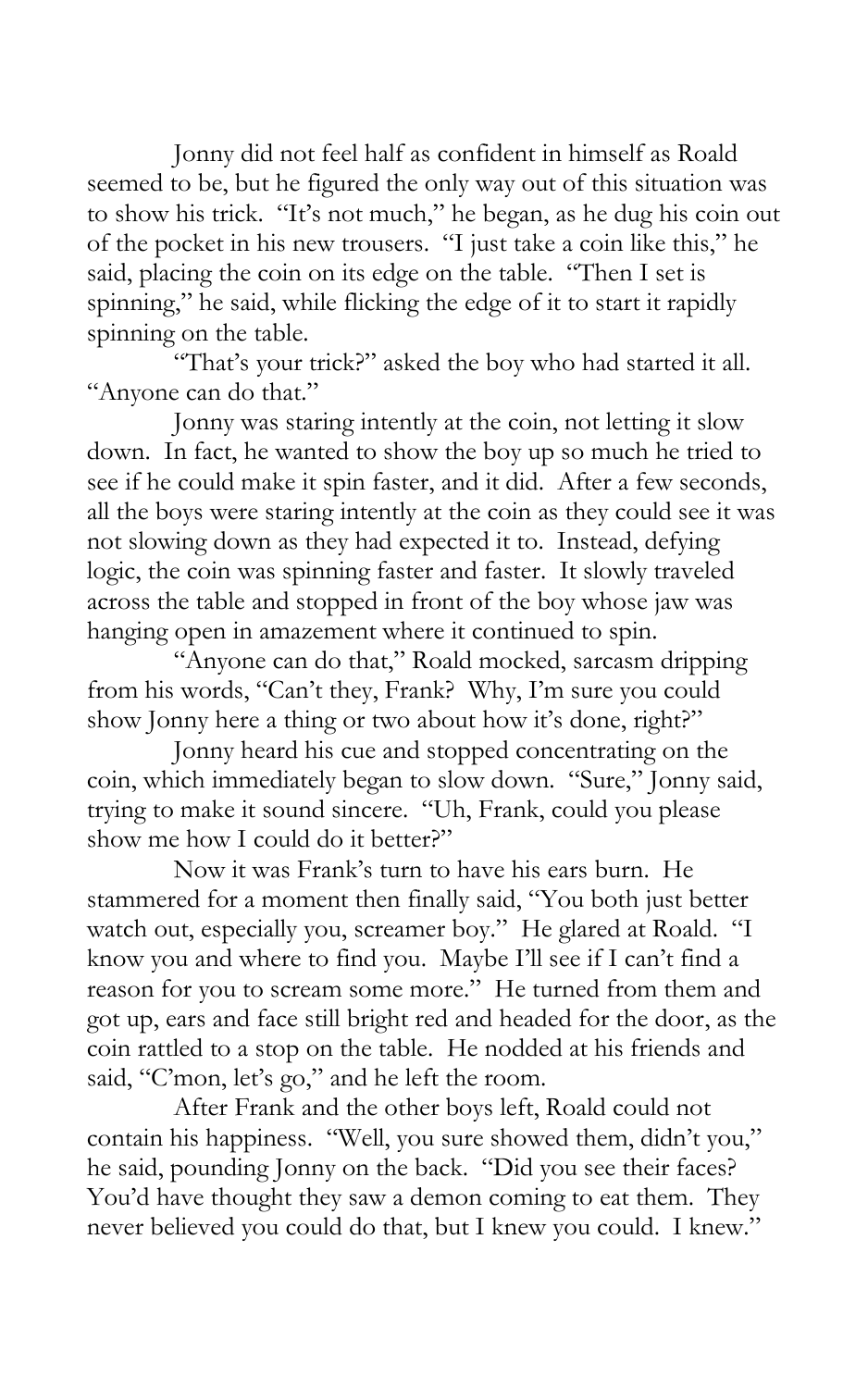Roald bubbled on in this vein for several minutes while Jonny ate in silence. He was still embarrassed by the whole thing, and even more embarrassed by Roald's reaction to it. It was as if Roald had done the magic, not Jonny. Finally, he had enough.

"Look. It was no big thing," Jonny said, putting his coin back in his pocket. "It was just a trick. I didn't move a mountain, or blow up a castle wall, or something. I just made a coin spin. That's all. Now leave it alone."

"You just don't get it, do you?" Roald said, shaking his head. "That was serious magic. And, you did it without any props, or a demon, or anything. You made that coin spin just by looking at it. I doubt if there's anyone besides The Master in this castle who could do that the way you did."

"But what good is it?" Jonny sighed. "It's just a stupid little trick."

"Jonny. If you can do that, there are probably all sorts of other things you can do once Master Silurian shows you how. Most of the guys here will never do *any* magic on their own. Only a few can make it work at all. I can't. You can already do it, and you haven't even been taught. No wonder The Master made such a big deal about it."

It still did not seem all that amazing to Jonny, but he now saw a little of what Roald was getting at. Big or small, he had already proved he could do magic. He was just starting to believe it might be something special. But it felt so much like he wasn't doing anything strange. He just made a coin spin. No big thing. Maybe.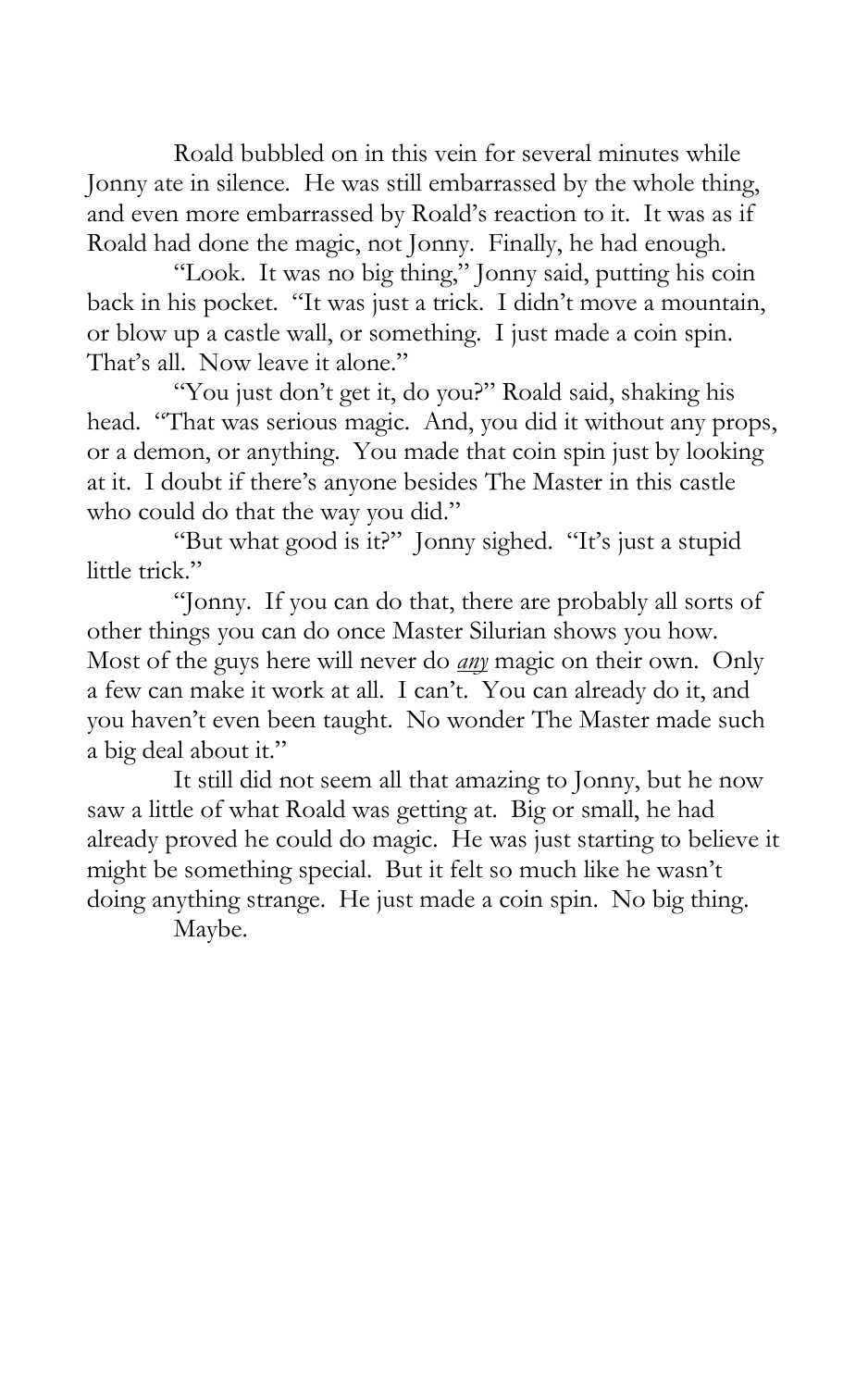#### **Chapter 9**

Roald and Jonny were just getting up to leave when a young man poked his head in the room. Jonny recognized him as one of the journeymen from the dinner the previous evening. He saw Jonny and Roald and said, "There you are. The Master just got back from his morning exercises and wants to see you both in his north study. Hurry up, and I'll go with you."

Jonny looked at Roald to see if he had any idea why he was being called back to The Master so soon. Roald just shrugged, and they both quickly put their dishes back in the kitchen and hurried out to walk with the journeyman, Eleander, over to the same study where Jonny had first met The Master.

When they got there, the door was open and Eleander walked right in and called, "Master, I found them, right where I should have looked in the first place, eating breakfast."

"Yes, yes, well that's fine, Eleander," The Master replied distractedly from his desk where there were several more books piled than Jonny had seen the previous evening. The Master was reading from a passage in one of the large dusty volumes and looked up towards Jonny.

"My boy, I have spent a good deal of time thinking and reading about that trick you showed me last night, and I believe I finally understand just what was going on."

Jonny was once again feeling embarrassed over the large fuss from his simple bit of magic.

"Jonny," The Master continued. "I need you to do your trick again for me while Eleander and I observe you, and you too, Roald. I am fairly certain what I will see, but I need to have this confirmed. It could change the way I do quite a number of things." He looked at Jonny, smiling, "Can you spin the coin and have it stay in a certain place on the table?"

Jonny nodded.

"Good, good, then please do it." He motioned for Jonny to place the coin on a large table Jonny did not remember being in the study the night before.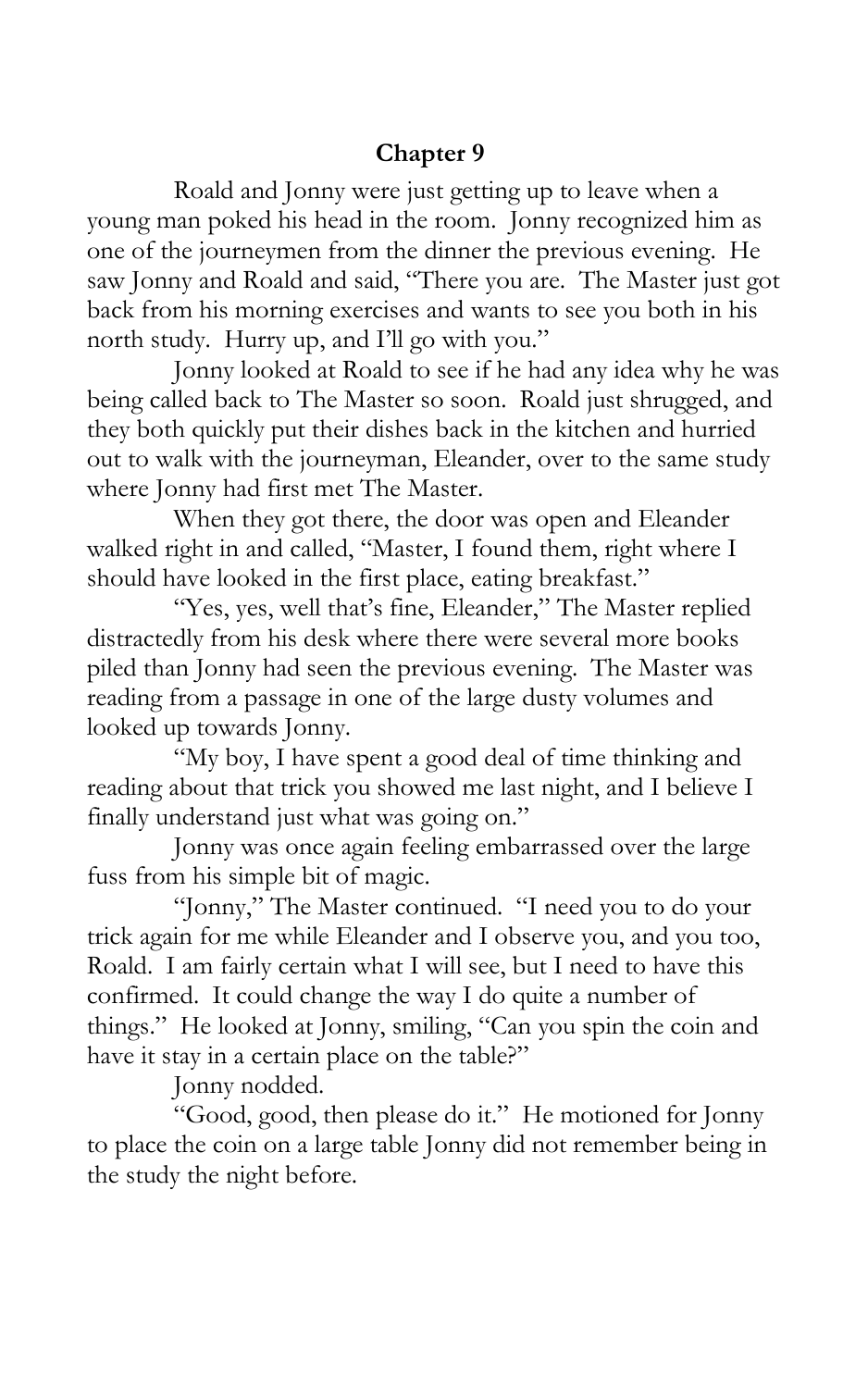Jonny placed the coin and flicked it to start it spinning, but hit it wrong. It shot across and off the table. He was so nervous at having everyone watching, he was not sure he would be able to do the trick. He muttered, "Sorry, sorry," and went to pick up the coin.

Master Silurian looked at Jonny and smiled, "It's okay, Jonny. We know you can do your trick. We just want to see how it is done. You are fine. Just go ahead."

Jonny set the coin on the table again and deliberately did not look at anyone as he started it spinning. Seeing the coin spin was enough to allow Jonny to go back to the task.

He stared at the coin, and felt the familiar feeling he associated with the trick and focused on making it spin well. After a few seconds, when he was feeling more confident, he did as he had done earlier; he concentrated on making the coin speed up. It was easier the second time. The coin was soon spinning so rapidly that it looked like a golden ball.

"That's excellent, Jonny," The Master said. "That's even better than what you showed me yesterday. Can you make it move around the table and still keep it under control?"

"Yeah, I guess so," Jonny replied, and started thinking about having the coin move across the table, as he had earlier. Slowly the coin edged to the side of the table. Once it got close to the edge, Jonny willed it back to the center.

"Wonderful, Jonny, perfect, just perfect," The Master exclaimed. "It is just as I understood, though I'd never have figured this out without seeing it. Eleander, do you see it?" he asked, turning to the journeyman.

"Alas, no, Master," Eleander said, sadly. "I see he is bending force lines, but I can't see how he is doing it. He has no tools or props, uses no gestures, and makes no incantation. I don't understand it, but I see it happening," he said, frustration in his voice.

"His mind is the tool, my boy. Don't you see? He is moving the force lines with his mind. It is phenomenal. He is using the lost magic of Zdrell. And now that I see how he is doing it, I think I could do the same."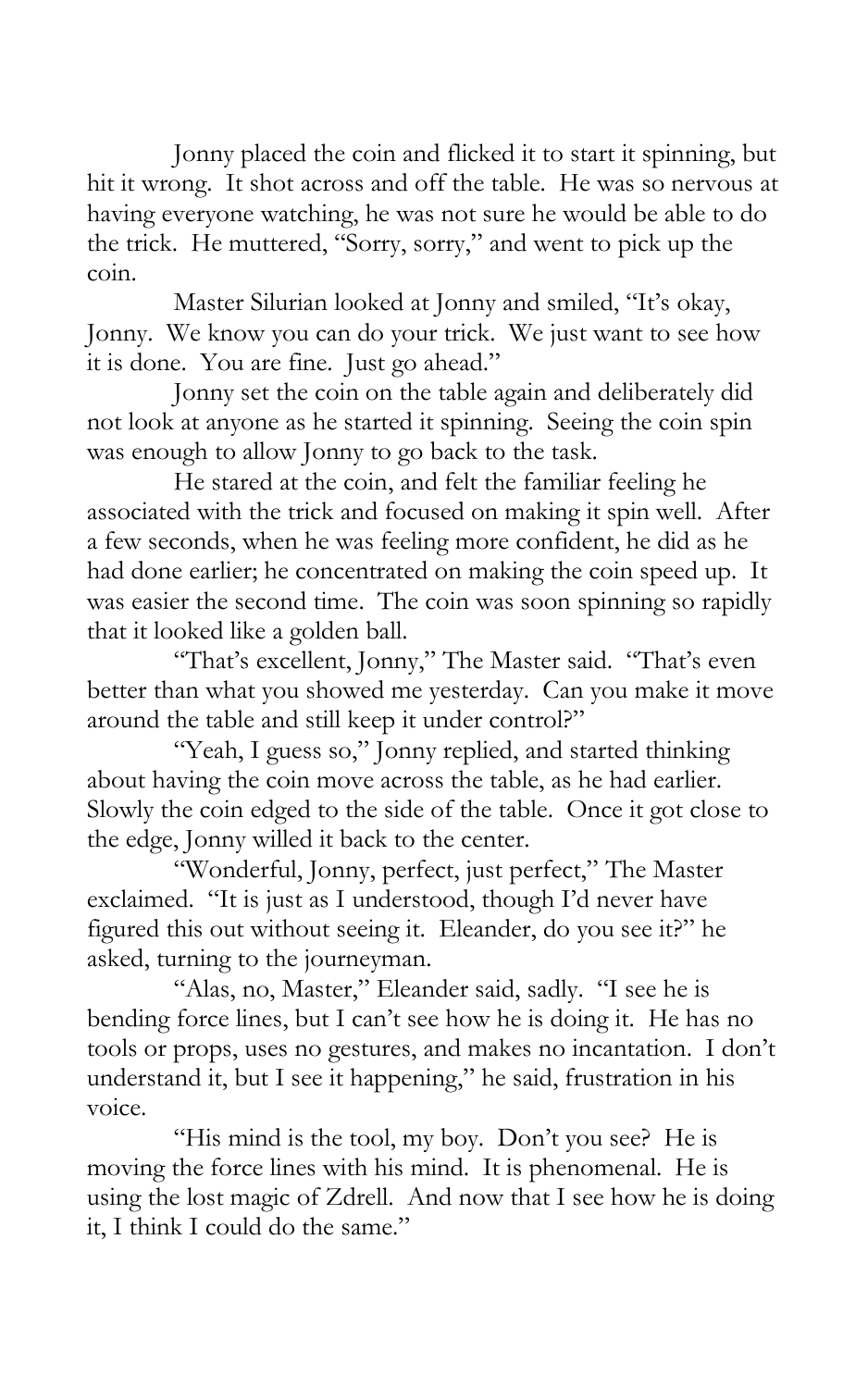Jonny had been listening to this exchange while still keeping the coin spinning. When he heard the last thing The Master had said, he momentarily stopped focusing on the coin and it flew across the room and bounced on the floor, rebounding off of books and chairs before it finally came to rest.

"You really didn't believe me when I said you had taught me something new, did you, Jonny?" The Master asked, chuckling. "Yes, it is true. Even one as old as I, still feel like I have so much to learn. And you, yes you, will be my teacher, as I will be yours."

"But, Master, it is only a coin, a trick . . ." Jonny pleaded.

"Only a trick?" Master Silurian snorted. "Jonny, Eleander here is one of the more talented journeymen I've had in the last several years, and he could not duplicate your *trick*. He has enough talent to see what you are doing, but he has no idea how he would go about doing it himself, do you, Eleander?" The Master said, turning to look at the journeyman.

Eleander bowed his head and said softly, "No, my master. I could not do this myself and can see no value in creating an incantation or invoking a demon to do it for me."

"You see?" The Master said turning back to Jonny. "Eleander is a competent wizard, nearly ready to become a master, and he can't do what you already can. This is most significant."

"Roald," The Master called to Jonny's friend who had been sitting at the side of the room. "Fetch Jonny's coin from the floor over there. It is time I put my enlarged understanding to a test." He turned and winked at Jonny. "We'll see if the old man can do as well as his apprentice. Maybe I can even teach you a thing or two," he said laughing.

He was laughing, but Jonny sensed there was an edge under the joviality, and it worried him.

"Now set it up on the table and get it spinning like Jonny did," The Master said to Roald.

"I can start it, Master, but I don't know anything about keeping it going," Roald said, with a quaver in his voice.

"That's all I ask, boy. I should be the one to keep it spinning this time," The Master said. He paused as Roald set the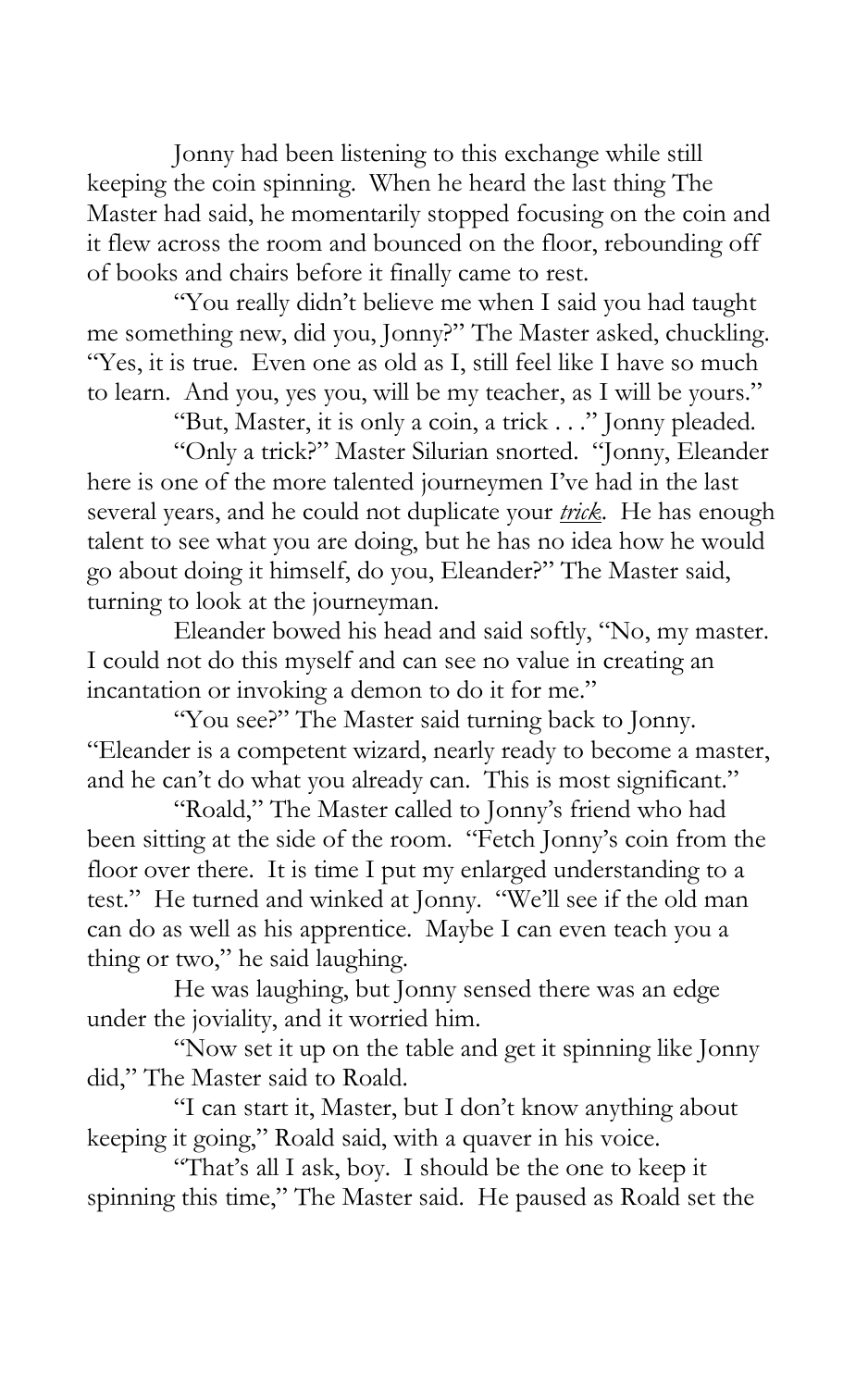coin up. "Start it spinning, boy. Spin it fast," The Master said, excitement in his voice.

Roald flicked the edge of the coin and it spun true. Suddenly without warning, the coin slued sideways and shot off the table as if it had been kicked.

"Arrgh, I almost had it," said The Master, with disgust in his voice. "Well, I suppose it wasn't a bad first try." He grunted. "Roald, set it up and let's try it again."

Jonny was awe struck. Here was the greatest wizard in the land, and he was having trouble with Jonny's trick. Not only that, but he did not get it on the second or the third tries either. On the fourth attempt, it spun for a moment and then fell. Finally, on the fifth attempt the coin spun in place for over a minute.

"There, I believe I've got it now," The Master said, panting slightly. "Yes, I think I have this now. Let me rest a moment and we'll see if I can repeat it." He got up from his chair, walked to the window, and stared out for a moment.

"Jonny, I foresee great things for you, and great danger as well," The Master said, still looking out the window. "Yes, I will have to train you as I've not trained anyone in over one hundred years. There is no time to waste, none at all."

He turned from the window and sat in his chair again. "All right, Roald," The Master sighed. "Let's do it once again." Roald started the coin spinning and The Master closed his eyes. "Yes," he said. "I should have thought of this earlier." He smiled. "Yes, I do have it now."

The coin, which had been spinning, now began to speed up. It initially stayed in the same spot then slowly started moving around the table. First, it moved in a circle. Then it described a square. Then it started to move in a figure eight. Master Silurian chuckled. "Watch this, boys." As he said this, the coin continued spinning as it left the table. It moved slowly higher and higher until it was more than four feet above the table.

"Hah," The Master chuckled, now obviously enjoying himself. "I told you I could show you a trick or two there, Jonny." The coin now moved in the air until it stopped in front of Jonny. "Hold out your hand."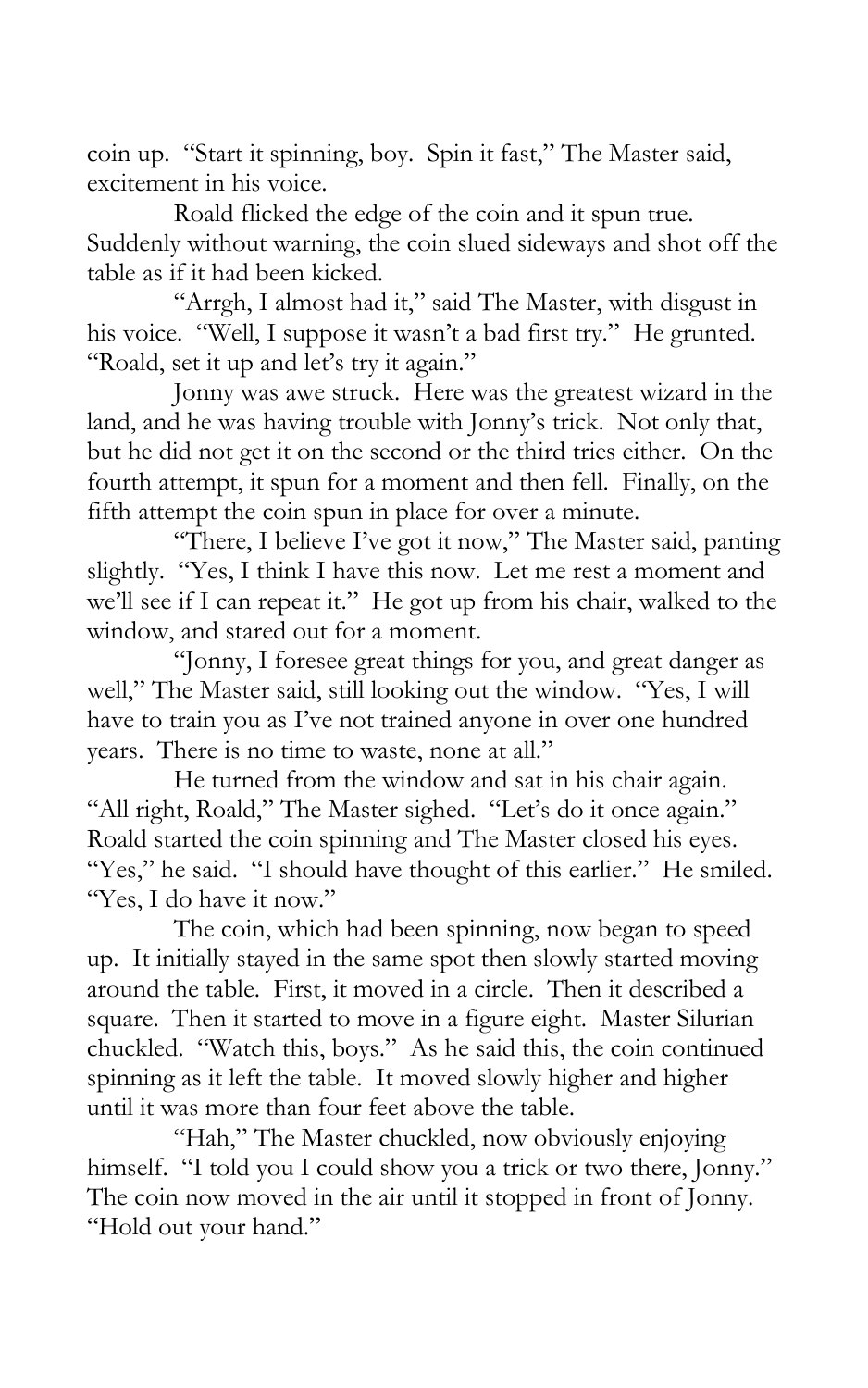Jonny slowly reached out his hand and held it palm up in front of him. The coin, which had been spinning in front of him abruptly stopped spinning but continued to hang suspended as if by some invisible wire. Then, suddenly, the coin dropped into Jonny's hand. He nearly dropped it he was so startled.

"There you have your coin back, Jonny," The Master said, opening his eyes and smiling warmly at him. "I would have paid many gold coins to have learned that trick years ago. Ah well, better now than never, right?"

No one said anything. The three young men seemed stunned by what they had witnessed. The Master looked at each of them and laughed. "You are all so solemn. You look as if someone died. This is a time to celebrate. It's not every day I come across something this wonderful," he said with real feeling.

"No, I know what you need. You need to get out and play a bit, yes that is it," The Master said to Roald. "Roald, you and Jonny are released from any duties for the rest of the day. Go and show Jonny all the places you boys play when you should be doing your lessons or chores. Get out now, the both of you. Eleander and I have things to discuss."

He motioned for them to leave. Roald did not hesitate, and Jonny followed.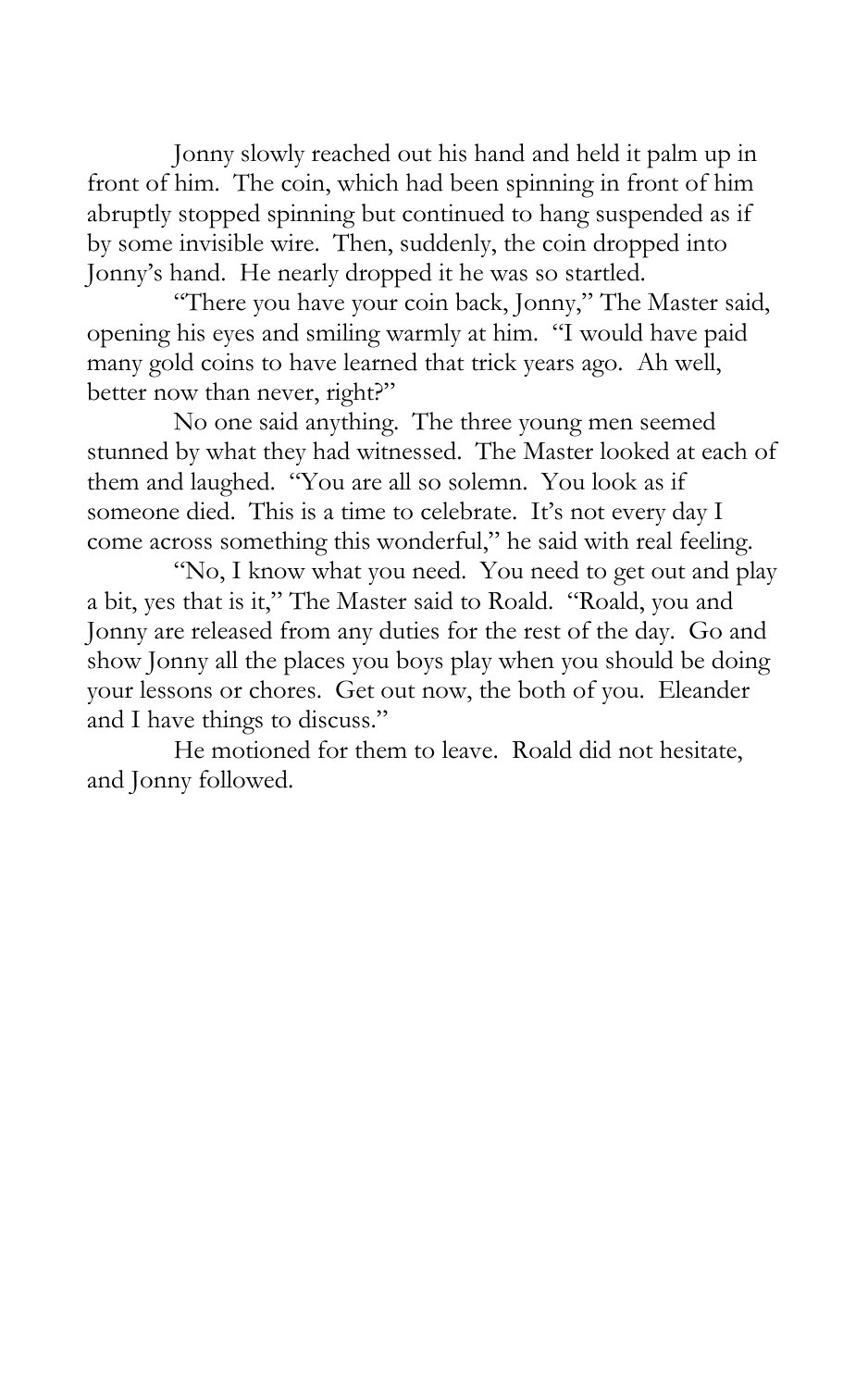#### **Chapter 10**

"Was that really zdrell, you and Jonny did, Master?" Eleander asked, after the younger boys had left.

"It was indeed, Eleander." The Master stared off into space.

"But, I thought it was a lost art."

"It is, or was until now."

"How is it, you can do it now, Master, when you couldn't before with all your studies and experience?"

The Master chuckled, tiredly. "I can do it, because I've seen it. It is not so terribly hard, once you see it, but you are mistaken if you think I can really do it."

"But that coin, it just flew."

"The coin was nothing, Eleander. With no training, Jonny could do nearly as well, and I doubt those boys know how much energy it cost me to do that. I shall have to rest the remainder of the day, just to recuperate. I doubt Jonny felt tired by it at all."

"So what does this mean, Master?"

"What indeed? This changes many things, and it could not have come at a better time. Yes, it changes many things," he said, still staring into space.

§ § § "Did you see that?" Roald said excitedly as soon as they left the room. "The way that coin just flew up off the table like it had wings. And then, the way it stopped spinning right there in front of you and dropped. Wow!"

"Yeah," Jonny said, though not with the enthusiasm Roald had. "That was really great."

Jonny was not thinking about the last part. He was still thinking about the four times The Master had tried before he got the hang of Jonny's trick. It still amazed him that The Master had needed to work to learn the trick.

In a way, it scared him.

Roald was oblivious to Jonny's discomfort. "This is the best, Jonny," he began. "Not only do we get to spend the morning watching some of the most prodigious magic I've ever seen, but we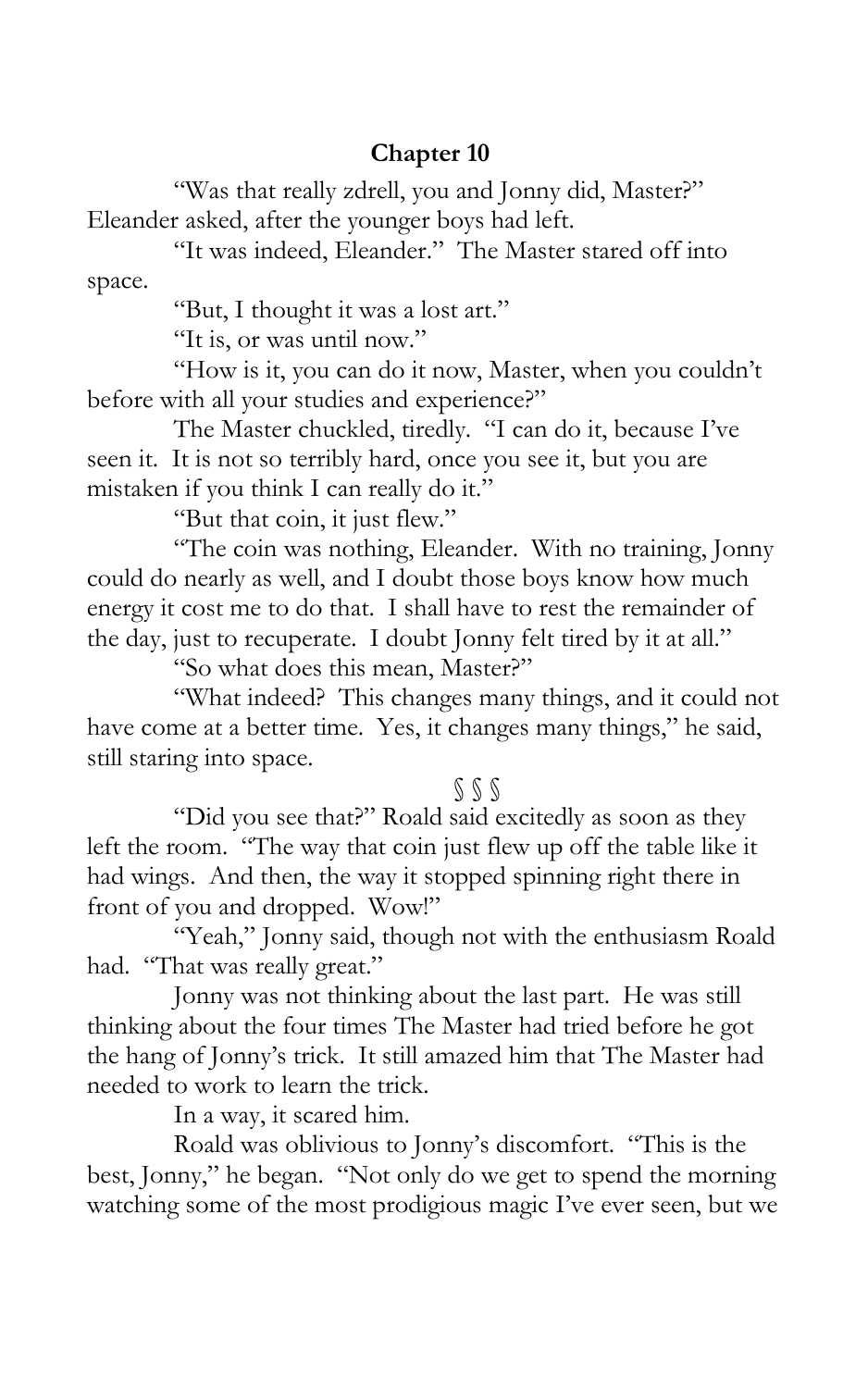get the rest of the day to play!" He practically danced down the steps out into the main courtyard. Then he suddenly stopped. "We better go tell Lord Feldor The Master's given us the day off, or we'll be put to work."

They went to the steward's office where Feldor sat at his desk. He looked skeptical as Roald told him what The Master had said. Then he looked at each of them for a moment and said, "Very well, I accept your story, Roald. But you know what the penalty will be if you are making any of this up."

Roald started to look a little worried, but then he brightened. "Sir, I swear to you, The Master truly did give us the day off. You can check with him if you want."

"I shall not trouble Master Silurian with this now. He has other concerns. Nevertheless, that does not mean I will not talk to him about it eventually. You have both been warned," he said, with a stern stare at each of them. "Go on, both of you. Get out before I change my mind," he said as he looked down to the papers he had been reading when they entered.

"C'mon, let's go," Roald said, and they both ran out of the office.

They spent the rest of the day, with Roald showing Jonny all the different parts of the castle and then the woods up the hill from the west side of the walls. Twice older apprentices, who obviously wanted to put them to work, challenged them. Roald clearly loved telling them how they were at liberty on The Master's order and that Feldor would verify this. Both times when The Master and Feldor's names were invoked, the boys backed down. The two had a thoroughly fun time all afternoon and into the evening. Feldor only required Roald to run some errand without Jonny at lunch time. Jonny took the opportunity to take a nap.

Finally, Jonny asked, "Don't you think we'd better get back or we'll miss dinner, won't we?"

"Nah," Roald replied. "Dinner's not usually a formal affair like last night. Unless you get invited, you eat in the mess just like we did for breakfast. That means scut boys like us eat last, after the big fellows have eaten and cleared out. It's easier to avoid trouble if you wait till later."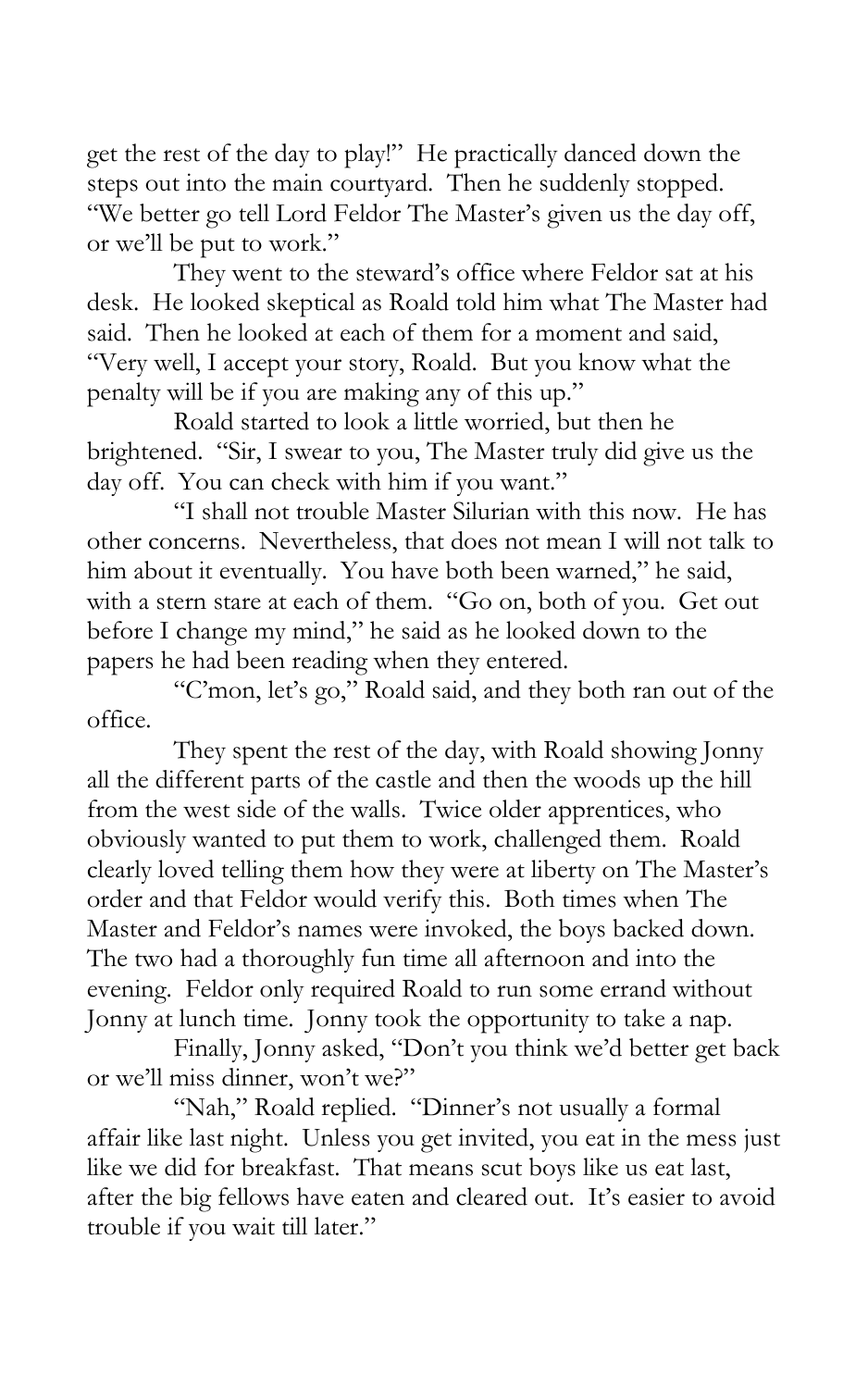"Do you get into trouble very often?" Jonny asked. He was still curious about some of Roald's dark hints.

"Not very often now," Roald replied. "When I first got here, I swear that was all I got into. I didn't have anyone to tell me what to do or anything and it was . . . bad, for a while," he said with a shudder. "But that's all past now. And I'll make sure things go well for you, Jonny. Friends?" he asked, grabbing Jonny lightly by the forearm.

"Friends forever," Jonny replied, grabbing Roald's forearm as well.

"Let's go eat," Roald said. "I'll make sure no one messes with you."

"Sure," Jonny laughed. "You can do the fighting for us both," he joked as they walked slowly back into the castle.

§ § §

Dinner was uneventful. The food was mostly gone, but there were more than enough scraps for them to eat their fill. For Jonny, even these scraps were wonderful. For the last two years, he could not recall two days in a row when he went to bed with a full stomach.

As they headed up to their room, Jonny's thoughts turned again to trying to sleep with Roald's screams. "Do you, um, scream, ah, every night, Roald?" he asked as they entered the room.

Roald did not look happy to have to talk about it. "Really, I don't know. I know I wake everybody else up, but I almost never wake up myself. As a matter of fact, it's usually when I don't scream that I wake up." He turned away and looked at the floor. "On the nights when I don't scream that's usually because I'm having nightmares, and they wake me up, but I usually don't scream."

"Roald, what happened to you?" Jonny asked, unable to contain the question any longer. "I mean, you don't just scream. You beg for someone not to do something to you. What happened?"

Roald spun around and looked at Jonny for just a moment with hate in his eyes, then the look faded, replaced by some kind of shame. When he spoke, Jonny could tell he was holding back tears,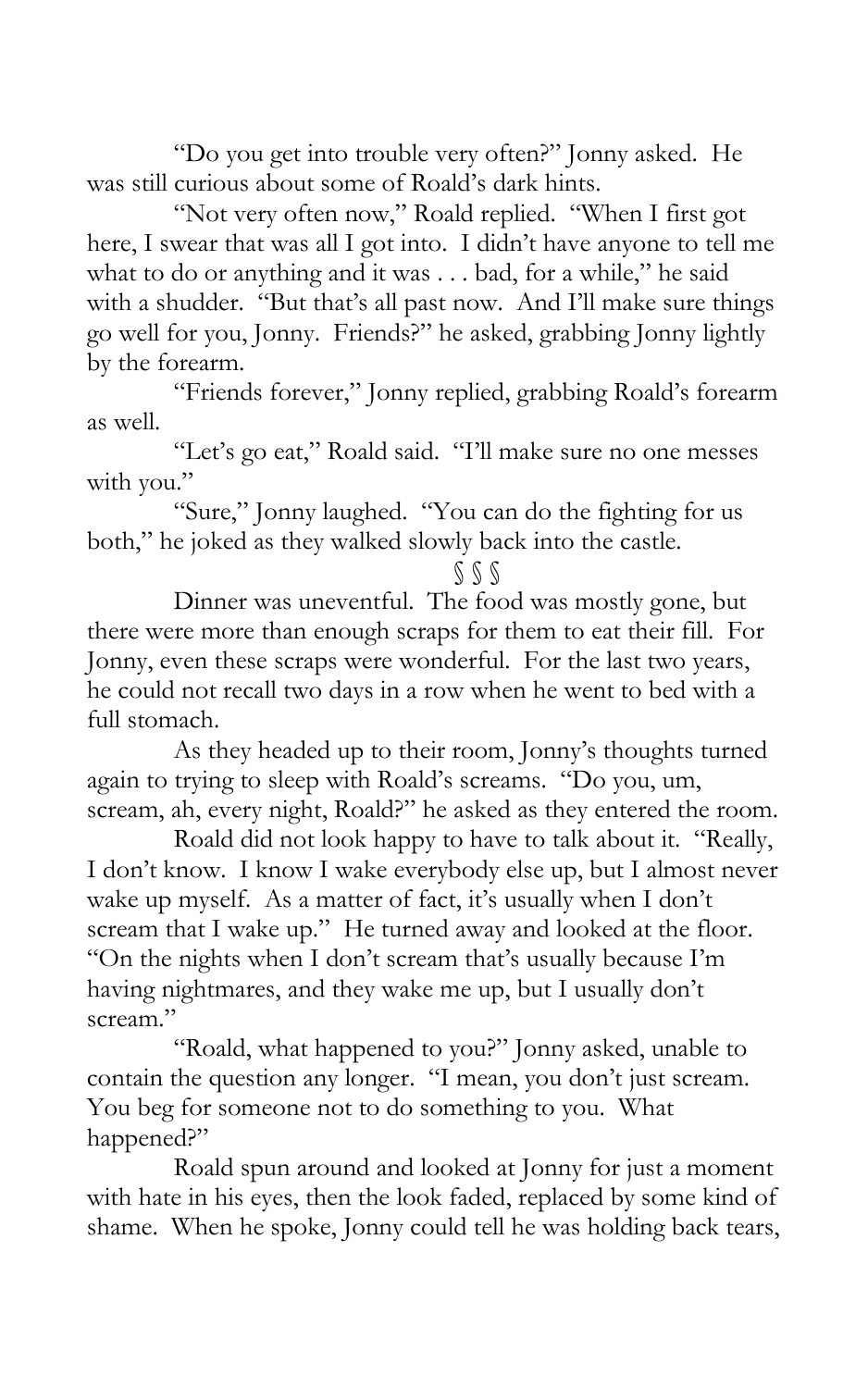and the effort made him sound mad at Jonny. "I—don't—want to—talk about it! I, . . . there's nothing anyone can do about it now. It's in the past. Just leave it alone."

"Alright," Jonny said, holding up his hands. "If you don't want to talk about it, that's Okay. I just thought, since we were friends, we could talk about those kinds of things. But if you don't want to, okay. I didn't mean to get you mad."

Now Roald did begin to cry, not loud, just little shuddering gasps. "I'm sorry, Jonny. I didn't mean to get mad at you, but I can't even think about it. It just hurts too much."

"That's all right," Jonny said, unsure what to do. "If I'd have known it would get to you so much, I wouldn't have brought it up." He sighed, "But if you ever do feel like talking about it, I'll listen."

"Thanks, Jonny," Roald said, now mostly over his tears. "You're the best friend I've ever had. Someday, I probably will tell you. Some other time, yeah." He started throwing off his clothes. "I guess we better get to bed. Who knows what tomorrow will be like? I doubt it will be half as much fun as today."

"Yeah, that's probably true," Jonny said as he started to change his clothes. "I sure hope we get to see more magic tomorrow. That was great."

"Well, don't get your hopes up, Jonny. Today we saw more magic than I've seen in a single day except for once when one of the apprentices was performing to become a journeyman. Most days you're lucky if you see any magic at all," he said as he got into bed.

"Huh. I never thought of it before exactly, but I thought wizards went around doing magic all the time. I mean, they're wizards, that's what they do, right?"

"Maybe the master wizards do stuff all the time, but not from what I've seen," Roald said scrunching down in his bed. He yawned. "After all, magic takes effort and there's a price to pay to do anything by magic. So you're not going to run around just doing it for no reason, are you?"